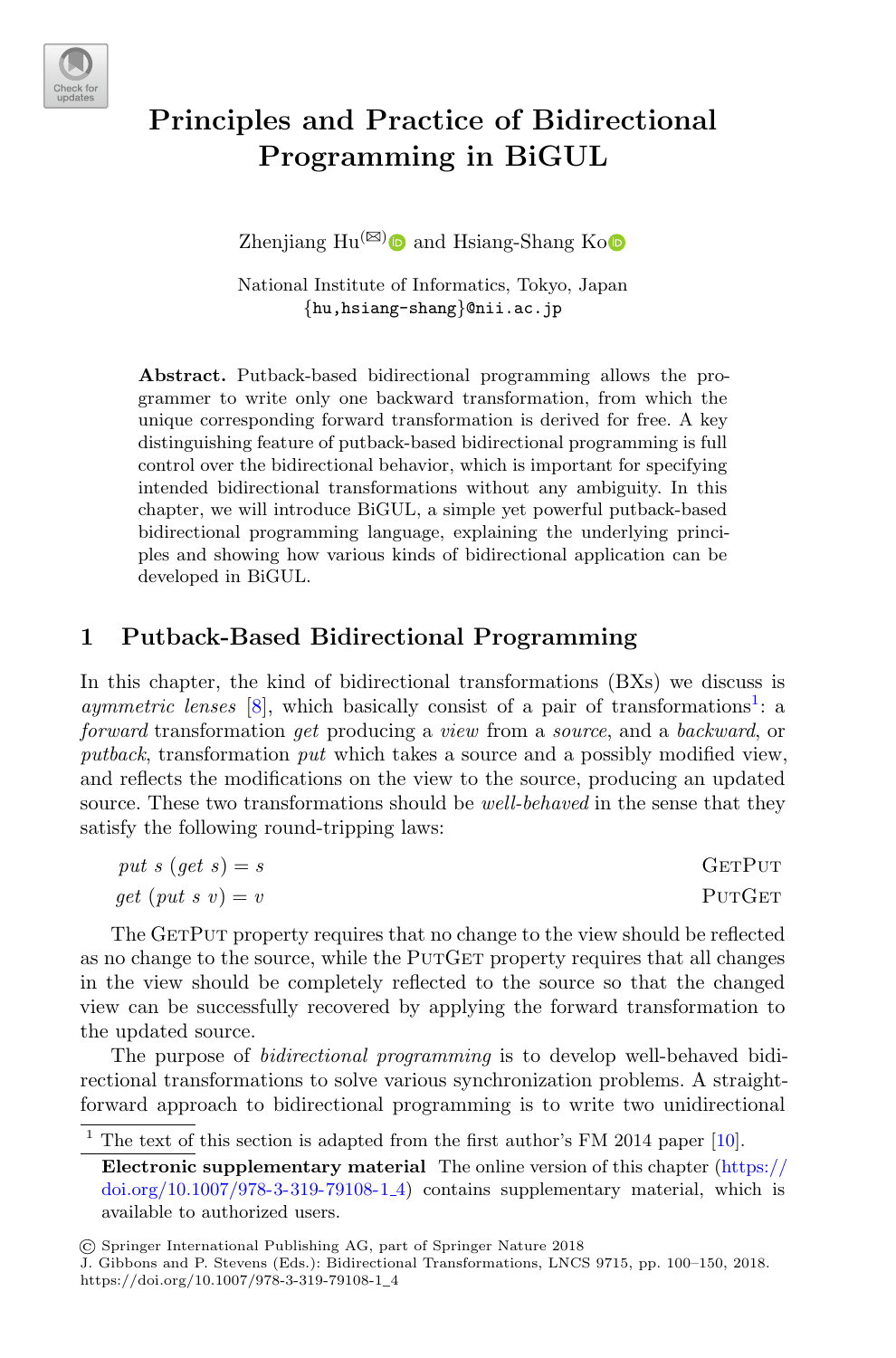transformations. Although this ad hoc solution provides full control over both get and putback transformations, and can be realized using standard programming languages, the programmer needs to show that the two transformations satisfy the well-behavedness laws, and a modification to one of the transformations requires a redefinition of the other transformation as well as a new well-behavedness proof. To ease and enable maintainable bidirectional programming, it is preferable to write just a single program that can denote both transformations.

Lots of work  $[2,3,8,9,12,15,16]$  $[2,3,8,9,12,15,16]$  $[2,3,8,9,12,15,16]$  $[2,3,8,9,12,15,16]$  $[2,3,8,9,12,15,16]$  $[2,3,8,9,12,15,16]$  $[2,3,8,9,12,15,16]$  $[2,3,8,9,12,15,16]$  $[2,3,8,9,12,15,16]$  has been devoted to the *get-based* approach, allowing the programmer to write, mainly, the forward transformation *get*, and deriving a suitable putback transformation. While the get-based approach is friendly, a *get* function will typically not be injective, so there may exist many possible *put* functions that can be combined with it to form a valid BX. This ambiguity of *put* is what makes bidirectional programming challenging and unpredictable in practice. For specific domains where declarative approaches suffice, the get-based approach works fine, but when it comes to problems for which it is essential to precisely control *put* behavior, the get-based approach is inherently awkward: while most get-based languages/systems offer some features for programming *put* behavior, the programmer ends up having to break the *get*-based abstraction and figure out the *put* semantics of their *get* programs in excruciating detail to be able to reliably use these features, largely defeating the purpose of these languages/systems.

The main topic of this chapter is the *putback-based* approach to bidirectional programming. In contrast to the get-based approach, it allows the programmer to write a backward transformation *put* and derives a suitable *get* that can be paired with this *put* to form a bidirectional transformation. Interestingly, while *get* usually loses information when mapping from a source to a view, *put* must preserve information when putting back from the view to the source, according to the PUTGET property.

Before explaining how to program *put* in practice, let us briefly review the foundations [\[5](#page-49-4)[–7](#page-49-5)], showing that "putback" is the essence of bidirectional programming. We start by defining validity of *put* as follows:

**Definition 1 (Validity of** *put***).** *We say that a put function is* valid *if there exists a get function such that both* GETPUT *and PUTGET are satisfied.* 

The first interesting fact is that, for a valid *put*, there exists exactly one *get* that can form a BX with it. This is in sharp contrast to get-based bidirectional programming, where many *put*s may be paired with a *get* to form a BX.

<span id="page-1-0"></span>**Lemma 1 (Uniqueness of** *get***).** *Given a put function, there exists at most one get function that forms a well-behaved BX.*

The second interesting fact is that it is possible to check the validity of *put* without mentioning *get*. The following are two important properties of *put*.

– The first, which we call *view determination*, says that the equivalence of updated sources produced by a *put* implies equivalence of views that are put back.

 $\forall s, s', v, v'. put s v = put s' v' \Rightarrow v = v'$ **VIEWDETERMINATION** 

Note that view determination implies that *put s* is injective (with  $s = s'$ ).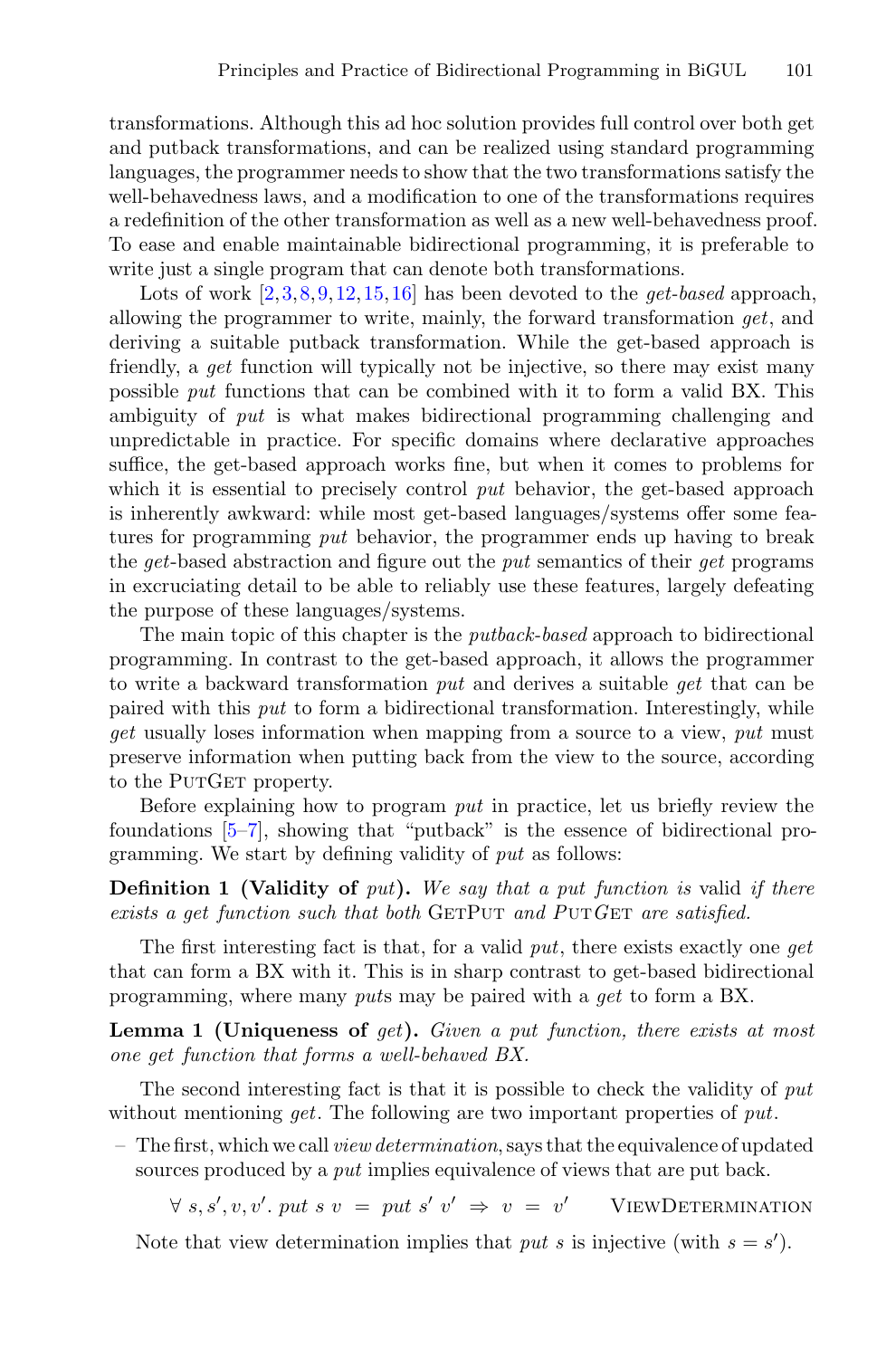– The second, which we call *source stability*, denotes a slightly stronger notion of surjectivity for every source:

$$
\forall s. \exists v. \; put \; s \; v = s
$$
 **Sources**TABLEITY

These two properties together provide an equivalent characterization of the validity of *put* [\[5](#page-49-4)].

**Theorem 1.** *A put function is valid if and only if it satisfies* ViewDetermination *and* SourceStability*.*

Practically, there are few languages supporting putback-based bidirectional programming. This is not without reason: as argued by Foster [\[7\]](#page-49-5), it is more difficult to construct a framework that can directly support putback-based bidirectional programming.

In the rest of this chapter, we will introduce BiGUL [\[11](#page-50-4)] (pronounced "beagle"), a simple yet powerful putback-based bidirectional language, which grew out of some prior putback-based languages [\[13](#page-50-5)[,14](#page-50-6)]. BiGUL is implemented as an embedded language in Haskell, and we will assume that the reader is reasonably familiar with Haskell. After briefly explaining how to install BiGUL in Sect. [2,](#page-2-0) we will introduce basic BiGUL programming in Sect. [3,](#page-3-0) and see a few more examples about lists in Sect. [4.](#page-11-0) We will then move on to the underlying principles in Sect. [5,](#page-13-0) explaining the design and implementation of BiGUL in detail. Those readers who are more interested in practical applications or want to see more examples first may safely skip Sect. [5](#page-13-0) (which is rather long) and proceed to the last three sections, which will show how various bidirectional applications can be developed, including list alignment in Sect. [6,](#page-29-0) relational database updating in Sect. [7,](#page-37-0) and parsing and "reflective" printing in Sect. [8.](#page-41-0)

# <span id="page-2-0"></span>**2 Preparation: Installing BiGUL**

BiGUL is implemented as an embedded domain-specific language in Haskell, and this chapter assumes that the readers have some Haskell background. (If not, see [https://wiki.haskell.org/Learning](https://wiki.haskell.org/Learning_Haskell) Haskell for a list of resources for learning Haskell; for the Haskell environment, it is recommended to install Haskell Platform at [https://www.haskell.org/platform/.](https://www.haskell.org/platform/)) BiGUL has been released to Hackage, and the latest version (1.0.1 at the time of writing) can be installed using Cabal in the usual way, by executing the following in the command line:

\$ cabal update \$ cabal install BiGUL

If you want to ensure compatibility with this chapter, you can instead install BiGUL-1.0.1 specifically by executing:

```
$ cabal install BiGUL-1.0.1
```
Now you can easily check whether BiGUL is correctly installed. First, create a simple file called Test.hs with the following content for importing BiGUL modules.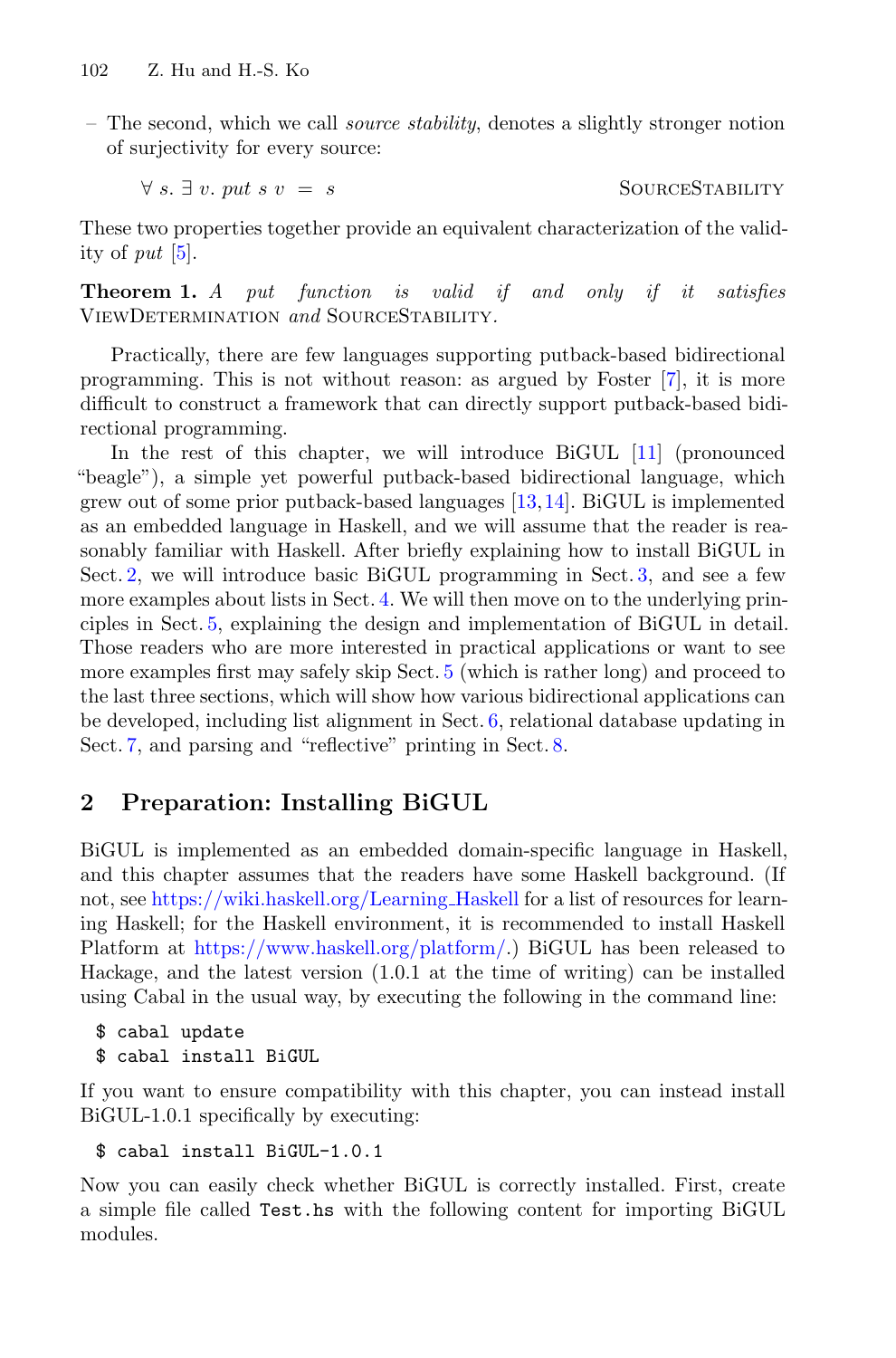```
{-# LANGUAGE FlexibleContexts, TemplateHaskell, TypeFamilies #-}
import Generics.BiGUL
import Generics.BiGUL.Interpreter
import Generics.BiGUL.TH
import Generics.BiGUL.Lib
```
Then load it using GHCi.

```
$ ghci Test.hs
GHCi, version 7.10.3: http://www.haskell.org/ghc/ :? for help
[1 of 1] Compiling Main ( Test.hs, interpreted )
Ok, modules loaded: Main.
*Main>
```
If you see the above message, congratulations on your successful installation.

To make it more convenient to play with the BiGUL code in this chapter, the Haskell source files for Sect. [3](#page-3-0) (Basic.hs), Sect. [4](#page-11-0) (List.hs), Sect. [6](#page-29-0) (Alignment.hs), Sect. [7](#page-37-0) (Brul.hs), and Sect. [8](#page-41-0) (BiYacc.hs) are provided at:

https://bitbucket.org/prl [tokyo/bigul/src/master/SSBX16/](https://bitbucket.org/prl_tokyo/bigul/src/master/SSBX16/)

They are also available as electronic supplementary material to the online version of this chapter on SpringerLink. There are some dependencies among the files: List.hs imports Basic.hs, and Brul.hs imports Alignment.hs. The imported files should be present in the same directory as the files being loaded.

# <span id="page-3-0"></span>**3 A Quick Tour of BiGUL**

Intuitively, we can think of a bidirectional BiGUL program

*bx* :: *BiGUL s v*

as describing how to manipulate a state consisting of a source component of type *s* and a view component of type *v*; the goal is to embed all information in the view to proper places in the source. For each *bx* :: *BiGUL s v*, we can run it forwards by calling *get* and backwards by calling *put*:

```
get bx :: s \longrightarrow Maybe v
put bx :: s \rightarrow v \rightarrow Maybe s
```
Here, *get bx* is a function mapping a source to a view, which can possibly fail: it either returns a successfully computed view wrapped in the *Just* constructor of *Maybe*, or signifies failure by producing the *Nothing* constructor. On the other hand, *put bx* accepts an original source and uses a view to update it to get an updated source (and might fail as well).

In BiGUL, it suffices for the programmer to write the *put* behavior (i.e., how to use a view to update the original source to a new source), and the (unique) *get* behavior is obtained for free. The core of BiGUL consists of a small number of primitives and combinators for constructing well-behaved bidirectional transformations, which we introduce below.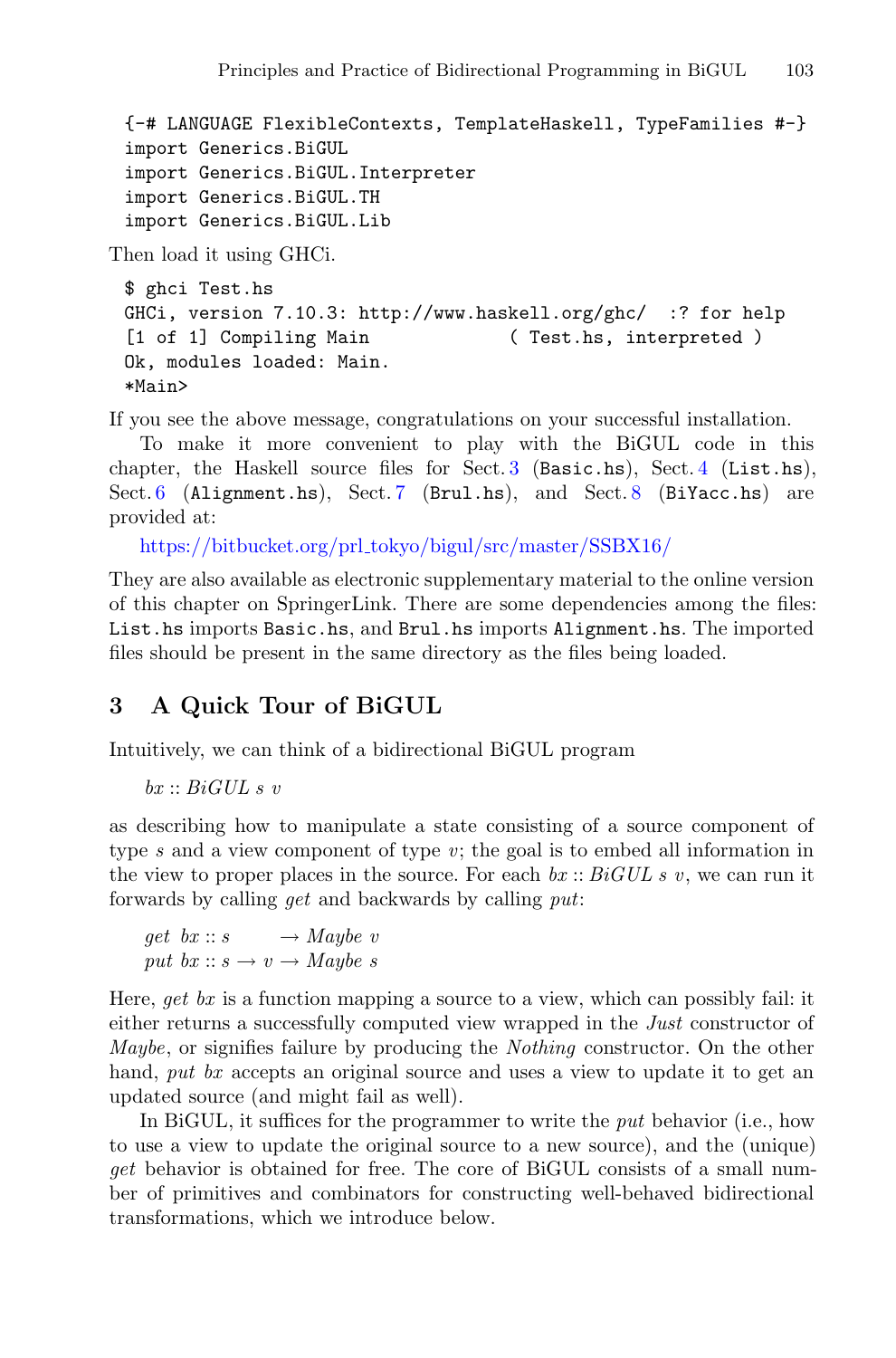### **3.1 Skip**

The first primitive for writing *put* is

 $\mathit{skip}$  ::  $(s \rightarrow v) \rightarrow \mathit{BiGUL}$  s v

The put behavior of *Skip f* keeps the source unchanged, provided that the view is computable from the source by *f* (while in the get direction, the view is fully computed by applying function *f* to the source). Consider a simple *put* defined by *Skip square* where

*square*  $\therefore$  *Num a*  $\Rightarrow$  *a*  $\rightarrow$  *a square*  $x = x * x$ 

We can test its put behavior as follows:

\*Basic> put (Skip square) 10 100 Just 10

It first checks if the view 100 is the square of the source 10. If that is the case, the original source is returned. But if the view is changed, say to 250, it should produce *Nothing*:

\*Basic> put (Skip square) 10 250 Nothing

To see why *put* produces *Nothing*, we may use *putTrace* instead of *put* to get more information:

\*Basic> putTrace (Skip square) 10 250 view not determined by the source

Each putback transformation in BiGUL is equipped with a unique *get* for doing forward transformation. We can test the *get* behavior as follows:

\*Basic> get (Skip square) 5 Just 25

In prose: doing the forward transformation of *Skip square* on the source 5 gives the view 25. If *get* fails, we can also use *getTrace* to see more information about the failure, analogous to *putTrace*.

As a simple exercise, can you see what the following *skip1* does?

*skip1* :: *BiGUL s* ()  $skip1 = Skip (const ()$ 

#### **3.2 Replace**

The second primitive is

```
Replace :: BiGUL s s
```
which completely replaces the source with the view. For instance,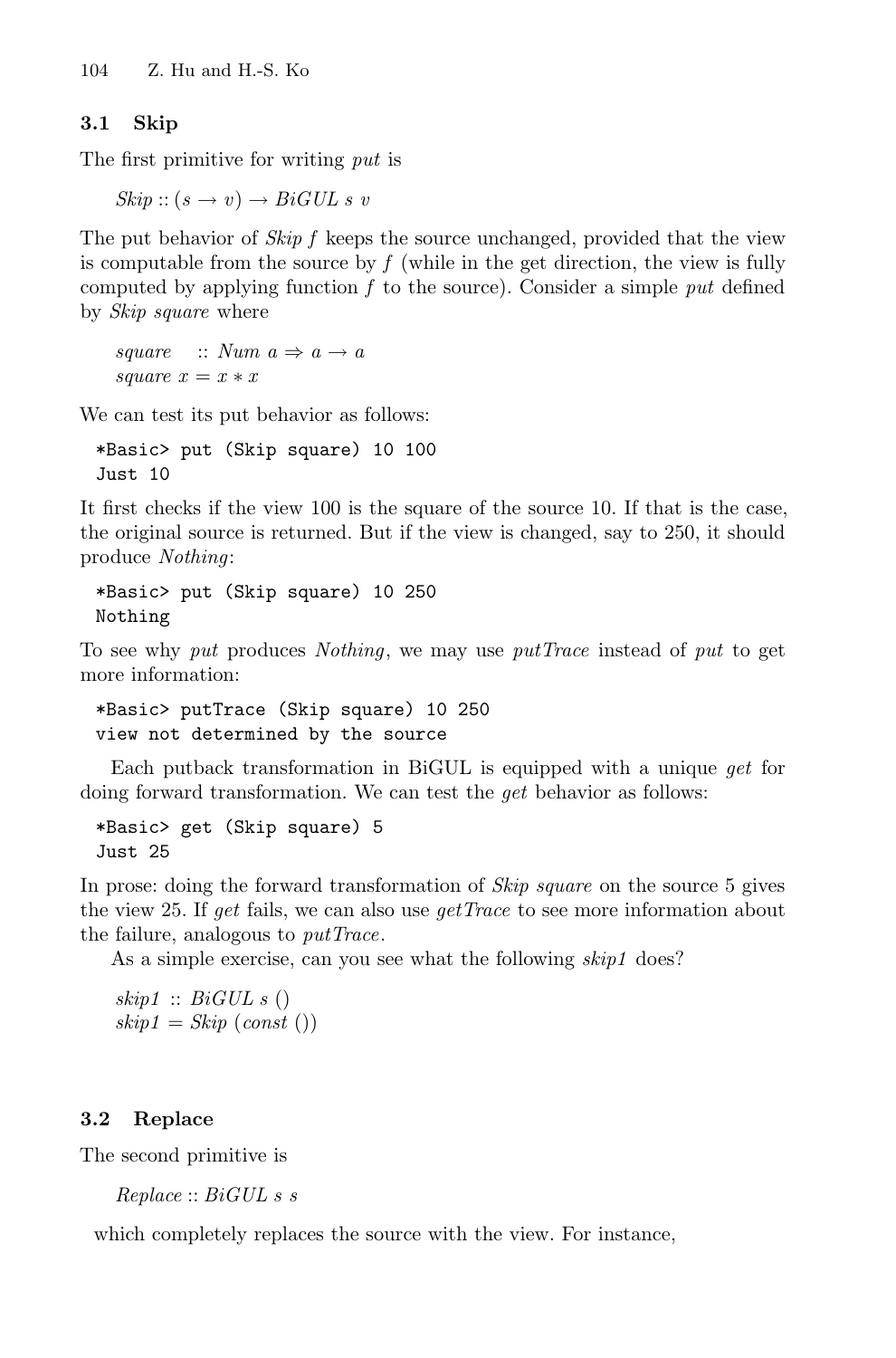\*Basic> put Replace 1 100 Just 100

uses the view 100 to replace the source 1 and gets a new source 100.

#### **3.3 Product**

If we want to use a view pair  $(v_1, v_2)$  to update a source pair  $(s_1, s_2)$ , we can write *Prod bx1 bx2* or *bx1* '*Prod*' *bx2* , a product of two putback transformations *bx1* and *bx2*, to use  $v_1$  to update  $s_1$  with  $bx1$  and  $v_2$  to  $s_2$  with  $bx2$ .

*Prod* ::  $BiGUL s_1 v_1 \rightarrow BiGUL s_2 v_2 \rightarrow BiGUL (s_1, s_2) (v_1, v_2)$ 

For instance, we can use *Prod* to combine *Skip* and *Replace* to put a view pair into a source pair.

```
*Basic> put (skip1 `Prod' Replace) (5,1) ((),100)
Just (5,100)
```
Generally, we can use nested *Prod*s to describe a complicated structural mapping:

\*Basic> put ((skip1 `Prod' Replace) `Prod' Replace) ((5,1),2)  $((((), 100), 200))$ Just ((5,100),200)

#### **3.4 Source/View Rearrangement**

So far, the source and view have been of the same structure. What if we wish to put a view  $(v_1, v_2)$  into a source of a different structure, say  $((s_0, s_1), s_2)$ , to replace  $s_1$  by  $v_1$  and  $s_2$  by  $v_2$ ? To do that, we need to rearrange the source and view into the same structure, and BiGUL provides a way of rearranging either the source or view through a "simple" λ-expression *e*:

 $*(\text{rearrS} \parallel e :: s_1 \rightarrow s_2 \parallel) :: \text{BiGUL} \ s_2 \ v \rightarrow \text{BiGUL} \ s_1 \ v$  $*(\text{rearv} \mid e :: v_1 \rightarrow v_2 \mid) :: BiGUL \ s \ v_2 \rightarrow BiGUL \ s \ v_1$ 

The "simple"  $\lambda$ -expression e should be wrapped inside Template Haskell quasiquotes  $[\![...]\!]$  (written as  $[\![...]\!]$  in plain text Haskell); it is then processed and expanded by *rearrS* or *rearrV* to "core" BiGUL code, which is spliced (pasted) into the invocation site by Template Haskell, as instructed by  $\mathcal{F}(\ldots)$ . By "simple" we mean that there should be no wildcards  $\prime \_$  in the argument pattern, and that the body can only contain the argument variables and constructors, and must mention all the argument variables. We will discuss the details later in Sect. [5.6.](#page-23-0) Returning to the problem of putting a pair into a triple, we may define the following putback transformation

$$
putPairOverNPair :: (Show s_0, Show s_1, Show s_2)
$$
  

$$
\Rightarrow BiGUL ((s_0, s_1), s_2) (s_1, s_2)
$$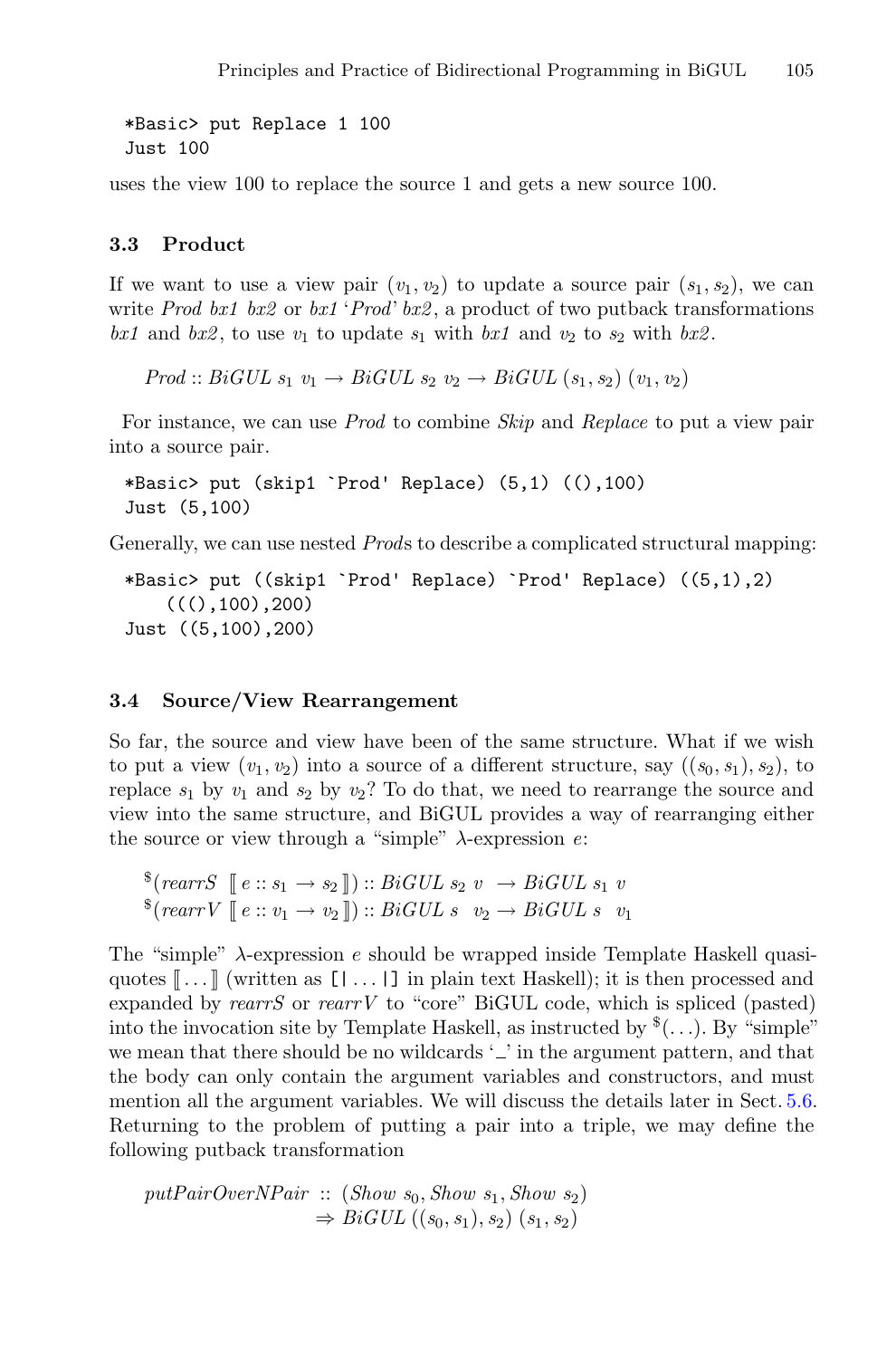$$
putPairOver NPair = {}^{\$}(rear_{IV} [\lambda(v_1, v_2) \rightarrow (((0, v_1), v_2) ])^{\$}
$$
  

$$
(skip 1 'Prod' Replace 'Prod' Replace
$$

by first rearranging the view  $(v_1, v_2)$  to a triple  $((\cdot), v_1), v_2)$  with the same structure as the source, and then using (*skip1* '*Prod*' *Replace*) '*Prod*' *Replace* to put the arranged view  $(((0, v_1), v_2)$  into the source  $((s_0, s_1), s_2)$ . The type context (*Show s*<sub>0</sub>, *Show s*<sub>1</sub>, *Show s*<sub>2</sub>) above is required by BiGUL for printing debugging messages. And note that the two '\$' signs in the definition off *putPairOverNPair* have different meanings: the first one marks the beginning of a Template Haskell splice, while the second one is the low-precedence application operator.

The mechanism of source/view rearrangement enables us to process algebraic data structures such as lists and trees, by mapping an algebraic structure to the (nested) pair structure. The following example uses the view to replace the first element of a nonempty source list:

pHead :: Show 
$$
s \Rightarrow BiGUL [s]
$$
 s  
\n $pHead = {s(rearrS [\lambda(s:ss) \rightarrow (s, ss) ]} {s$   
\n
$$
{s(rearrV [\lambda v \rightarrow (v,()) ]} {s}
$$
\n $Replace 'Prod' skip1$ 

It rearranges the source (a nonempty list) to a pair with its head element *s* and its tail *ss*, and the view *v* to a pair  $(v,())$ , so that we can use *v* to replace *s* and () to keep *ss*.

```
*Basic> put pHead [1,2,3,4] 100
Just [100,2,3,4]
```
What if we wish to define a general putback transformation that uses the view to replace the *i*th element of the source list? We can define it recursively as follows:

$$
pNth :: Show s \Rightarrow Int \rightarrow BiGUL [s] s
$$
  
\n
$$
pNth i = \textbf{if } i = 0 \text{ then } pHead
$$
  
\n
$$
\text{else } {^{s}(rearr S \text{ } [\lambda(x : xs) \rightarrow (x, xs) ])} {^{s}(rearr V \text{ } [\lambda v \rightarrow ((), v) ])} {^{s}} \text{skip 1.5cm} {^{s}(rear r \text{ } V \text{ } [\lambda v \rightarrow ((), v) ])} {^{s}}
$$

If *i* is 0, we simply use *pHead* to update the head element of the source with the view. Otherwise, we do the same arrangements on the view and the source as we did for *pHead*, but then keep the head element unchanged and replace the  $(i-1)$ th element of the tail of the source by the view.

\*Basic> put (pNth 3) [1..10] 100 Just [1,2,3,100,5,6,7,8,9,10]

As we know, any putback function in BiGUL is equipped with a *get* function. For *pNth*, we can test its *get* behavior as follows; its corresponding *get* function is actually the familiar index function (!!).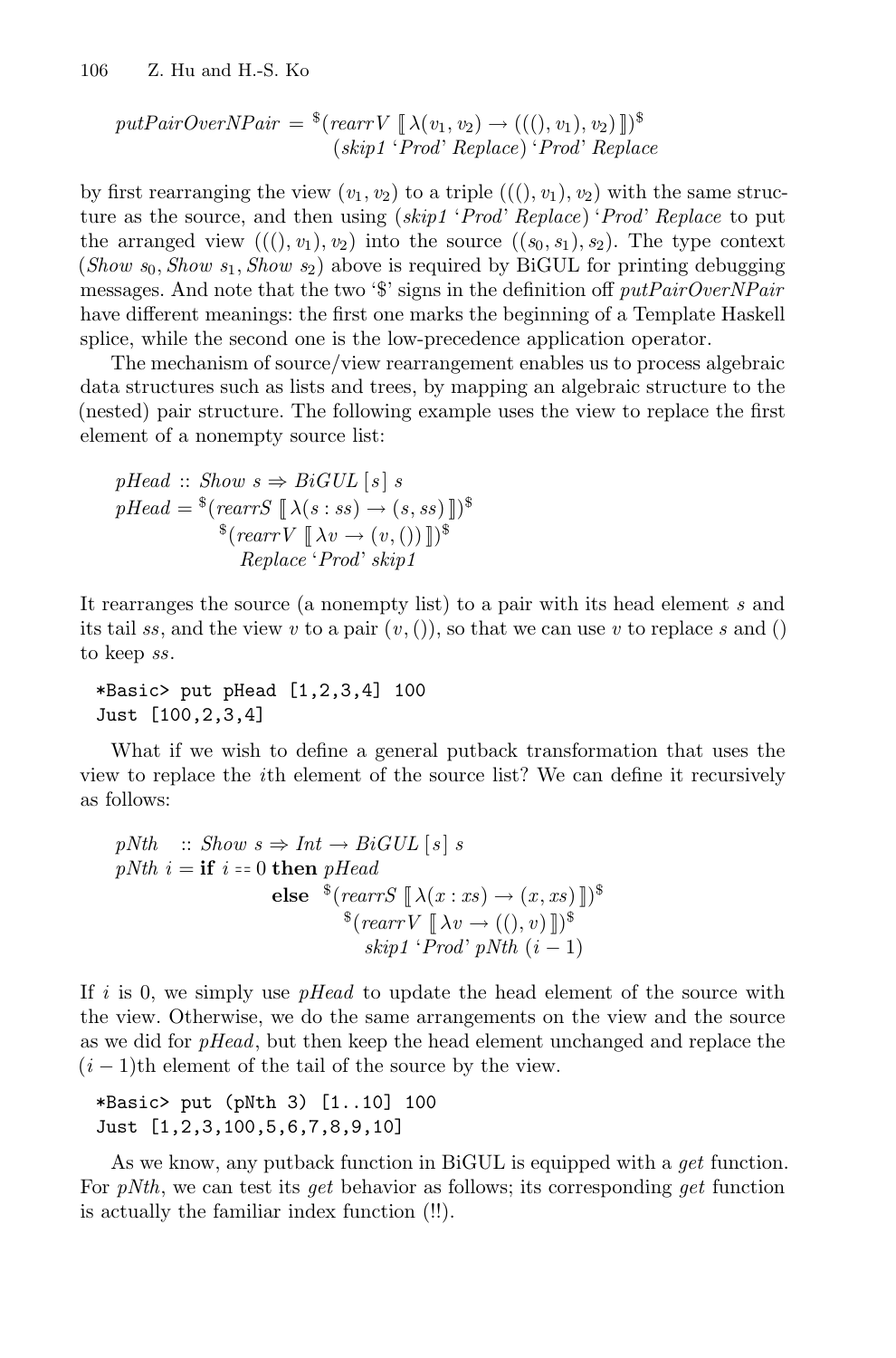```
*Basic> get (pNth 3) [1..10]
Just 4
```
Both *pHead* and *pNth* contain the programming pattern in which both the source and view are rearranged into a product and then further updates are performed on corresponding components. This is a ubiquitous pattern in BiGUL, for which we provide a more compact syntax:

```
\{ \text{``(update } \mathbb{P} \mid \text{sourcePattern} \mid \mathbb{P} \mid \text{viewPattern} \mid \mathbb{P} \mid \text{updates } \mathbb{I} \})
```
The source and view are respectively decomposed using *sourcePattern* and *viewPattern* inside the pattern quasi-quotes  $^{\mathbb{P}}$  [... ] (written as [p] ... |] in plain text Haskell), and corresponding elements are updated using the programs provided in the declaration quasi-quote  $\mathbb{D}[\ldots]$  ([d] ... |] in plain text Haskell). For example, we may describe (*skip1* '*Prod*' *Replace*) '*Prod*' *Replace* by

testUpdate :: (Show a, Show b, Show c) 
$$
\Rightarrow
$$
 BiGUL ((a, b), c) (((b), c)  
testUpdate =  $\{update \mathbb{P}[(x, y), z)\}$   
 $\mathbb{P}[(x, y), z)]$   
 $\mathbb{P}[x = skip1; y = Replace; z = Replace \text{]}$ )

In this concrete example, the three elements of the tuple (in both the source and view) are bound to the variables  $x, y$ , and  $z$ , and they are sent to the three combinators as arguments in the  $\mathbb{P}[\dots]$  part. Note that since *skip1* does nothing on its source but checks if its view is (), we can just match that source element with a wildcard ' $\Box$ ' in the source pattern and avoid writing  $skip1 \text{ } i$  in  $\mathbb{D}[\ldots]$ .

testUpdate' :: (Show a, Show b, Show c) 
$$
\Rightarrow
$$
 BiGUL ((a, b), c) ((((), b), c)  
testUpdate' =  $\{update^{\mathbb{P}}[((\cdot, y), z)]$   
 $\mathbb{P}[((\cdot, y), z)]$   
 $\mathbb{P}[y = Replace; z = Replace[]$ )

#### <span id="page-7-0"></span>**3.5 Case**

The *Case* combinator is for case analysis, and the general structure is as follows:

Case 
$$
[\S
$$
 (normal  $[\text{mainCond} :: s \rightarrow v \rightarrow Bool \text{]} \text{ }[\text{exitCond} :: s \rightarrow Bool \text{]}])$   
\n $\implies (bx :: BiGUL s v)$   
\n,...  
\n $\S$  (adaptive  $[\text{mainCond} :: s \rightarrow v \rightarrow Bool \text{]}])$   
\n $\implies (f :: s \rightarrow v \rightarrow s)$   
\n,...  
\n $\Bigg)$   
\n...  
\n $\text{BiGUL s } v$ 

It contains a sequence of cases, each of which is either *normal* or *adaptive*. We try the conditions of these cases in order and decide which branch we go into.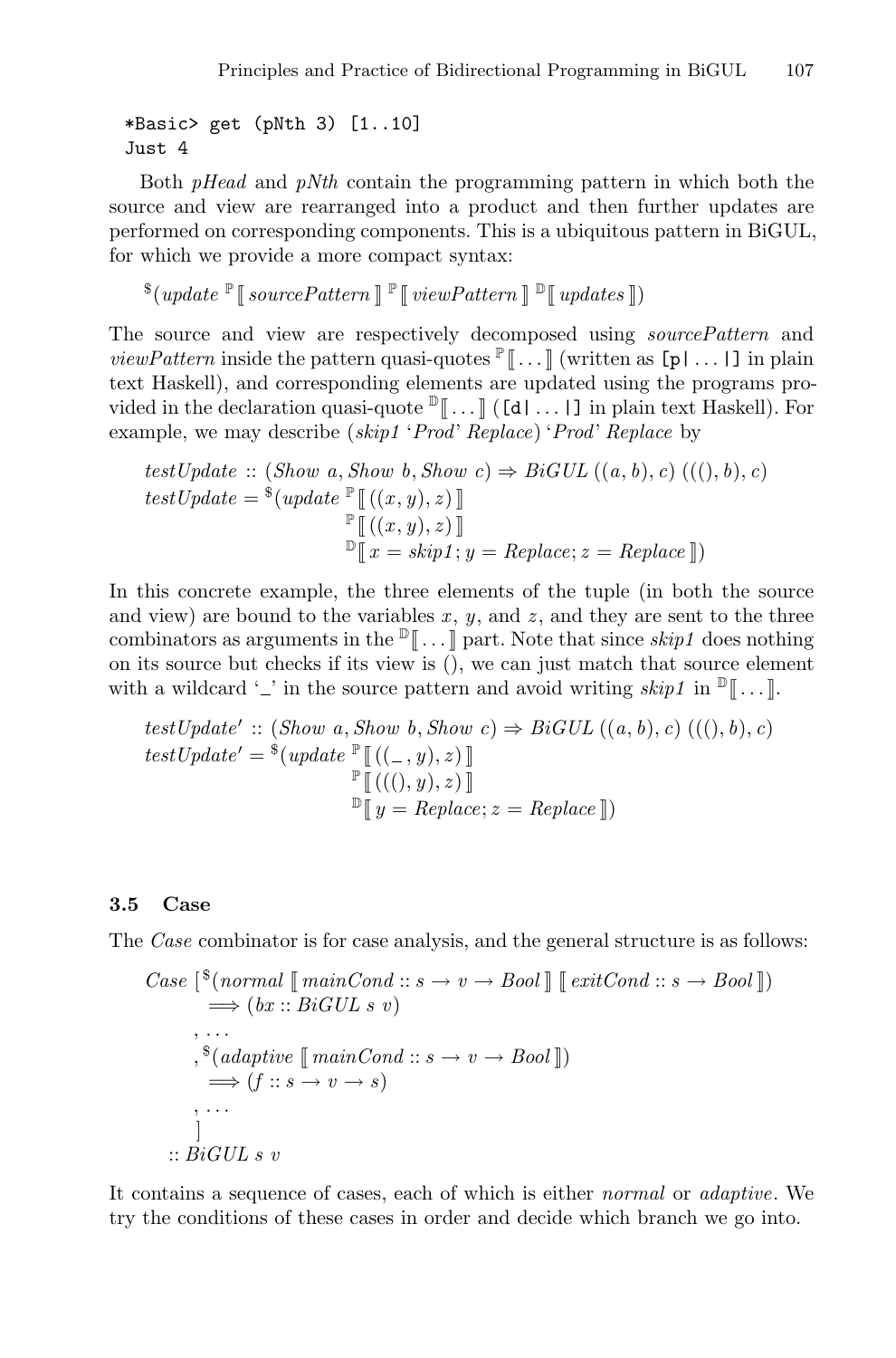- For a normal case, \$(*normal* ...) takes two predicates, which we call the *main condition* and the *exit condition*. The predicate for the main condition is very general, and we can use any function of type  $(s \rightarrow v \rightarrow Bool)$  to examine the source and view. The predicate for the exit condition checks the source only. If the main and the exit conditions are satisfied, then the BiGUL program after the arrow  $\iff$  (written  $\iff$ ) in plain text Haskell and defined in the module Generics.BiGUL.Lib) is executed. The exit conditions in different branches are expected to be disjoint for efficient execution of the forward transformation.
- For an adaptive case, if the main condition is satisfied, a function of type  $(s \rightarrow v \rightarrow s)$  is used to produce an adapted source from the current source and view before the whole *Case* is rerun, with the expectation that one of the normal cases will be applicable this time. Note that if adaptation does not lead to a normal case, an error will be reported at runtime. This is to ensure that BiGUL does not stuck in adaptation and fail to terminate.

As a simple example, consider using the view to replace each element in the source list. To do so, we use *Case* to describe a case analysis.

$$
replaceAll :: (Eq s, Show s) \Rightarrow BiGUL[s] s
$$
\n
$$
replaceAll =
$$
\n
$$
Case \n \begin{bmatrix}\n 8 \text{ (normal } \mathbb{I} \land s \ v \to \text{length } s = 1 \mathbb{I} \mathbb{I} \land s \to \text{length } s = 1 \mathbb{I}\n \end{bmatrix}
$$
\n
$$
\Rightarrow \n \begin{bmatrix}\n 8 \text{ (normal } \mathbb{I} \land s \ v \to \text{length } s > 1 \mathbb{I} \mathbb{I} \land s \to \text{length } s > 1 \mathbb{I}\n \end{bmatrix}
$$
\n
$$
\Rightarrow \n \begin{bmatrix}\n 8 \text{ (normal } \mathbb{I} \land s \ v \to \text{length } s > 1 \mathbb{I} \mathbb{I} \land s \to \text{length } s > 1 \mathbb{I}\n \end{bmatrix}
$$
\n
$$
\Rightarrow \n \begin{bmatrix}\n 8 \text{ (rarr } \mathbb{I} \land x : xs) \to (x, xs) \mathbb{I}\n \end{bmatrix}\n \begin{bmatrix}\n 8 \text{ (rarr } \mathbb{I} \land v \to (v, v) \mathbb{I}\n \end{bmatrix}\n \begin{bmatrix}\n 8 \text{ (ladrite } \mathbb{I} \land s \ v \to \text{length } s = 0 \mathbb{I}\n \end{bmatrix}
$$
\n
$$
\Rightarrow \text{As } v \to \mathbb{I} \perp \mathbb{I}
$$

It consists of two normal cases and one adaptive case. The first normal case says that if the source is of length 1 (containing a single element), we rearrange the source list by extracting the single element, and replace this element with the view. The second normal case says that if the source has more than 1 element, we rearrange the source list to a pair of its head element and its tail, rearrange the view by duplicating it to a pair, and use one copy of the view to replace the head element, and the other copy to recursively replace each element in the tail of the source. The last adaptive case says that if the source is empty, we adapt the source to a singleton list with the *don't-care* element ⊥ ('undefined' in plain text Haskell), and rerun the whole *Case* executing the first normal case.

```
*Basic> put replaceAll [] 100
Just [100]
*Basic> put replaceAll [1..10] 100
Just [100,100,100,100,100,100,100,100,100,100]
```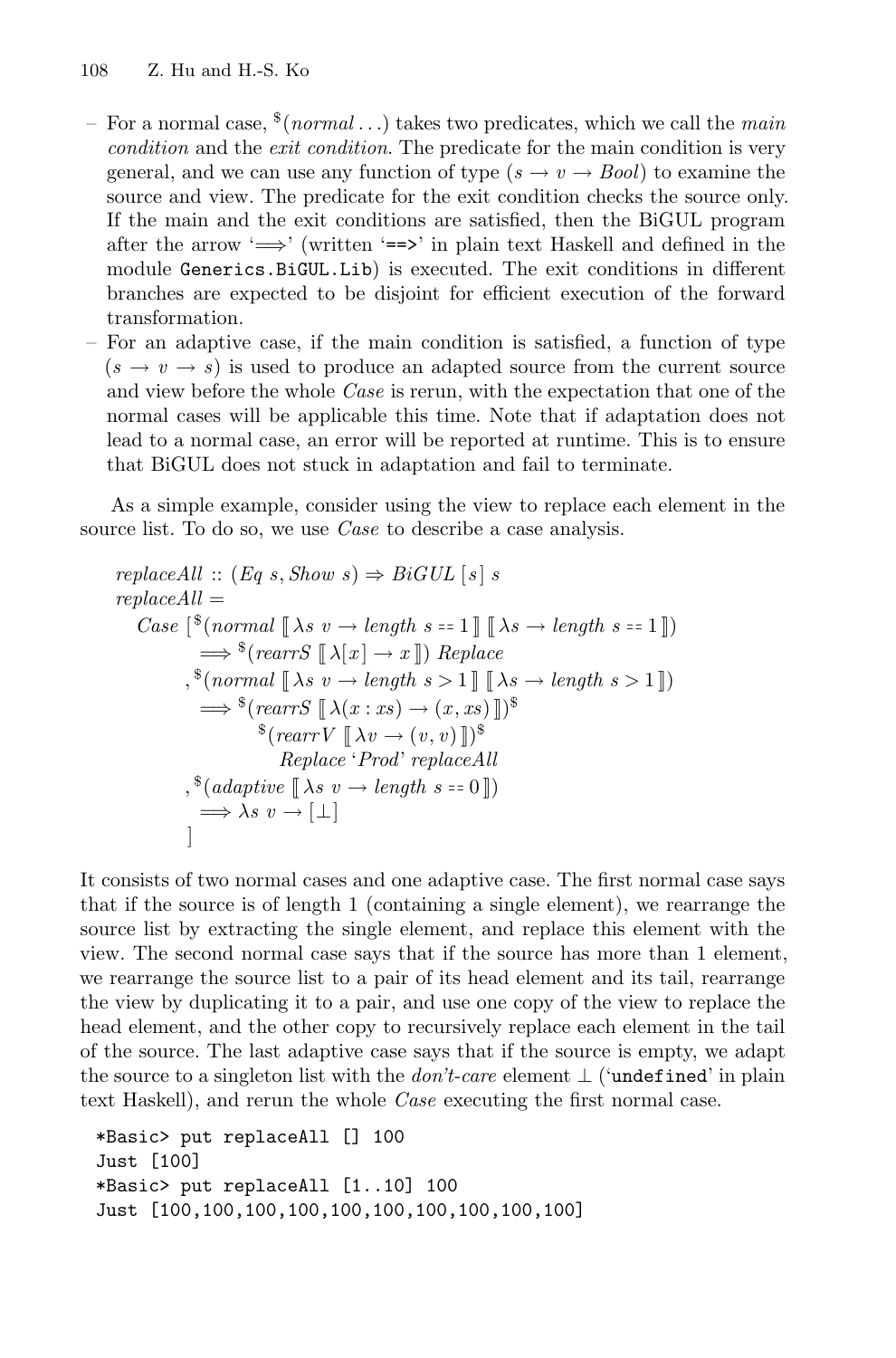Note that in the first running example, the source  $[]$  is first adapted to  $[\bot]$ , and the *don't care* element  $\perp$  is replaced by 100 at the rerun of the whole *Case*.

As another interesting example, we define *emb*, which can safely embed any pair of well-behaved *get* and *put* into BiGUL. It is defined as follows:

$$
emb :: Eq \, v \Rightarrow (s \to v) \to (s \to v \to s) \to BiGUL \, s \, v
$$
\n
$$
emb \, g \, p =
$$
\n
$$
Case \, \left[ \, \frac{\$(normal \, [\, \Lambda \, s \, v \to g \, s = v \, ] \, [\, \Lambda \, s \to True \, ] \, ]}{\Longrightarrow} \right]
$$
\n
$$
\Rightarrow \quad \frac{\$(adaptive \, [\, \Lambda \, ] \, \to \, otherwise \, ])}{\Longrightarrow} p
$$

where, given a pair (*g*, *p*) of well-behaved *get* and *put* functions, if the view is the same as that produced by applying *g* to the source, we make no change on the source with *Skip q* (hinting that the view can be produced using q), otherwise we adapt the source using *p* to reflect the change on the view to the source. Note that if *p* and *g* form a well-behaved bidirectional transformation, in the rerun of the whole *Case* after the adaptation, the first normal case will always be applicable. To see a use of *emb*, we may define the following putback function to update a pair with its sum.

$$
pSum2 :: BiGUL (Int, Int) Int
$$
  

$$
pSum2 = emb g p
$$
  
**where**  $g(x, y) = x + y$   
 $p(x, y) v = (v - y, y)$ 

While we allow a general function to describe the main condition or the exit condition, it is usually more concise to use patterns to describe these conditions. For instance, we may replace the condition  $\llbracket \lambda s \rightarrow \text{length } s = 1 \rrbracket$  by

 $[\![ \lambda[x ]\!] \rightarrow True \!]$ 

Here, the meaning of a boolean-valued pattern-matching lambda-expression is redefined as a total function which computes to *False* when an input does not match the pattern; this meaning is different from that of a general patternmatching lambda-expression, which fails to compute (and throws an exception) when the pattern is not matched. For example, in general the lambda-expression  $\lambda[x] \rightarrow True$  will fail to compute if the first input is not a singleton list; when used in branch construction, however, the lambda-expression will compute to *False* upon encountering an empty list. A unary condition like  $\lceil \lambda | x \rceil \rightarrow True \rceil$ where only the pattern part matters can be abbreviated to

 $\mathbb{P}$   $\left[ x \right]$ 

to further reduce syntactic noise. Finally, to also allow this kind of abbreviation in main conditions, BiGUL provides a special form for the *normal* case where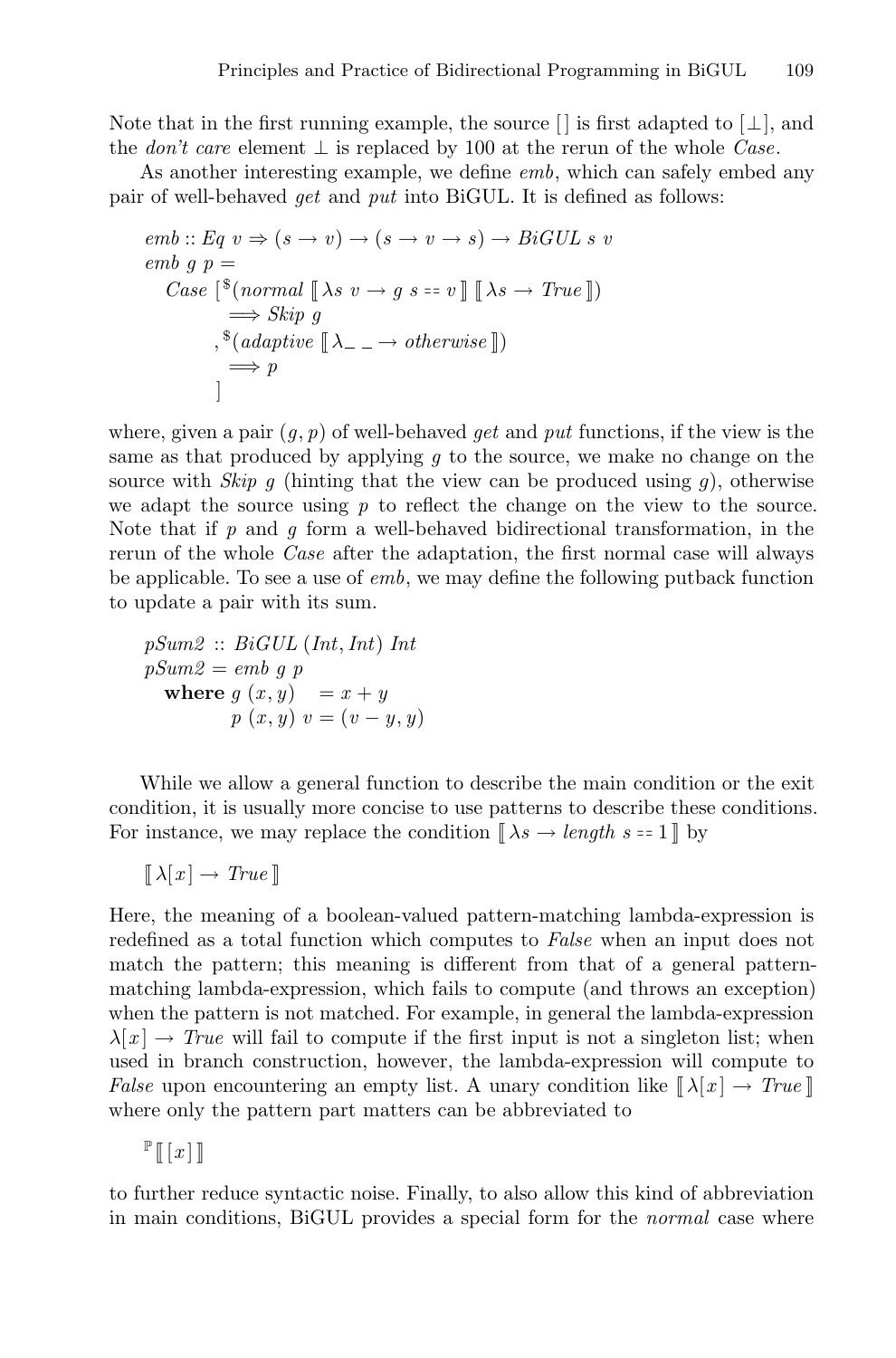the main condition is specified as the conjunction of two unary predicates on the source and view respectively:

$$
*(normalSV \text{ } \text{\small{[sourceCond}}:: s \rightarrow Bool \text{ } \text{]}\text{ } \text{ } \text{viewCond} :: v \rightarrow Bool \text{ } \text{]}\text{ } \text{ } \text{exitCond} :: s \rightarrow Bool \text{ } \text{]}\implies (bx :: BiGUL s v)
$$

and a special form for the *adaptive* case where the main condition is specified as the conjunction of two unary predicates on the source and view respectively:

$$
*(adaptiveSV \text{ [ sourceCond :: s \rightarrow Bool \text{ ]}} \\ \text{ [ viewCond \text{ :: } v \rightarrow Bool \text{ ]}}) \\ \implies (f :: s \rightarrow v \rightarrow s)
$$

# **3.6 View Dependency**

Sometimes, a view may contain derived values that are computed from other parts of the view, and the view should be consistently changed. For instance, for the view  $(x, even (x))$ , the second component is an indicator showing whether or not the first component is an even number. To capture this, BiGUL provides

 $Dep :: Eq \ v' \Rightarrow (v \rightarrow v') \rightarrow BiGUL \ a \ v \rightarrow BiGUL \ a \ (v, v')$ 

to describe this intention. We may, for example, define

*replaceAll2* :: *BiGUL* [*Int* ] (*Int*, *Bool*) *replaceAll2* = *Dep even replaceAll*

to replace all elements of the source by the first component of the view, while checking whether the second component is consistent with the first component.

```
*Basic> put replaceAll2 [1..10] (100,True)
Just [100,100,100,100,100,100,100,100,100,100]
*Basic> put replaceAll2 [1..10] (100,False)
Nothing
*Basic> putTrace replaceAll2 [1..10] (100,False)
second view component not determined by the first
```
As seen in the last running of *put*, it reports an error because the view (100, *False*) is inconsistent: 100 is an even number, so the second component should be *True*.

# **3.7 Composition**

BiGUL programs can be composed sequentially:

```
Compare :: BiGUL a u \rightarrow BiGUL u b \rightarrow BiGUL a b
```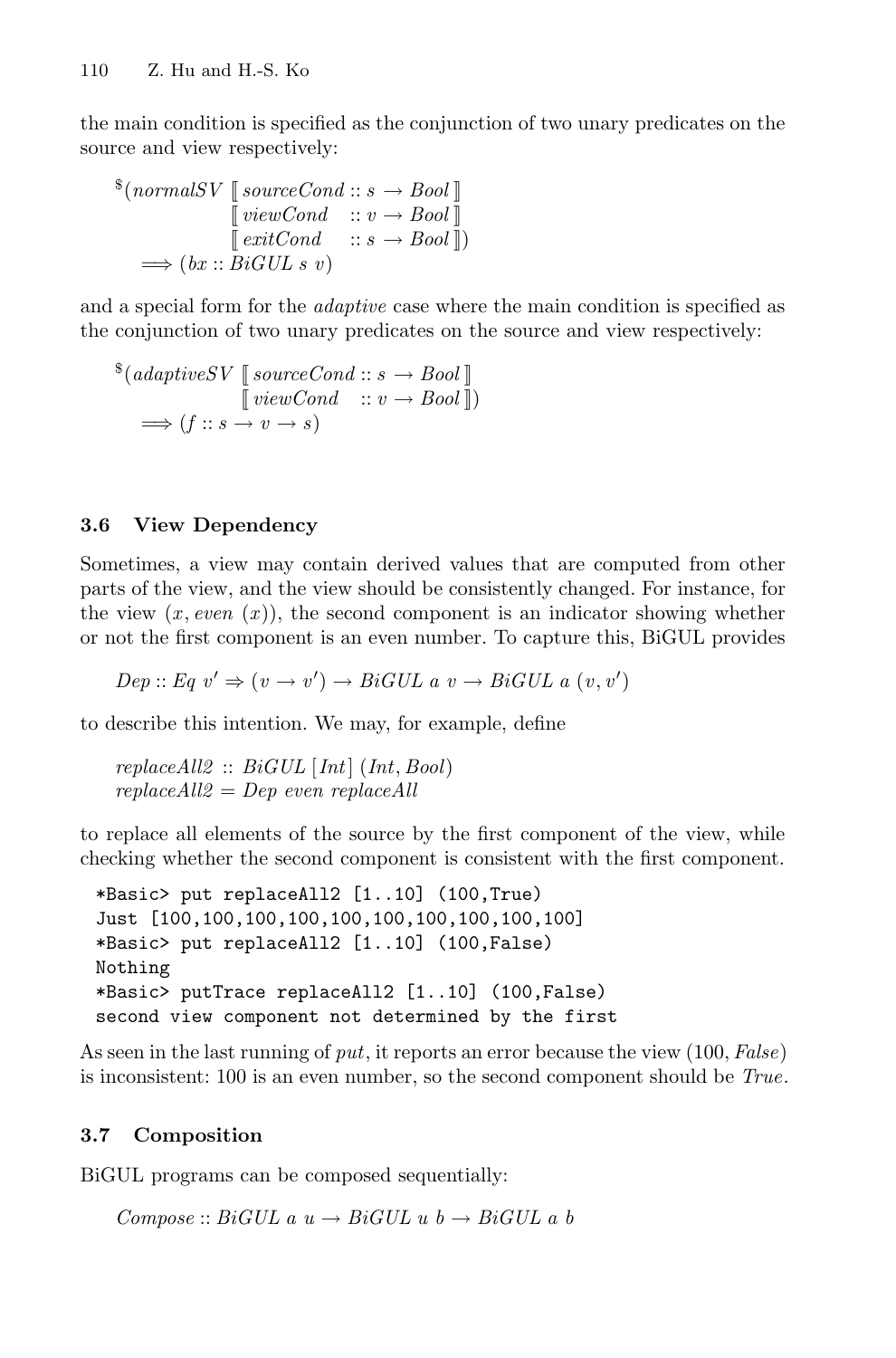This combinator is straightforward in the *get* direction: *get* (*Compose l r* ) (where  $l$ :: *BiGUL a u* and  $r$ :: *BiGUL u b*) simply applies *get l* to its input of type *a* to compute an intermediate value of type *u*, which is then processed by *get r* to produce the final result of type *b*. Its *put* direction is more complex: put (*Compose l r*) starts with a source  $s:: a$  and a view  $v:: b$ , and the aim is to produce an updated source of type *a*. The only way to proceed is to use *put r* to put *v* into some intermediate source *m* of type *u*, and to produce this *m* we are forced to use *get l* on *s*. We can then update *m* with *v* to *m*- using *put r* , and update *a* with *m'* using *put l*. In general, programs involving *Compose* are significantly harder to think about since we have to think in both *put* and *get* directions to figure out precisely what is going on.

As a simple example, consider that we wish to use the view to update the head element of the head element of a list of lists. We can define such a putback function as the following *pHead2* by composing *pHead* with *pHead*.

*pHead2* :: *Show*  $a \Rightarrow BiGUL$  [[a]]  $a$ *pHead2* = *pHead* '*Compose*' *pHead*

The following is an example to demonstrate this:

\*Basic> put pHead2 [[1,2],[3,4,5],[]] 100 Just [[100,2],[3,4,5],[]]

### <span id="page-11-0"></span>**4 Bidirectional Programming on Lists**

To give some more involved examples, in this section we demonstrate that many list functions can be bidirectionalized using BiGUL. The putback behaviors of these functions are in fact non-trivial, and the reader might want to skip to later sections in which more examples are developed, starting from Sect. [6.](#page-29-0)

To show the correspondence with the original list functions, we prefix the original forward function names with *lens*. Note that in our context, the original forward functions can be automatically derived from the new putback transformations by calling *get*.

We shall focus on bidirectionalizing *foldr* , an important higher-order function on lists:

```
foldr :: (a \rightarrow b \rightarrow b) \rightarrow b \rightarrow [a] \rightarrow bfoldr f e [] = efoldr f \cdot e(x : xs) = f(x) foldr f \cdot e(xs)
```
Many interesting functions can be defined in terms of *foldr* :

```
sum = foldr (+) 0map f = foldr (\lambda a \ r \rightarrow f \ a : r) []
```
where *sum* sums up all the elements in a list, and *map f* applies *f* to every element in a list.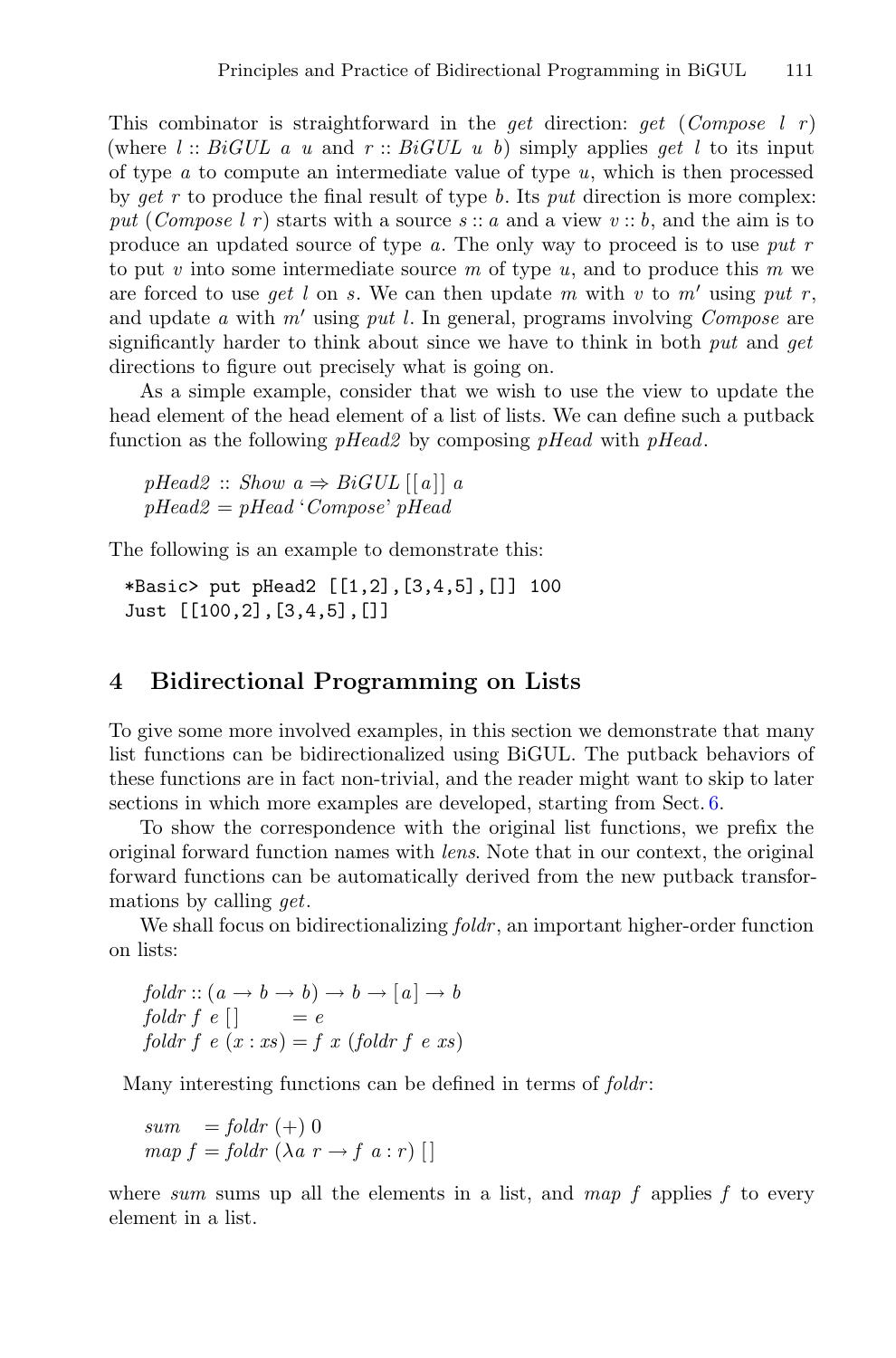We start by developing a putback function for *foldr* in BiGUL:

$$
lensFoldr :: (Show\ a, Show\ v)
$$
  
\n
$$
\Rightarrow BiGUL(a, v) v \rightarrow (v \rightarrow Bool) \rightarrow BiGUL([a], v) v
$$

where we hope to define a putback program of type  $BiGUL$  ([a], v) v that is to use the view to update the source, a list together with a value, by recursively applying a simpler putback function of type *BiGUL* (*a*, *v*) *v* (until a condition is satisfied or all the list elements have been visited). The program is somewhat tricky, and is probably not easy to understand since *Compose* is involved.

$$
lensFoldr \text{ } bx \text{ } pv =
$$
\n
$$
Case \text{ } [\text{ }^{\$}(adaptive \text{ } [\text{ } \lambda(x, y) \text{ } v \rightarrow pv \text{ } v \land length \text{ } x \neq 0])
$$
\n
$$
\implies \lambda(x, y) \text{ } v \rightarrow ([], y)
$$
\n
$$
\text{ } ^{\$}(normal \text{ } [\text{ } \lambda(xs, \_) \text{ } v \rightarrow null \text{ } xs \text{ } ] \text{ } [\text{ } \lambda(xs, \_) \rightarrow null \text{ } xs \text{ } ])
$$
\n
$$
\implies \text{ } ^{\$}(rearV \text{ } [\text{ } \lambda v \rightarrow ((), v) \text{ } ])
$$
\n
$$
\text{ } ^{\$}(update \text{ } ^{\mathbb{P}}[[\text{ }], v) \text{ } ] \text{ } ^{\mathbb{P}}[[((), v) \text{ } ] \text{ } ^{\mathbb{P}}[[v = Replace \text{ } ])
$$
\n
$$
\text{ } ^{\$}(normalSV \text{ } ^{\mathbb{P}}[-] \text{ } ^{\mathbb{P}}[-] \text{ } [\text{ } \lambda(xs, \_) \rightarrow not \text{ } (null \text{ } xs) \text{ } ])
$$
\n
$$
\implies \text{ } ^{\$}(rearrS \text{ } [\text{ } \lambda((x:xs), e) \rightarrow (x, (xs, e)) \text{ } ])
$$
\n
$$
\text{ } (Replace \text{ } 'Prod' \text{ } lensFoldr \text{ } bx \text{ } pv) \text{ } 'Compose' \text{ } bx
$$

The *lensFoldr* program accepts a putback function *bx* and a view condition *pv*, and performs a case analysis to put the view  $v$  to the source  $(xs, e)$ . If the view *v* satisfies *pv* but the list *xs* in the source is not empty, then it adapts the list to be empty. If the list *xs* in the source is empty, we do nothing but use the view to replace the second component of the source. Otherwise, we rearrange the source from the form of  $(x; xs, e)$  to that of  $(x, (xs, e))$ , and apply *lensFoldr* recursively with a composition with *bx* . One may understand the composition through the following picture (where  $r = Replace'$  *Prod' lensFoldr bx pv*).

$$
(x,(xs,e))\stackrel{r}{\hookrightarrow}(x,e')\stackrel{bx}{\leftrightarrow}v
$$

With *lensFoldr*, we can redefine many list functions from the putback point of view. As the first example, consider *mapAppend*:

$$
mapAppend\ f\ (xs, ys) = map\ f\ xs + ys
$$

We can define its putback function as follows.

 $lensMapAppend::(Show\ a, Show\ b)\Rightarrow BiGUL\ a\ b\rightarrow BiGUL\ ([a],[b])\ [b]$ *lensMapAppend pf* = *lensFoldr bx null* **where**  $bx =$ <sup>§</sup> $(rearV \upharpoonright \lambda (v : vs) \rightarrow (v, vs) \upharpoonright)$ <sup>§</sup> *pf* '*Prod*' *Replace*

Here *bx* has the type of *BiGUL*  $(a, [b]) [b]$  and is defined on *pf* that has the type of *BiGUL a b*.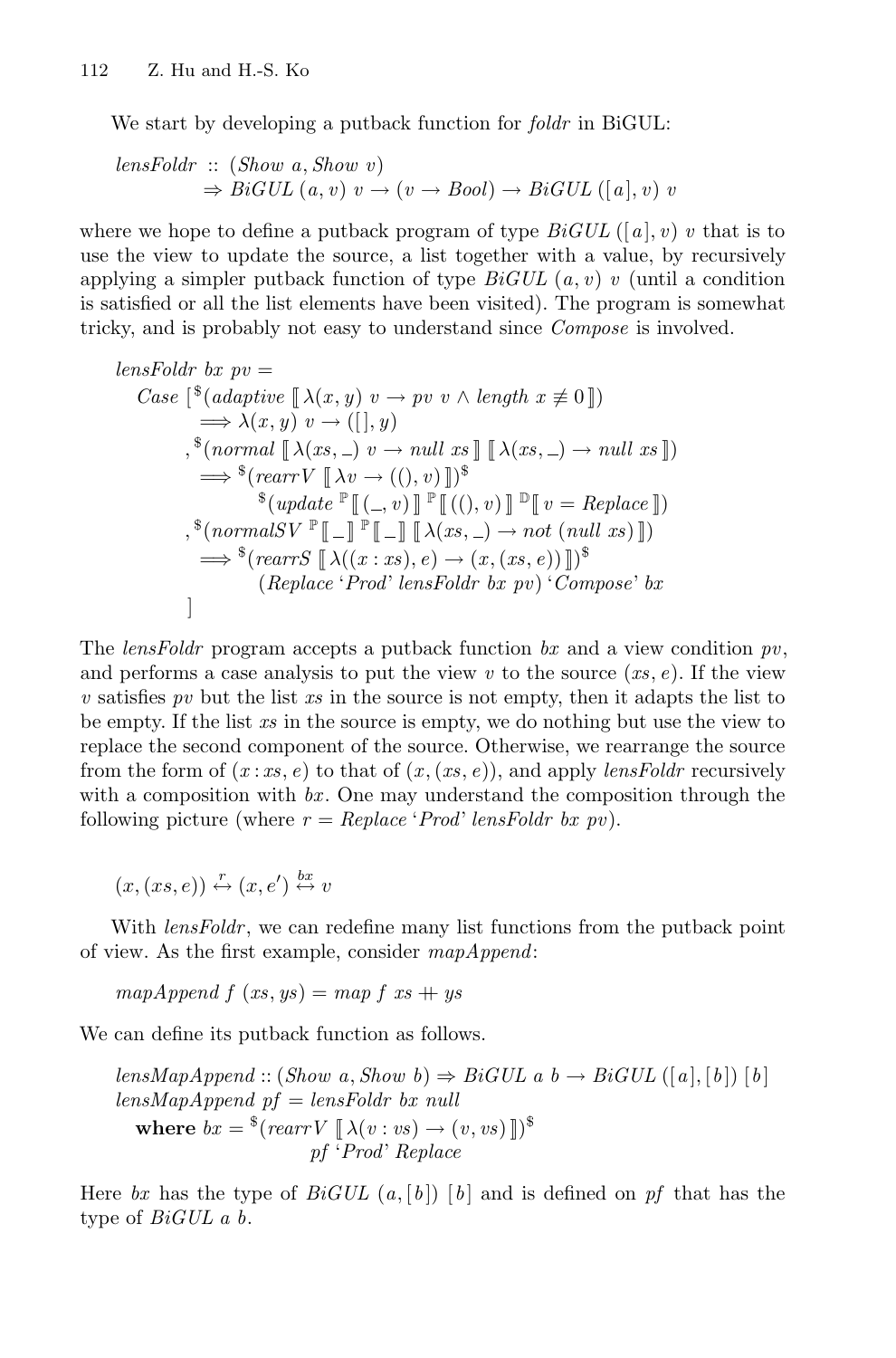```
*List> put (lensMapAppend dec1) ([0..10],[]) [100..110]
Just ([99,100,101,102,103,104,105,106,107,108,109],[])
*List> get (lensMapAppend dec1) ([1..10],[])
Just [2,3,4,5,6,7,8,9,10,11]
```
Note that, for testing, we embed into our framework the bijective functions for increasing and decreasing a number by 1.

```
dec1 :: (Eq \ a \ Num \ a) \Rightarrow BiGUL \ a \ adec1 = emb q pwhere q s = s + 1psv = v-1
```
For a second example, consider the function *sum* (*xs*, *e*), which is to sum up all elements of the list *xs* starting from the seed *e*. If the sum is changed, there are many ways to reflect this change to the input (*xs*, *e*). The following describes one way in BiGUL:

*lensSum* :: *BiGUL* ([*Int* ],*Int*) *Int lensSum* = *lensFoldr pSum2* (*const False*)

which will reflect the change difference on the view to the head element of *xs* if *xs* is not empty, or to the seed *e* otherwise. We may choose other ways, say to reflect the change difference on the view only to the seed by defining

```
lensSum' :: BiGUL ([Int], Int) IntlensSum' = lensFoldr (*(rearrS \upharpoonright \lambda(x, y) \rightarrow (y, x) \upharpoonright) pSum2) (const False)
```
Note that although *get lensSum*  $([1, 2, 3], 0) = get$  lensSum'  $([1, 2, 3], 0) =$ *Just* 6, their putback behaviors are different:

*put lensSum* ([1, 2, 3], 0) 16 = *Just* ([11, 2, 3], 0) *put lensSum'*  $([1, 2, 3], 0)$  16 = *Just*  $([1, 2, 3], 10)$ 

It is worth noting that our definition of *lensFoldr* is just one putback function for *foldr* , and there are many others. This reflects the fact that one *foldr* can have many *put*s, each describing one updating strategy.

# <span id="page-13-0"></span>**5 BiGUL's Bidirectionality**

We have been writing *put* programs, usually having a corresponding *get* in mind but not explicitly describing it, and yet BiGUL is capable of finding the right *get* behaviour as if it could read our mind. How? We will see that, when writing a BiGUL program, we are always simultaneously describing both a *put* function and a *get* function, which are guaranteed to be a well-behaved pair. And the "mind-reading" ability is far from magic: It is the consequence of the fact that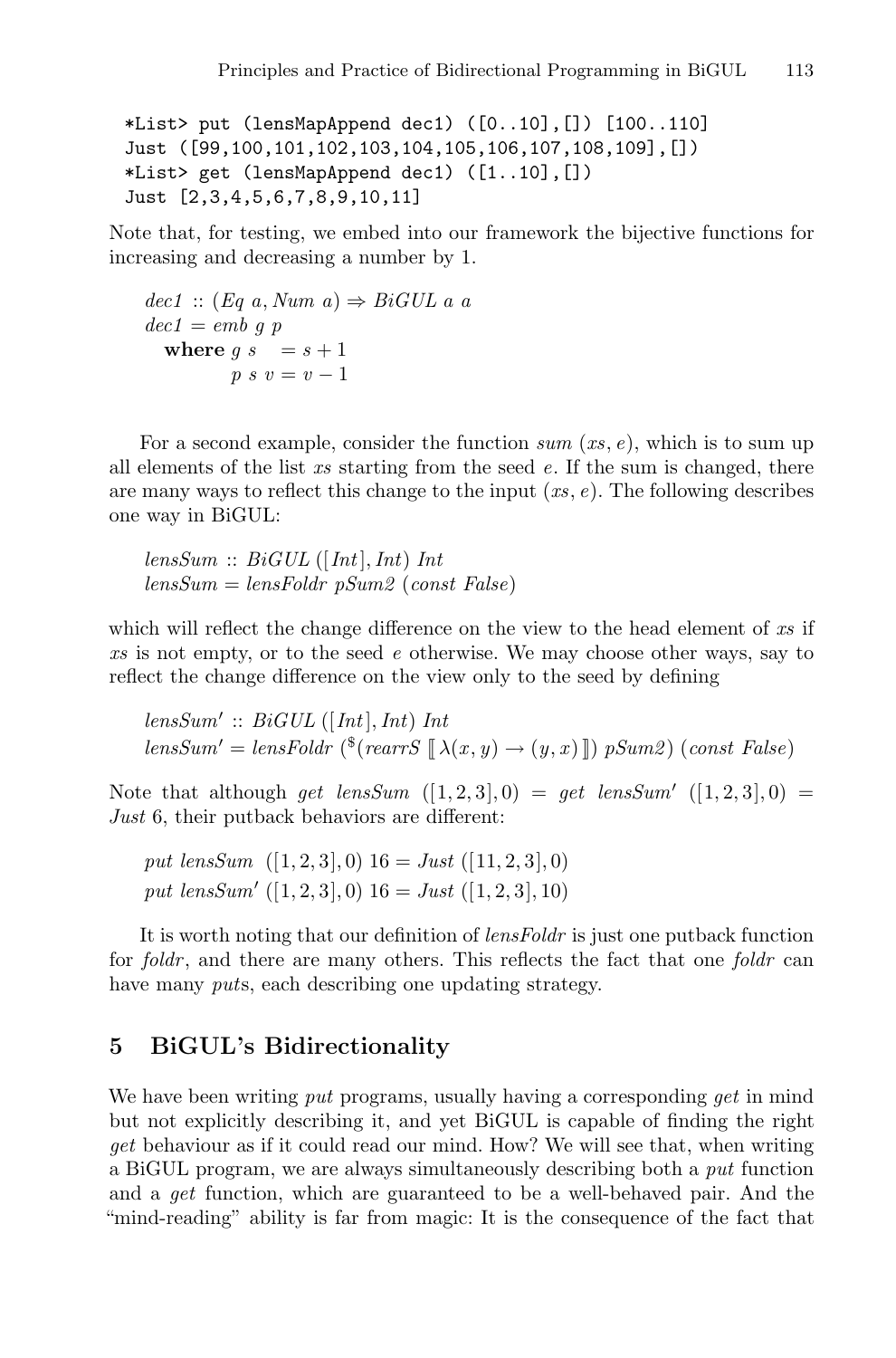well-behavedness directly implies that *get* is uniquely determined by *put*, which is the main motivation for taking a putback-based approach. In this section, we will first review the theory, this time explicitly taking *partiality* into account, and then we will dive into BiGUL's internals to get a taste of putback-based design.

This is a fairly long section, but it is not a prerequisite for subsequent sections; readers who wish to see more examples first or are more interested in practical BiGUL applications can safely skip this section and proceed to Sect. [6.](#page-29-0)

# **5.1 Lenses, Well-Behavedness, and the Fundamental Theorem**

Formally, we call a well-behaved pair of *put* and *get* a *lens*:

**Definition 2 (lens).** *A* lens *between a source type* s *and a view type* v *consists of two functions:*

 $put :: s \rightarrow v \rightarrow Maybe s$  $get :: s \longrightarrow Maybe \ v$ 

*satisfying two well-behavedness laws:*

| put s v = Just s' $\Rightarrow$ get s' = Just v |                                                          | PUTGET        |
|-------------------------------------------------|----------------------------------------------------------|---------------|
|                                                 | $\det s = Just \ v \Rightarrow \ put \ s \ v = Just \ s$ | <b>GETPUT</b> |

In the original formulation  $[8]$ , a lens refers to just a pair of functions having the right types, and one needs to explicitly say "well-behaved lens" to mean a well-behaved pair; we will, however, discuss well-behaved lenses only, so we build well-behavedness into our definition of lenses by default. Note that this definition models partial transformations explicitly as *Maybe*-valued functions: *put* and *get* are *total* functions that can nevertheless produce *Nothing* to indicate failure. From now on, this definition replaces the one in Sect. [1,](#page-0-1) where only total lenses were discussed. Also note that these well-behavedness laws are actually easy to satisfy vacuously, by making the transformations produce *Nothing* all (or most of) the time. One important task of the BiGUL programmer is thus to meet certain side conditions for guaranteeing the totality of their BiGUL programs. These side conditions will be introduced below along with the relevant BiGUL constructs.

<span id="page-14-0"></span>From this revised definition of well-behavedness, we can immediately prove a reformulation of Lemma [1:](#page-1-0)

**Theorem 2 (uniqueness of** *get***).** *Given two lenses whose put components are equal, their get components are also equal.*

*Proof.* Let l and r be two lenses; denote their *put*/*get* components as *put l*/*get l* and *put r*/*get r* respectively, and assume that *put l* = *put r*. Then for any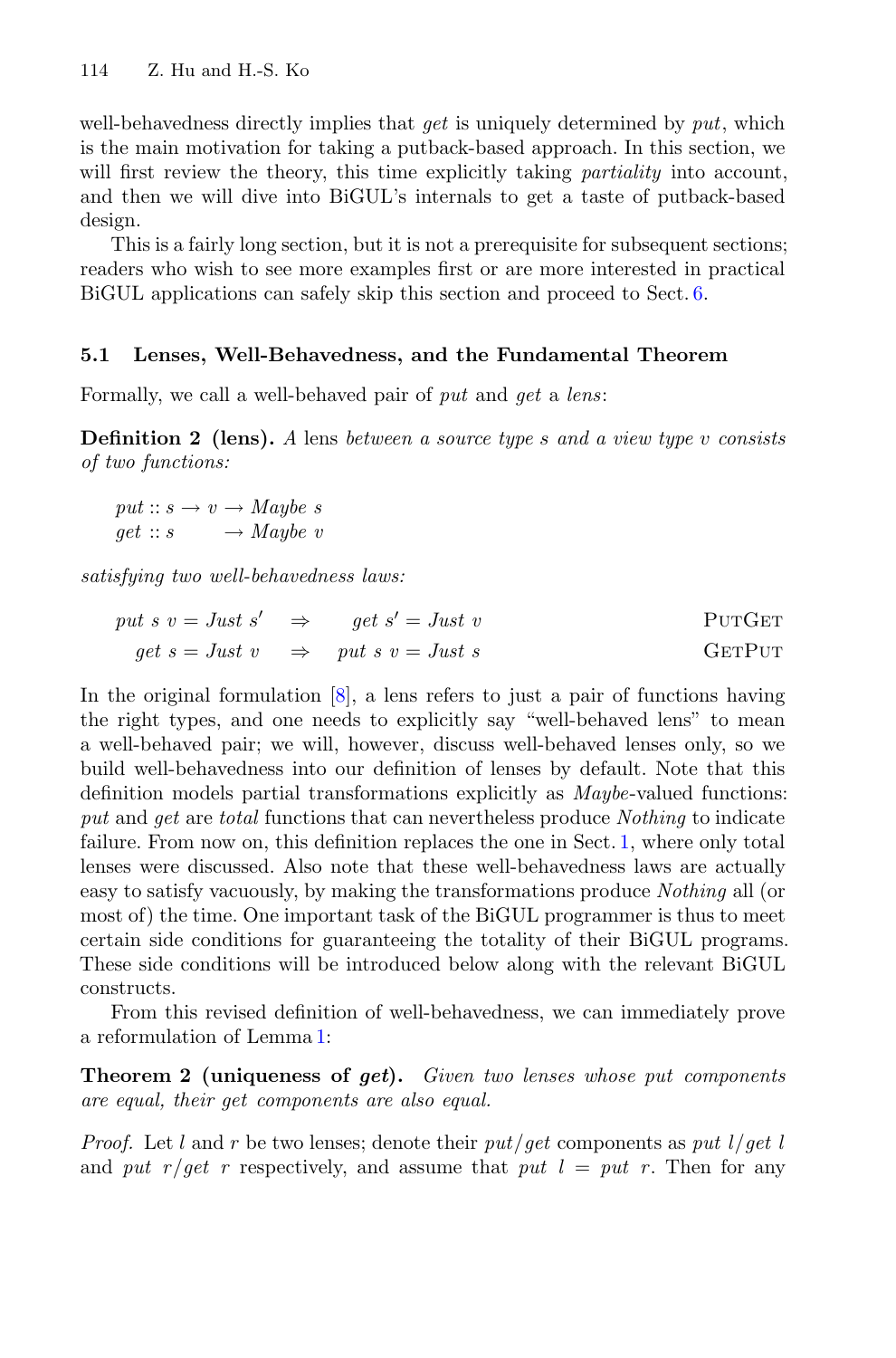```
s and v,
```

```
get l s = Just v
⇔ { well-behavedness of l }
  put l s v = Just s
\Leftrightarrow { put l = put r }
  put r s v = Just s
⇔ { well-behavedness of r }
  get r s = Just v
```
(This also entails that *get l s = Nothing* if and only if *get r s = Nothing*.)  $\square$ 

This might be called the "fundamental theorem" of putback-based bidirectional programming, as the theorem guarantees that the BiGUL programmer is in full control of the bidirectional behaviour—programming the *put* behavior is sufficient to determine the *get* behaviour. Also, to the language designer, the theorem gives a kind of reassurance that, once the *put* behaviour of a construct is determined, there is no need to worry about which *get* behaviour should be adopted—there is at most one possibility. This is in contrast to *get*-based design, in which there are usually more than one viable *put* semantics that can be assigned to a *get*-based construct, and the designer needs to justify the choice or provide several versions.

For the rest of this section, we will look at several constructs of BiGUL in detail to get a taste of putback-based design. Each BiGUL construct is conceived, at the design stage, as a lens (like *Skip* and *Replace*) or a lens *combinator* (like *Case*), which constructs a more complex lens from simpler ones. The *put* and *get* components of these lenses usually have to be developed together, but for each lens we will employ a more "*put*-oriented" design process: We start from an intended *put* behaviour, and then add restrictions so that we can find a corresponding *get*. This does not guarantee that the lenses we arrive at will have a "strong *put* flavour"—that is, some of the lenses will be as (or even more) suitable for *get*-based programming as for putback-based programming. But we will also see that some other lenses are more naturally understood in terms of their *put* behaviour.

#### **5.2 Replacement**

The simplest lens is probably *Replace*, which replaces the entire source with the view:

```
put Replace s v = Just v
```
Is there a *get* semantics that can be paired with this *put*? Yes, quite obviously in fact, PutGet directly gives us the definition of *get Replace*:

*get Replace v* = *Just v*

We still need to verify GETPUT, which can be easily checked to be true.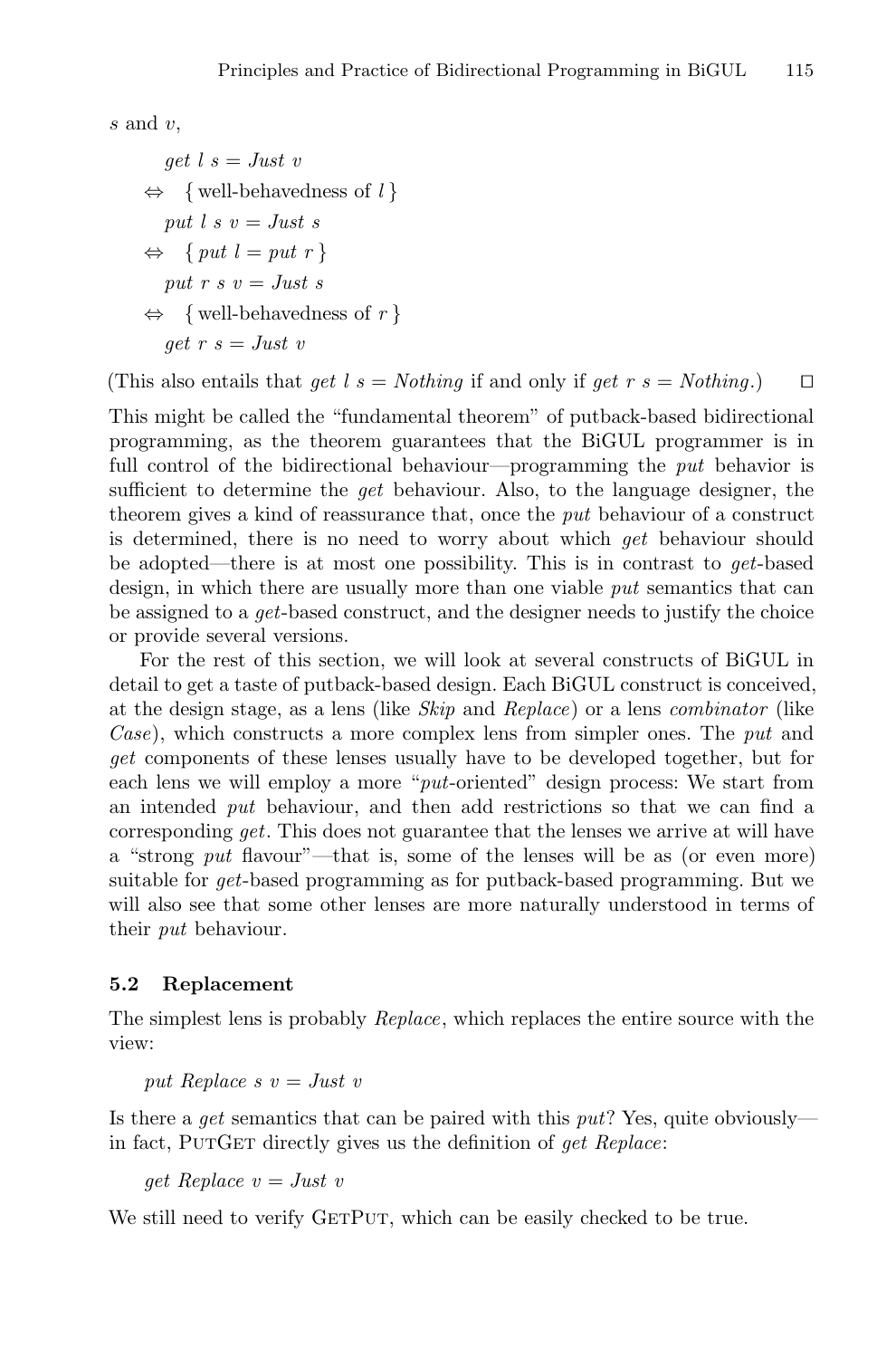### **5.3 Skipping**

Coming up next is *Skip*, whose natural behaviour is

*put Skip s v* = *Just s*

Considering PUTGET, though, we immediately see that this behaviour is too liberal: If the view is simply thrown away, how can *get Skip* possibly recover it? One way out is to require that the view is trivial enough such that it can be thrown away and still be recovered, by setting the view type of *Skip* to the unit type (). Then it is easy for *get Skip* to recover the view, for which there is only one choice:

 $get\; Skip\; s = Just\; ()$ 

This is the approach adopted prior to BiGUL 1.0.

More generally, we can establish well-behavedness as long as *get Skip* has only one view choice for each source, regardless of what the view type is. The existence of this "unique choice" is witnessed by a function  $f$  ::  $s \rightarrow v$ , which we add as an additional argument to *Skip*. The *get* direction is then

 $get(Skip f) s = Just (f s)$ 

From the *put* direction, we may think of this function *f* as specifying a consistency relation, saying that the view information is completely included in the source (since you can compute the view from the source) and can be safely discarded. *Skip f* can be used if and only if the source and view are consistent in that sense, and this is the side condition about *Skip* that the BiGUL programmers need to be aware of if they want their programs using *Skip* to be total. We thus arrive at:

 $put (Skip f) s v = if v = f s then return s else Nothing$ 

This pair of *put* and *get* can be verified to be well-behaved. *Skip f* , which features in BiGUL 1.0, is one lens which turns out to be more easily understood from the *get* direction—it bidirectionalizes any *get* function whose codomain has decidable equality, albeit trivially. We recover the first version of *Skip* as a special case by setting *f* to *const* ().

#### **5.4 Product**

For a simplest example of a lens combinator, we look at *Prod*. Both the source and view types should be pairs; *Prod* accepts two lenses, say *l* and *r* , and applies them respectively to the left and right components:

$$
put (l'Proof' r) (sl, sr) (vl, vr) = do sl' \leftarrow put l sl vl
$$
  

$$
sr' \leftarrow put r sr vr
$$
  
return (sl', sr')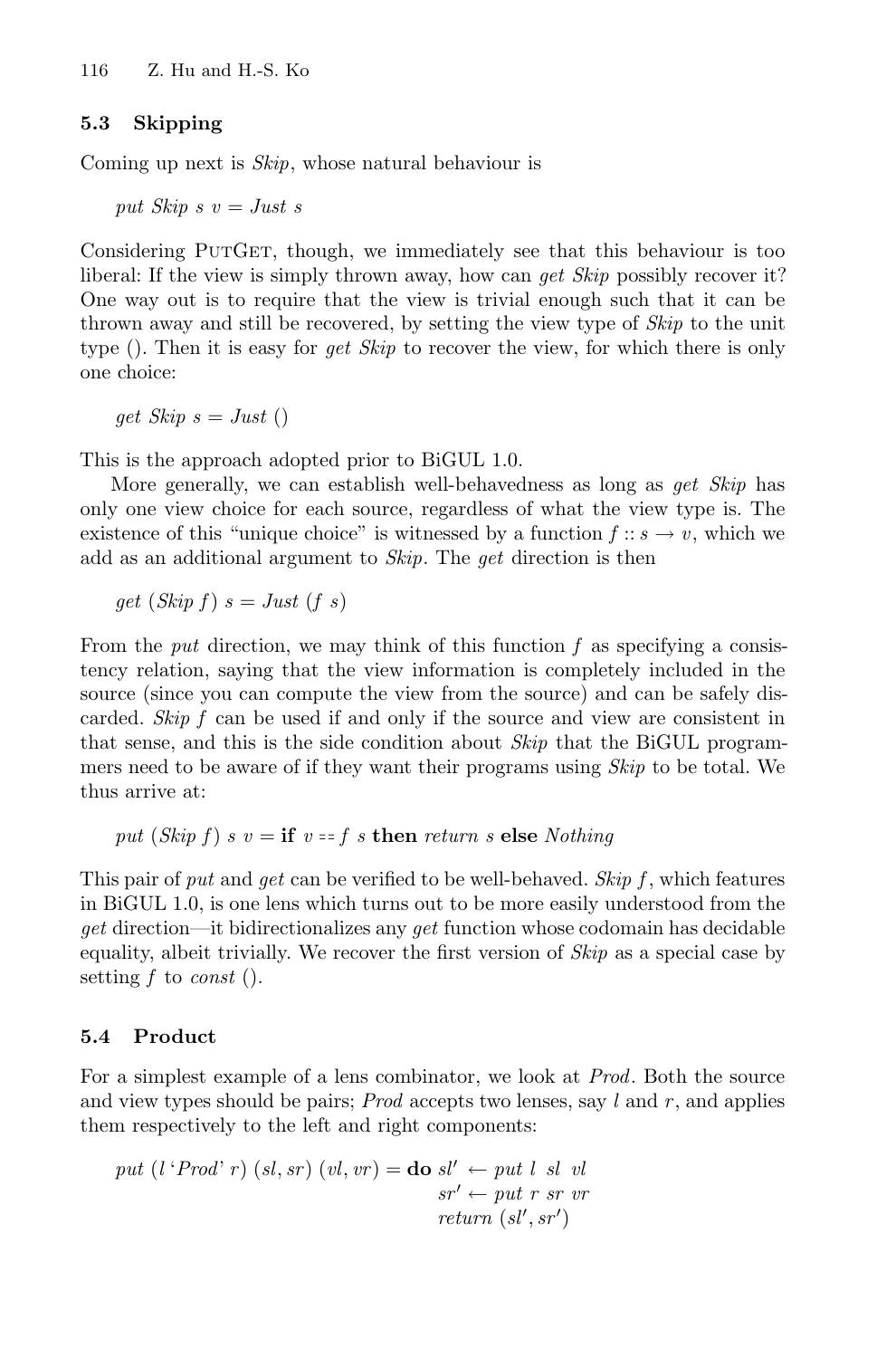The *get* direction is unsurprising:

get 
$$
(l \, 'Prod' \, r)
$$
  $(sl, sr) = \textbf{do} \, vl \leftarrow get \, l \, sl$   
\n $vr \leftarrow get \, r \, sr$   
\n $return \, (vl, vr)$ 

Having constructed *put* and *get* from *l* and *r*, we also expect that their wellbehavedness is a consequence of the well-behavedness of *l* and *r* . While this may look obvious, we take this opportunity to show how a well-behavedness proof for a lens combinator can be carried out formally and in detail. To prove PUTGET, for example, we should prove that the assumption

<span id="page-17-1"></span><span id="page-17-0"></span>
$$
put (l'Proof' r) (sl, sr) (vl, vr) = Just (sl', sr')
$$
\n
$$
(1)
$$

implies the conclusion

$$
get (l'Proof' r) (sl', sr') = Just (vl, vr)
$$
\n
$$
(2)
$$

Both equations say that a somewhat complicated monadic *Maybe*-program computes successfully to some value. It may seem that we need some messy case analysis, but what we know about *Maybe*-programs tells us that such a program computes successfully if and only if every step of the program does, and this helps us to split both [\(1\)](#page-17-0) and [\(2\)](#page-17-1) into simpler equations. Formally, we have this lemma:

<span id="page-17-2"></span>**Lemma 2.** Let  $mx::$  *Maybe a and*  $f:: a \rightarrow$  *Maybe b. Then, for all y* :: *b*,

 $mx \gg f = Just$ 

*if and only if*

 $mx = Just x$  and  $f x = Just y$  for some  $x :: a$ 

*Proof.* Case analysis on *mx*. □

This lemma can be nicely applied to *Maybe*-programs written in the **do**-notation, transforming such programs into *predicates* saying that a program computes to some given value. To do it more formally: Define a translation S from **do**-blocks of type *Maybe a* to predicates on *a* by

$$
\mathcal{S} \left( \text{do} \{ x \leftarrow mx; B \} \right) y = \left( \exists x. \ mx = Just \ x \land \mathcal{S} \left( \text{do} \ B \right) y \right)
$$

$$
\mathcal{S} \left( \text{do} \{ my \} \right) y = \left( my = Just \ y \right)
$$

Then we can extend Lemma [2](#page-17-2) to the following:

**Lemma 3.** *The proposition*

 $S$  (do *B*)  $y$ *is true if and only if*

 $\mathbf{do} \mathbf{B} = \mathbf{Just} \ \mathbf{y}$ 

<span id="page-17-3"></span>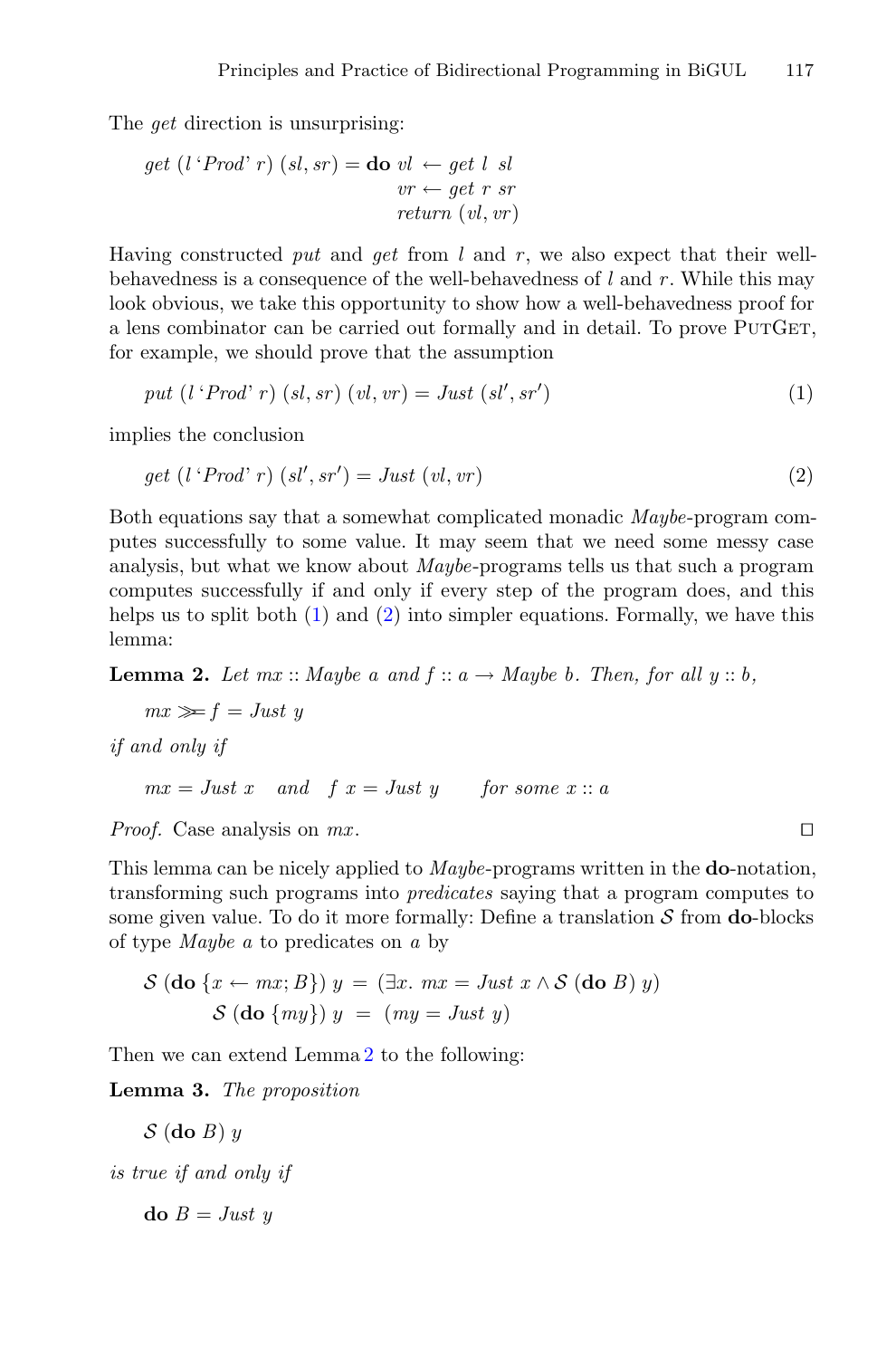*Proof.* By induction on the list structure of *B*, using Lemma [2](#page-17-2) repeatedly.  $\square$ 

For example, applying S to put  $(l'Proof r)$   $(sl, sr)$   $(vl, vr)$  yields

$$
\lambda(sl'', sr''). \exists sl'.\ put\ l\ sl\ vl = Just\ sl' \land
$$
  

$$
\exists sr'.\ put\ r\ sr\ vr = Just\ sr' \land
$$
  
return 
$$
(sl', sr') = Just\ (sl'', sr'')
$$

where the last equation is equivalent to  $sl' = sl'' \wedge sr' = sr''$  (since *return* = *Just* for the *Maybe*monad). Applying Lemma [3](#page-17-3) and doing some simplification, [\(1\)](#page-17-0) is equivalent to

$$
put\ \, l\,\,sl\,sl\,\,vl\,=\,Just\,\,sl'\quad\wedge\quad\, put\,\,r\,\,sr\,\,vr\,=\,Just\,\,sr'
$$

Similarly, [\(2\)](#page-17-1) can be shown to be equivalent to

 $get \; l \; sl' = Just \; vl \quad \wedge \quad get \; r \; sr' = Just \; vr$ 

The entailment is then just PUTGET for  $l$  and  $r$ .

#### **5.5 Case Analysis**

This is a representative combinator in BiGUL, and arguably the most complex one. For simplicity, let us consider a two-branch variant of *Case*. A branch is a condition and a body; since in *put* we manipulate both a source and a view, the conditions in general can be binary predicates on both the source and view. We thus define the type of branches as:

**type**  $\text{CaseBranch} s v = (s \rightarrow v \rightarrow \text{Bool}, \text{BiGUL} s v)$ 

and consider the following variant of *Case*:

```
Case::CaseBranch \, s \, v \rightarrow CaseBranch \, s \, v \rightarrow BiGUL \, s \, v
```
The straightforward behaviour is

*put*  $(Case (pl, l) (pr, r)) s v = \textbf{if}$  *pl s v* **then** *put l s v* **else if** *pr s v* **then** *put r s v* **else** *Nothing*

That is, depending on which condition is satisfied (with *pl* having higher priority), we execute either *put l* or *put r* , or fail the computation if neither of the conditions is satisfied. Now, again, we ask the question: Can we find a *get* behaviour to pair with this *put*?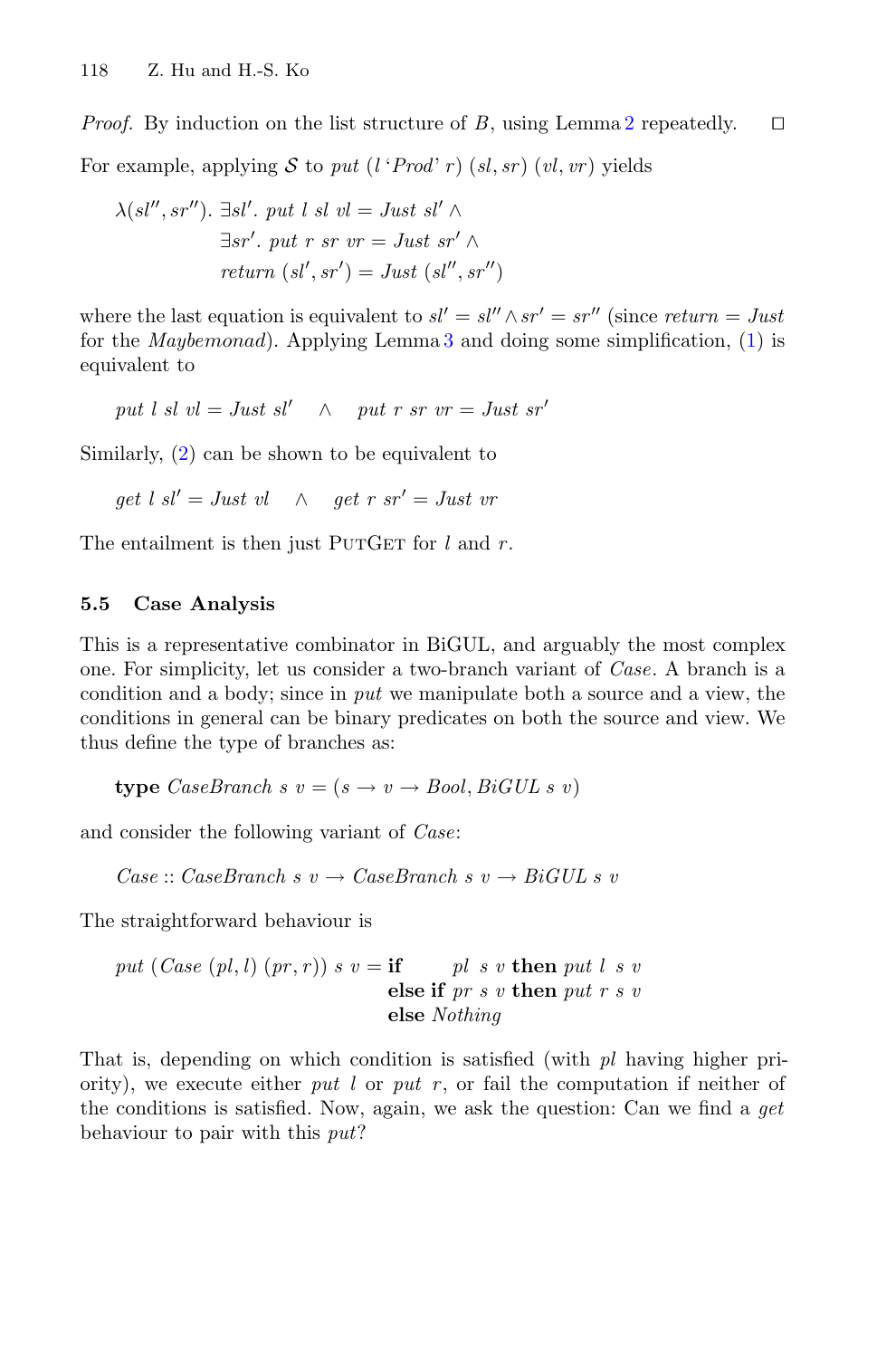**Ruling out branch switching for PutGet.** An important working assumption here is that we want lens combinators to be *compositional*: When we looked at *Prod*, for example, we defined its *put* and *get* in terms of those of the smaller lenses, and derived the overall well-behavedness from that of the smaller lenses. For *Case*, this implies that, when establishing well-behavedness, we want a *get* following a *put* (or a *put* following a *get*) to use the same branch taken by the put (or the  $qet$ ), so we can make use of PUTGET (or GETPUT) of the branch. The current *put* behaviour of *Case* does not leave any clue in the updated source about which branch is used to produce it, though, so it is impossible for *get* to always choose the correct branch.

One solution, which does not require changing the syntax of *Case*, is to check that the ranges of the branches are *disjoint*. In general, for a lens, the range of a *put* can be shown to coincide with the domain of the corresponding *get*. So the *get* behaviour of *Case* can simply try to execute both branches on the input source, and there will be at most one branch that computes successfully. We can put (expensive) disjointness checks into *put* such that if *put* succeeds, the subsequent *get* will have at most one branch to choose:

```
put (Case (pl, l) (pr, r)) s v =\textbf{if} \quad pl \quad s \; v \; \textbf{then} \; \textbf{do} \; s' \leftarrow put \; l \; s \; vmapbe (return s') (const Nothing) (get r s')
   \textbf{else if } pr \ s \ v \ \textbf{then } \textbf{do } s' \leftarrow put \ r \ s \ vmapbe (return s') (const Nothing) (get l s')
   else Nothing
```
The *maybe* function is from Haskell's prelude and has type  $b \rightarrow (a \rightarrow b) \rightarrow$ *Maybe a*  $\rightarrow$  *b*; depending on whether the third, *Maybe*-typed, argument is *Nothing* or a *Just*-value, the result is either the first argument or the second argument applied to the value wrapped inside *Just*. In the first branch of the code above, if put l s v successfully produces an updated source s', we will ensure that *get r s'* does not succeed: If *get r s'* is *Nothing* as we want, we will *return* s'; otherwise we emit *Nothing*.

If *get* favours the first branch, meaning that it declares success as soon as the first branch succeeds (without requiring that the second branch fails),

```
get (Case (pl, l) (pr, r)) s = maybe (get r s) return (get l s)
```
then we can also omit the check in *put*'s first branch:

 $put (Case (pl, l) (pr, r)) s v =$ **if** *pl s v* **then** *put l s v*  $\textbf{else if } pr \text{ } s \text{ } v \text{ } \textbf{then } \textbf{do } s' \leftarrow put \text{ } r \text{ } s \text{ } v$ *maybe* (*return* s') (*const Nothing*) (*get l s'*)

**else** *Nothing*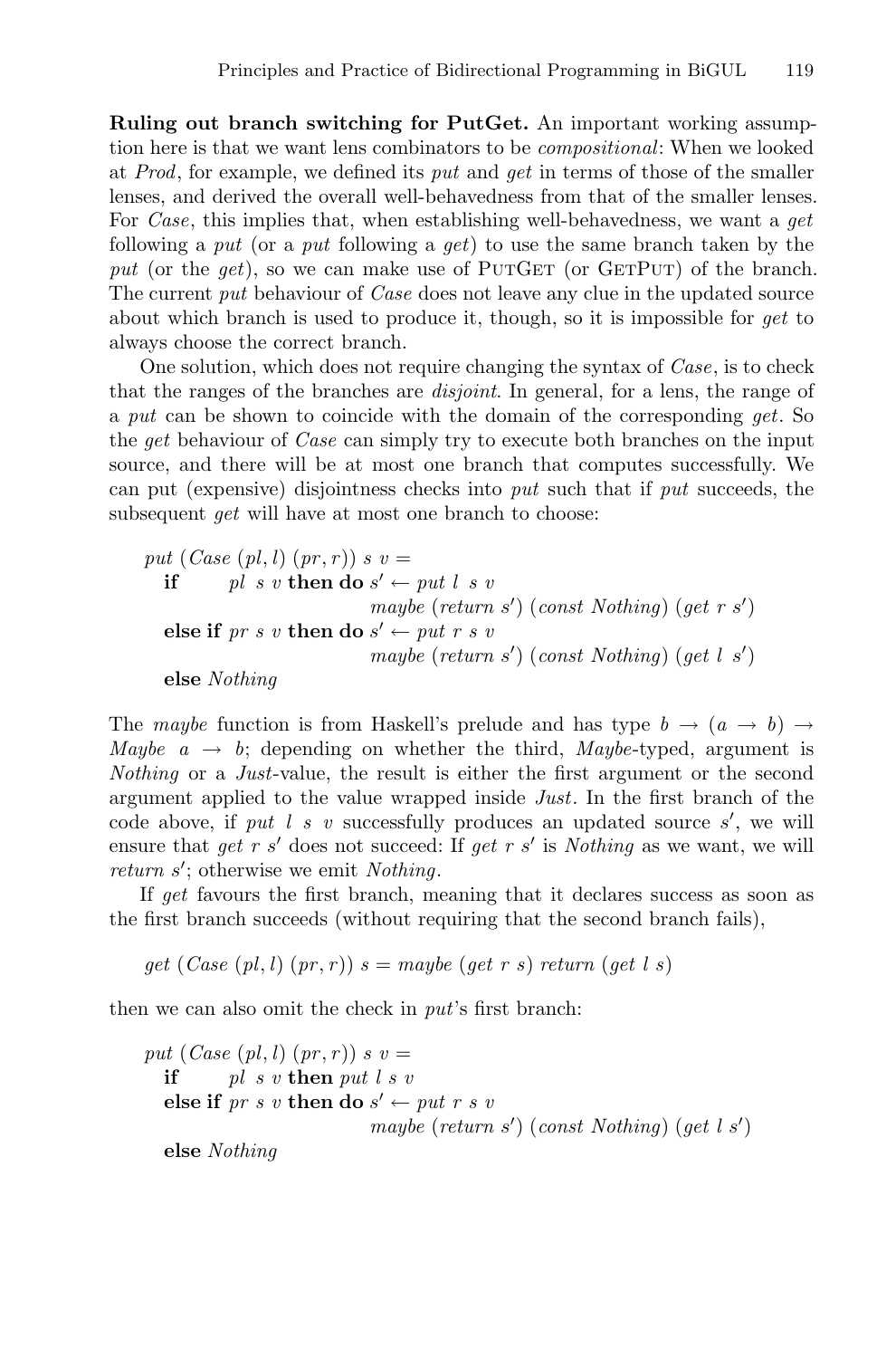**Ruling out branch switching for GetPut.** The GETPUT direction, on the other hand, still does not avoid branch switching—the outcome of *get* does not say anything about which of *pl* and *pr* will be satisfied in the subsequent *put*. So we add some checks to *get* such that *get*'s success will tell us which branch will be chosen by *put*:

```
get (Case (pl, l) (pr, r)) s = maybe (do v \leftarrow getBranch (pr, r) sif pl s v then Nothing
                                                    else return v)
                                      return
                                      (getBranch (pl, l) s)
getBranch(p, b) s =do v \leftarrow get b s
                         if psv then return v
                                  else Nothing
```
The definition of *put* should also be revised to use *getBranch* for the disjointness check. This fixes GETPUT, but breaks PUTGET! Since *put* does not guarantee that the *updated* (not the original) source and the view satisfy the condition of the branch executed, even though *get* will be able to choose the correct branch, the subsequent, newly added check is not guaranteed to succeed. We thus also need to add similar checks to *put*:

```
put (Case (pl, l) (pr, r)) s v =if pl \ s \ v \text{ then do } s' \leftarrow put \ l \ s \ v\intif p \mid s' \ v then return s'else Nothing
    \textbf{else if } pr \text{ } s \text{ } v \text{ } \textbf{then } \textbf{do } s' \leftarrow put \text{ } rs \text{ } v\mathbf{if} \mathit{pr} \mathit{s}' \mathit{v} \mathbf{then} \mathit{maybe} (\mathit{return} \mathit{s}')
                                                                                        (const Nothing)
                                                                                        (getBranch(pl, l) s')else Nothing
```
**else** *Nothing*

Now this pair of *put* and *get* can be verified to be well-behaved.

**Improving the Efficiency of** *get***.** The efficiency of the current *get* does not look very good, especially when, in general, more than two branches are allowed, and *get* has to try to execute each branch, possibly with a high cost, until it reaches a successful one; also, inefficient *get* affects the efficiency of *put*, since this calls *get* to check range disjointness. An idea is to ask the programmer to make a rough "prediction" of the range of each branch: We enrich *CaseBranch* with a third component, which is a source predicate:

**type**  $\text{CaseBranch} s v = (s \rightarrow v \rightarrow \text{Bool}, \text{BiGUL} s v, s \rightarrow \text{Bool})$ 

This new predicate is supposed to be satisfied by the updated source; we again add checks to *put* to ensure this: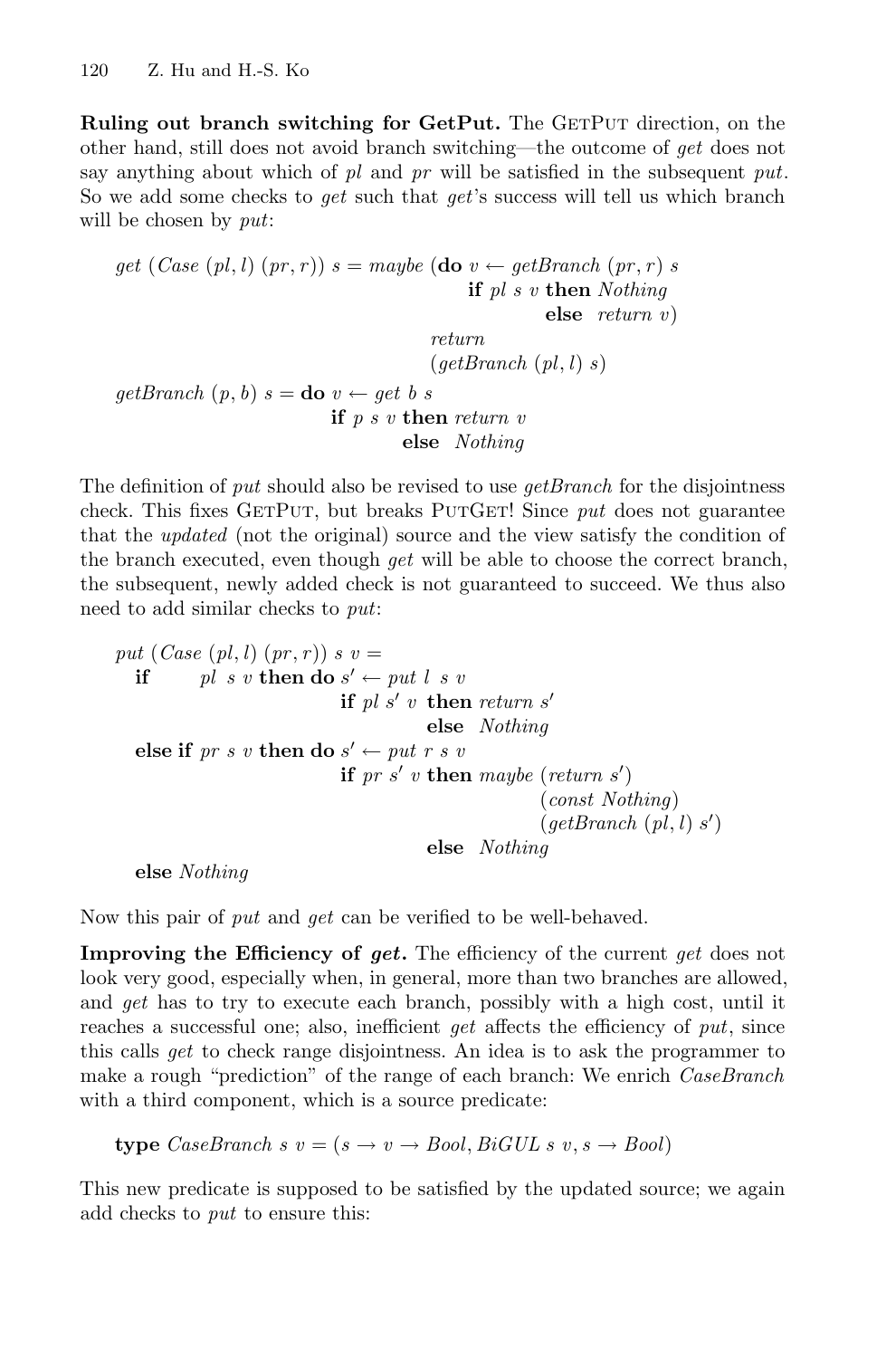```
put (Case (pl, l, gl) (pr, r, qr)) s v =\textbf{if} \quad pl \quad s \text{ } v \text{ } \textbf{then} \text{ } \textbf{do} \text{ } s' \leftarrow put \text{ } l \text{ } s \text{ } vif pl s' v \wedge ql s' then return s'
                                                                                    else Nothing
    \textbf{else if } pr \text{ } s \text{ } v \text{ } \textbf{then } \textbf{do } s' \leftarrow put \text{ } r \text{ } s \text{ } vif pr s' v \wedge qr s'\mathbf{then} \ \mathit{maybe} \ (\mathit{return} \ \mathit{s}')(const Nothing)
                                                                                  (getBranch(pl, l, ql) s')else Nothing
```
**else** *Nothing*

Let us call *pl* and *pr* the *main conditions*, and *ql* and *qr* the *exit conditions*. The exit condition, in general, over-approximates the range of a branch. Wellbehavedness tells us that the range of *put* is exactly the domain of the corresponding *get*. Thus, in the *get* direction, every source in the domain of a branch satisfies the exit condition. Contrapositively, if a source does not satisfy the exit condition, then *get* for that branch will necessarily fail, and we do not need to try to execute the branch at all. This leads to the following revised definition of *getBranch*:

```
getBranch(p, l, d) s = \textbf{if } d \text{ } s \textbf{ then } \textbf{do } v \leftarrow q \textbf{et } l \textbf{ s}if pl s v then return v
                                                                               else Nothing
                                                  else Nothing
```
If we do not care about efficiency, we can simply use *const True* as exit conditions, and the behaviour will be exactly the same as the previous version. But if we supply disjoint exit conditions, then *get* will try at most one branch. Incidentally (but actually no less importantly), making exit conditions explicit also encourages the programmer to think about range disjointness, which is essential to guaranteeing the totality of *Case*.

**Adaptation.** We have seen that, to make *Case* total, one thing we need to ensure is that the main condition of a branch should be satisfied again after the update. In practice, the main condition is usually closely related to the consistency relation, and we will only be able to deal with sources and views that are already more or less consistent; this is a rather severe restriction. As we have seen in Sect. [3.5,](#page-7-0) the solution is to introduce a different kind of branch called *adaptive branches*, which can deal with sources and views that are too inconsistent by adapting the source to establish enough consistency such that a normal branch becomes applicable. Again, for simplicity, we consider only a variant of *Case* which has just one adaptive branch at the end:

**type**  $\text{CaseAdaptive Branch } s \ v = (s \rightarrow v \rightarrow \text{Bool}, s \rightarrow v \rightarrow s)$ *Case* :: *CaseBranch s v* → *CaseBranch s v* → *CaseAdaptiveBranch s v* → *BiGUL s v*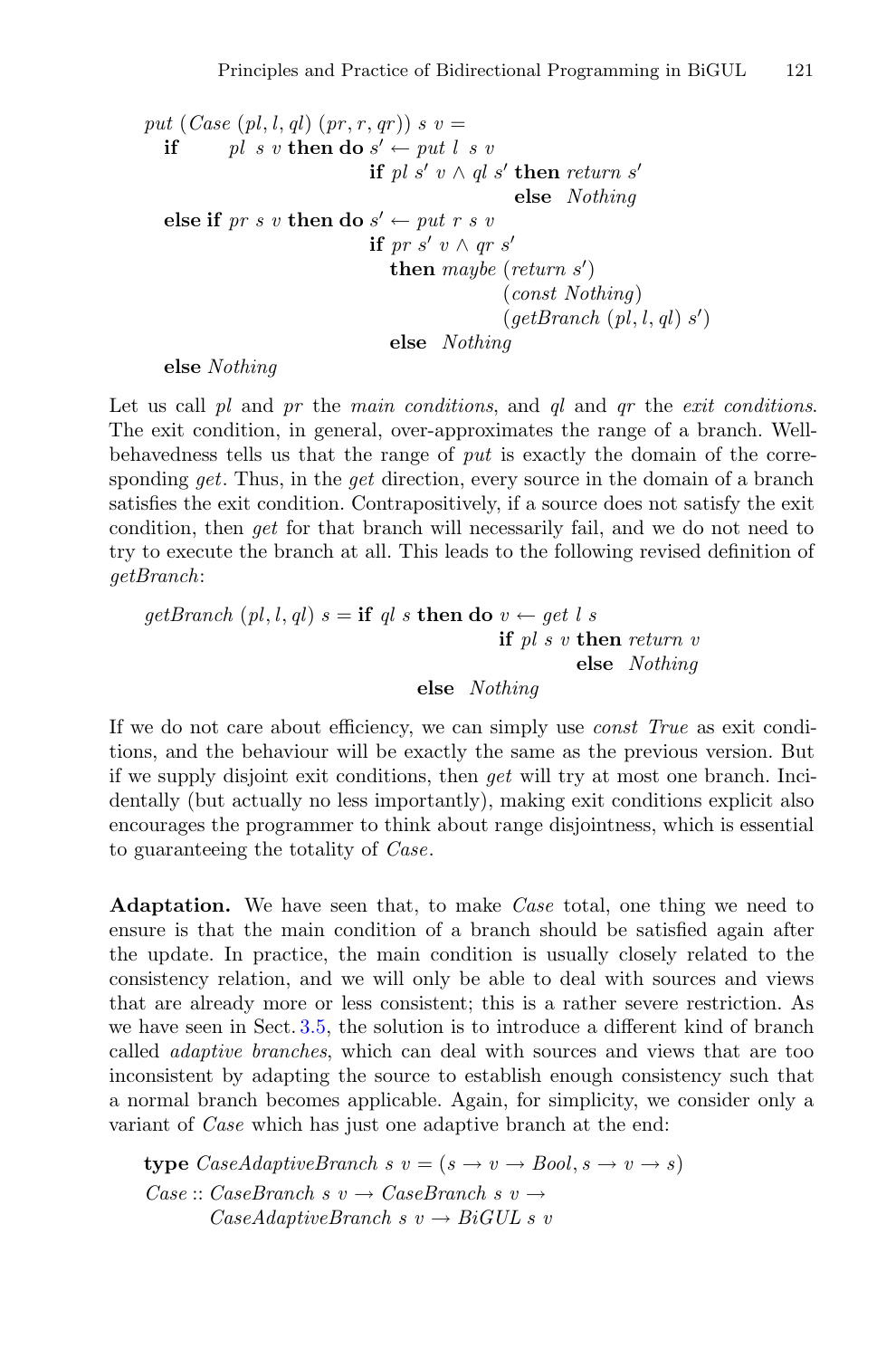The execution structure of *put* becomes slightly more complicated, as the whole thing has to be run again after adaptation; to ensure termination, we require that the second run does not match an adaptive branch again. This is realized in BiGUL in continuation-passing style:

```
put (Case bl br ba) s v =putWithAdaptation bl br ba s v (λsa →
      putWithAdaptation bl br ba sa v (const Nothing))
putWithAdaptation ::
   CaseBranch s v → CaseBranch s v → CaseAdaptiveBranch s v →
   s \rightarrow v \rightarrow (s \rightarrow Maybe s) \rightarrow Maybe sputWithAdaptation (pl, l, gl) (pr, r, qr) (pa, f) s v cont =if pl \ s \ v \text{ then do } s' \leftarrow put \ l \ s \ v\mathbf{if} pl s' v \wedge ql s' \mathbf{then} return s'
                                                        else Nothing
   \textbf{else if } pr \text{ } s \text{ } v \text{ } \textbf{then } \textbf{do } s' \leftarrow put \text{ } r \text{ } s \text{ } vif pr s' v \wedge qr s'then maybe (return s')
                                                      (const Nothing)
                                                      (getBranch(pl, l, ql) s')else Nothing
   else if pa \, s \, v then cont \, (f \, s \, v)else Nothing
```
Major work is now moved into a separate function *putWithAdaptation*, which takes an extra *cont* argument of type  $s \to Maybe\ s$ . This extra argument is a continuation that takes over after the body of an adaptive branch is executed, and is invoked with the adapted source. The requirement of not doing adaptation twice is met by setting *putWithAdaptation* itself as a continuation, and this inner *putWithAdaptation* takes the continuation that always fails.

What about *get*? It turns out that *get* can simply ignore the adaptive branch! If you have doubt about this "choice", just invoke the fundamental theorem (Theorem [2\)](#page-14-0): The *put* behaviour is exactly what we want, and we can verify that the pair of *put* and *get* is well-behaved, so we are reassured that our "choice" is "correct", simply because there is no other choice of *get*.

To sum up, we have arrived at a simpler variant of *Case* which nevertheless has all the features of the multi-branch *Case* in BiGUL. We have inserted various dynamic checks into the *put* semantics, and the BiGUL programmer needs to be aware of these constraints to make execution of *Case* succeed: For each normal branch, (i) the main condition should be satisfied after the update, (ii) the main conditions of the branches before this one should not be satisfied after the update, and (iii) the exit condition should be satisfied by the updated source. Also the ranges of all the normal branches should be disjoint; the programmer is encouraged to write disjoint exit conditions, which imply disjointness of the ranges, and improve the efficiency of *get*. Finally, for each adaptive branch, the adapted source and the view should match the main condition of a normal branch.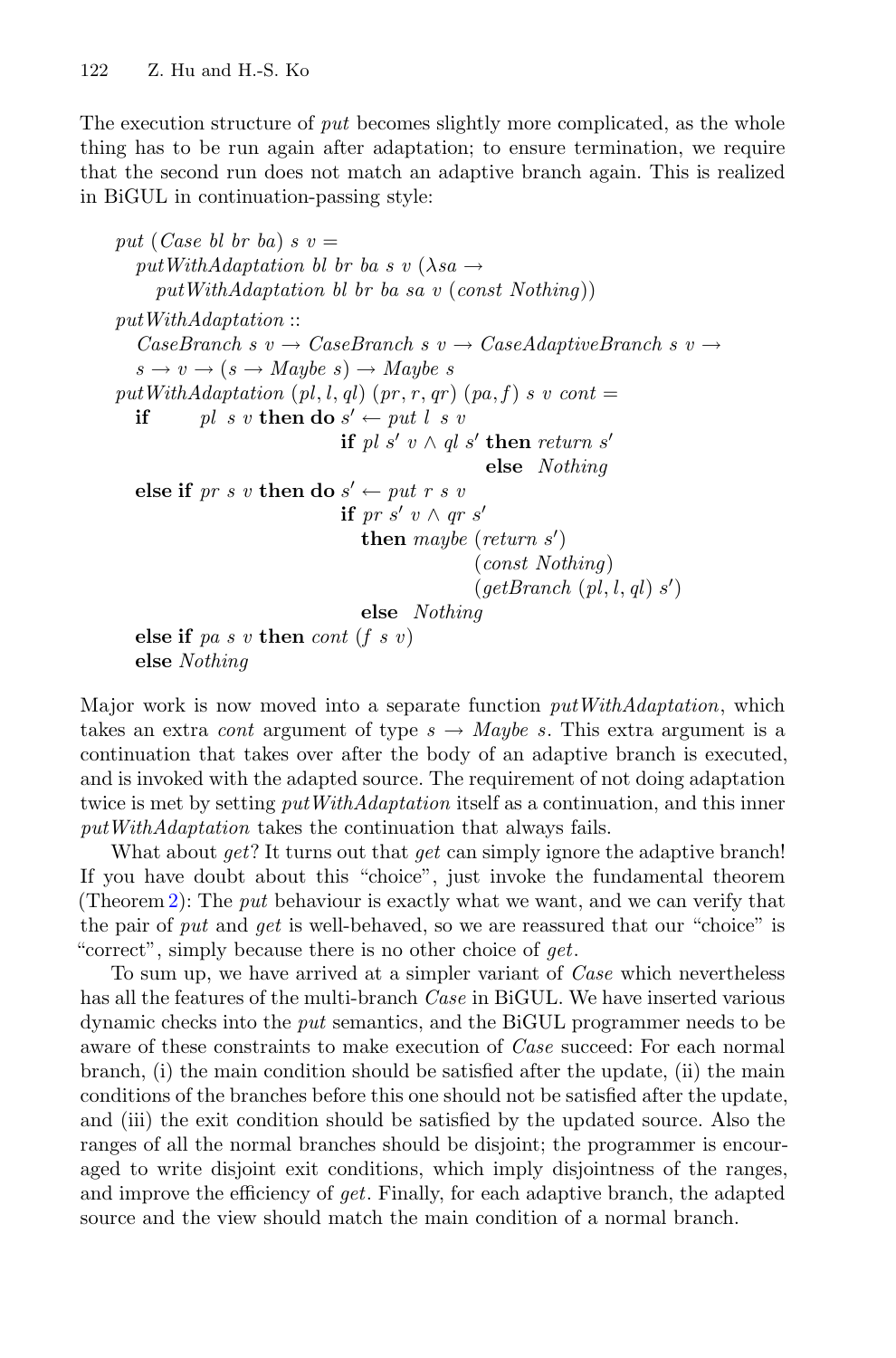#### <span id="page-23-0"></span>**5.6 Rearrangement**

Source and view rearrangements are also among the more complex constructs of BiGUL. Their complexity lies in the strongly and generically typed treatment of pattern matching, though, rather than their bidirectional behavior. (We are referring to "pattern matching" in functional programming, where a pattern matching checks whether a value has a specific shape and decomposes it into components. For example, matching a list with a pattern *x* :*y* :*xs* checks whether the list has two or more elements, and then binds *x* to the first element, *y* to the second one, and *xs* to the rest of the list.) The two kinds of rearrangement are similar, and we will discuss view rearrangement only. We will start by formalizing pattern matching as a bidirectional operation—in fact an isomorphism. Based on pattern matching, evaluation and inverse evaluation of rearranging λ-expressions can be defined, again forming an isomorphism. The semantics of a view rearrangement is then the composition of this latter isomorphism with the lens obtained by interpreting the inner BiGUL program.

**Strongly typed pattern matching, bidirectionally.** Pattern matching is inherently a bidirectional operation: In one direction, we break something into a collection of its components at the variable positions of a pattern. This collection can be considered as indexed by the variable positions, and acting like an *environment* for expression evaluation. Indeed, conversely, if we have a pattern and a corresponding environment, we can treat the pattern as an expression and evaluate it in the environment. These two directions are inverse to each other, i.e., they form a (partial) isomorphism. For the language designer, it may be slightly tedious to establish such isomorphisms, but for the programmer, pattern matching and evaluation are arguably the most natural way to decompose and rearrange things. Previous bidirectional languages usually provide theoretically simpler combinators for decomposition and rearrangement, but they are hard to use in practice. BiGUL's native support of pattern matching, on the other hand, turns out to be one important contributing factor in its usability.

BiGUL's patterns are strongly typed: The programmer has to declare a target type for a pattern, and the pattern is guaranteed, through typechecking, to make sense for that target type. This can be achieved by defining the datatype of patterns as a generalised algebraic datatype:

#### **data** *Pat a* **where**

| $PVar :: Eq \ a \Rightarrow$                             | Pat a                |
|----------------------------------------------------------|----------------------|
| $PConst :: Eq \ a \Rightarrow a \rightarrow$             | Pat a                |
| $PProd :: Pat\ a \rightarrow Pat\ b \rightarrow$         | Pat $(a, b)$         |
| $PLeft :: Pat \ a \rightarrow$                           | $Pat$ (Either a b)   |
| $PRight :: Pat \ b \rightarrow$                          | $Pat (Either\ a\ b)$ |
| $PIn :: InOut a \Rightarrow Pat (F a) \rightarrow Pat a$ |                      |

A pattern can be a (nameless) variable, a constant, a product, a *Left* or *Right* injection (for the *Either* type), or a generic constructor, and its target type is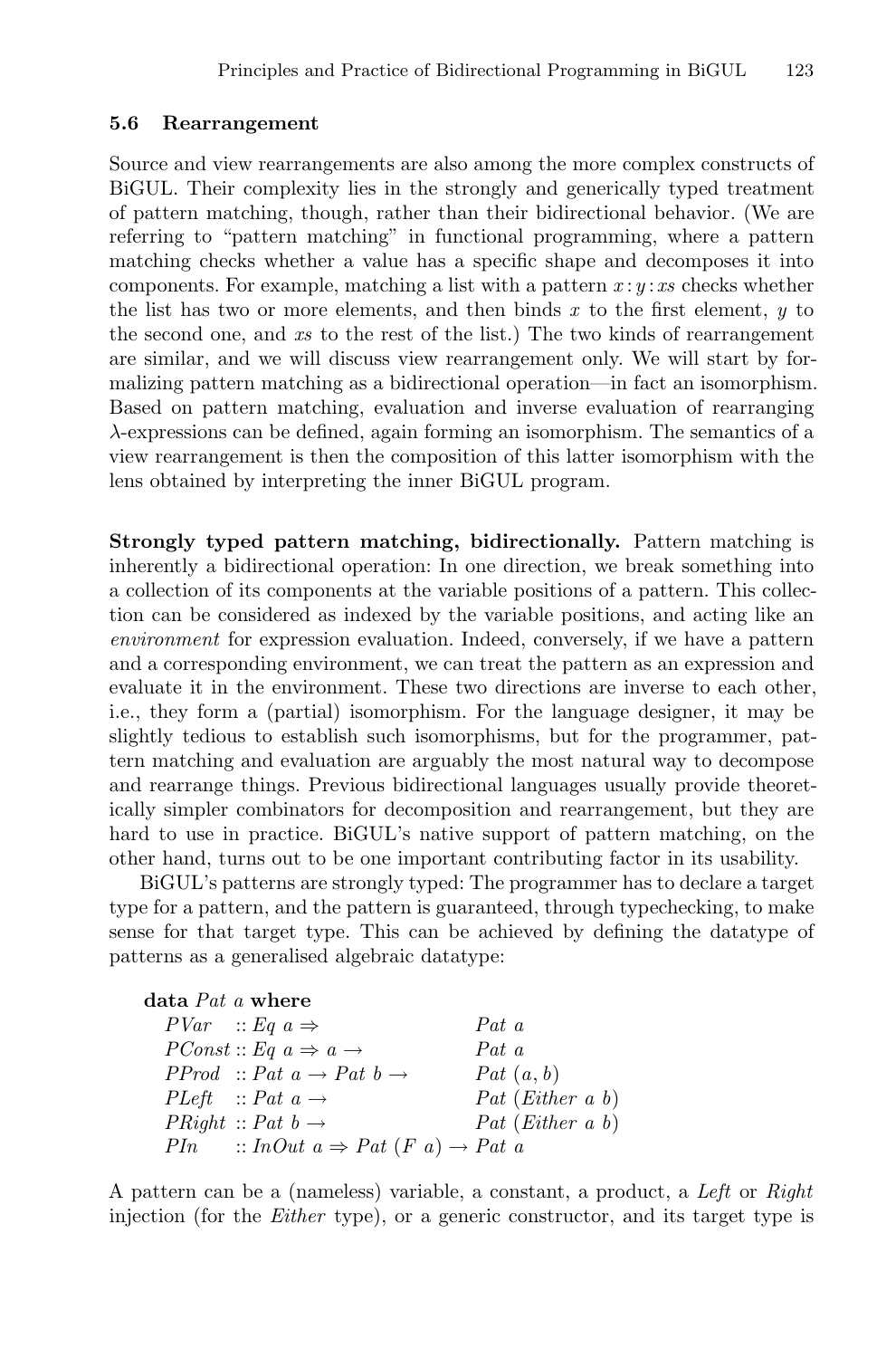given as the index in its type. For example, the pattern *PLeft* (*PConst* ()) has type *Pat* (*Either* () *b*), and can only be used to match those values of type *Either* () *b* (and matching succeeds only for the value *Left* ()). The *InOut* typeclass contains the types that are isomorphic to (and therefore interconvertible with) a sum-of-products representation. The isomorphism is witnessed by

 $\lim_{x \to a} \ln \frac{f}{f}$  a  $\Rightarrow f$  a  $\Rightarrow a$  and  $\lim_{x \to a} \ln \frac{f}{f}$  a  $\Rightarrow f$  a

which will be used to define pattern matching and evaluation. For example, [*a* ] is an instance of  $InOut$ , and  $F[a]$ , an isomorphic sum-of-products representation of  $[a]$ , is *Either* ()  $(a, [a])$ . The two functions witnessing the isomorphism for lists are defined by

 $\lim_{h \to 0} (Left \quad)) \qquad = \lceil \rceil$  $\lim_{x \to a} (Right(x, xs)) = x : xs$  $out$  []  $= Left$  ()  $out(x; xs) = Right(x, xs)$ 

How do we define pattern matching? As we mentioned above, the result of matching a value against a pattern is an environment indexed by the variable positions of the pattern. For example, matching a list against the cons pattern

<span id="page-24-0"></span>
$$
PIn (PRight (PProd PVar PVar)) \tag{3}
$$

should produce an environment containing its head and tail. Here we want a safe (but not necessarily efficient) representation of the environment type, in the sense that the indices into the environment should be exactly the variable positions of the pattern, and we want that to be enforced statically by typechecking. In other words, this environment type depends on the pattern, and a way to compute this type is to encode it as a second index of the *Pat* datatype:

```
data Pat a env where
   PVar :: Eq a \Rightarrow Pat a (Var a)<br>PConst :: Eq a \Rightarrow a \rightarrow Pat a ()
   PConst :: Eq \ a \Rightarrow a \rightarrowPProd :: Pat \ a \ a' \rightarrow Pat \ b \ b' \ b'' \rightarrow Pat \ (a, b) \ (a', b')PLeft :: Pat a a' \rightarrowP_{\text{at}} (Either a b) a'PRight :: Pat b b' \rightarrow\rightarrow Pat (Either a b) b<sup>\prime</sup>
   PIn \therefore InOut a \Rightarrow Pat (F a) b \rightarrow Pat a b
```
Notice that an environment type is just a product of *Var* types—for example, the environment type computed for the cons pattern  $(3)$  is

<span id="page-24-1"></span>
$$
(Var\ a, Var\ [a])\tag{4}
$$

We will discuss *Var* later, which is simply defined by

**newtype** *Var a* = *Var a*

Now we can define the (strongly typed) pattern matching operation: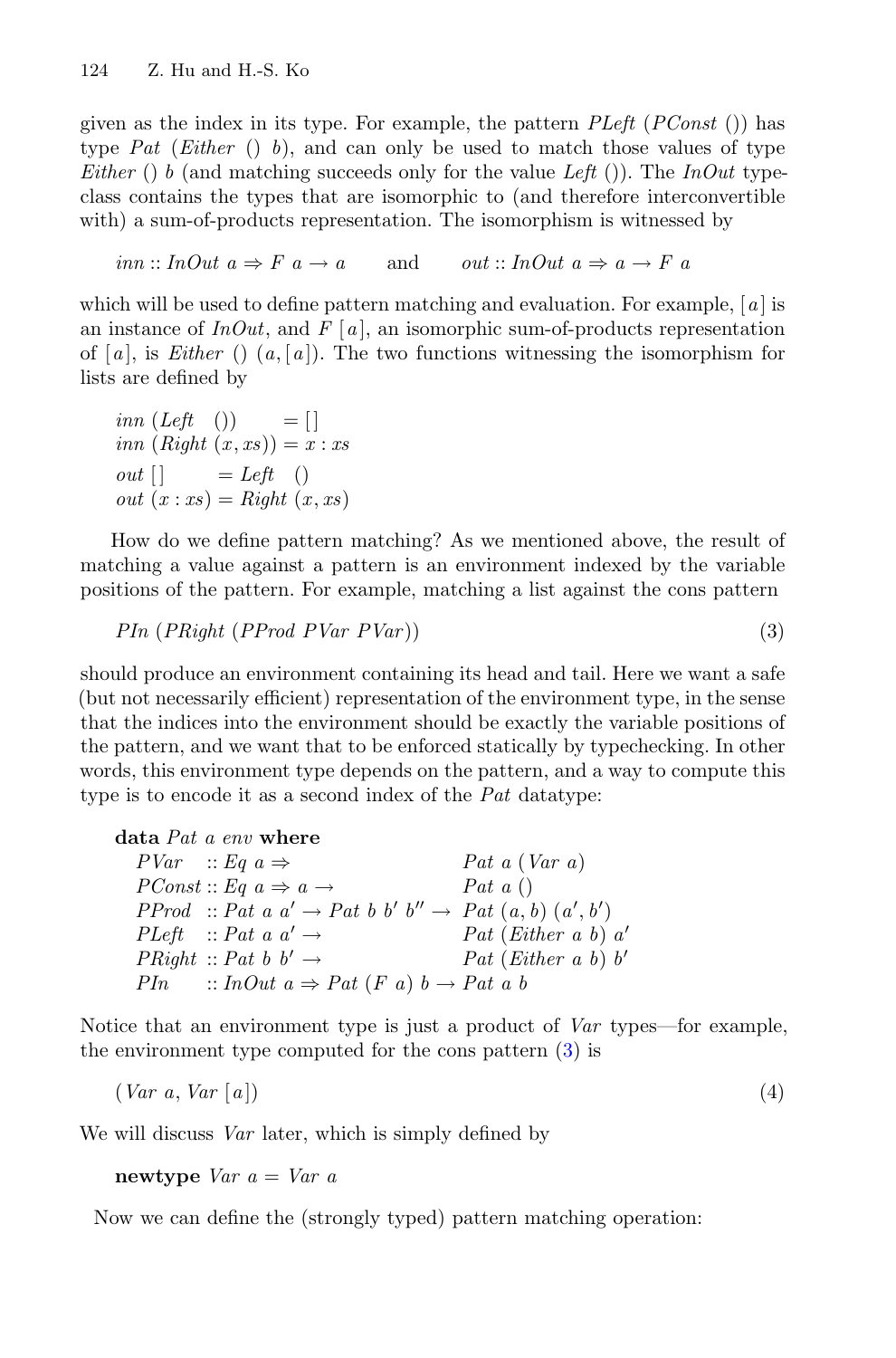$deconstruct :: Pat \ a \ env \rightarrow a \rightarrow Maybe \ env$ <br> $deconstruct \ PVar \ x = return$  $= return (Var x)$ *deconstruct* (*PConst c*) *x* = **if**  $c = x$  **then** *return* () **else** *Nothing deconstruct*  $(l'PProd' r)(x, y) = liftM2$  (,) (*deconstruct* l x) (*deconstruct r y*)  $deconstruct (PLeft p)$   $(Left x) = deconstruct p x$  $deconstruct (PLeft \_) = Notbing$  $deconstruct (PRight p)$   $(Right x) = deconstruct p x$  $deconstruct (PRight \_)$  =  $Nothing$  $deconstruct (PIn p)$   $x = deconstruct p (out x)$ 

and its inverse (which is total):

| construct :: Pat a env $\rightarrow$ env $\rightarrow a$ |     |                                                                              |
|----------------------------------------------------------|-----|------------------------------------------------------------------------------|
| $construct\, PVar$ (Var x)                               |     | $= x$                                                                        |
| $construct (PConst c)$ $-$                               |     | $= c$                                                                        |
|                                                          |     | construct $(l'PProd' r)$ (envl, envr) = (construct l envl, construct r envr) |
| construct (PLeft p)                                      | env | $= Left$ (construct p env)                                                   |
| construct (PRight p)                                     | env | $=$ Right (construct p env)                                                  |
| construct (PIn p)                                        | env | $=$ inn (construct p env)                                                    |

Precisely speaking, we have

*deconstruct*  $p x = Just e \Leftrightarrow construct p e = x$ 

for all *p* ::*Pat a env*, *x* ::*a*, and *e* ::*env*, establishing a (half-) partial isomorphism between *env* and *a*.

*λ***-expressions for rearrangement and their evaluation.** Now consider view rearrangement, which evaluates a "simple" pattern-matching  $\lambda$ -expression on the view and continues execution with the transformed view. The body of the λ-expression refers to the variables appearing in the pattern. How do we represent such references? We have seen that an environment type is a product, i.e., a binary tree; to refer to a component in an environment, we can use a *path* that goes from the root to a sub-tree. In BiGUL, these paths are called *directions*:

**data** *Direction env a* **where** *DVar* :: *Direction* (*Var a*) *a DLeft* :: *Direction a t*  $\rightarrow$  *Direction*  $(a, b)$  *t*  $DRight :: Direction b t \rightarrow Direction (a, b) t$ 

The type of a direction is indexed by the environment type it points into and the component type it points to. Note that the type of *DVar* is specified to work with only environment types marked with *Var* ; this is for ensuring that a direction goes all the way down to an actual component at a variable position of the pattern, rather than stopping half-way and pointing to a sub-tree which include more than one component. For example, for the environment type [\(4\)](#page-24-1) for the cons pattern, only two directions are valid, namely *DLeft DVar* and *DRight DVar* , whereas *DVar* alone would point to the entire environment instead of one of the variable positions, and is ruled out by typechecking (in the sense that it is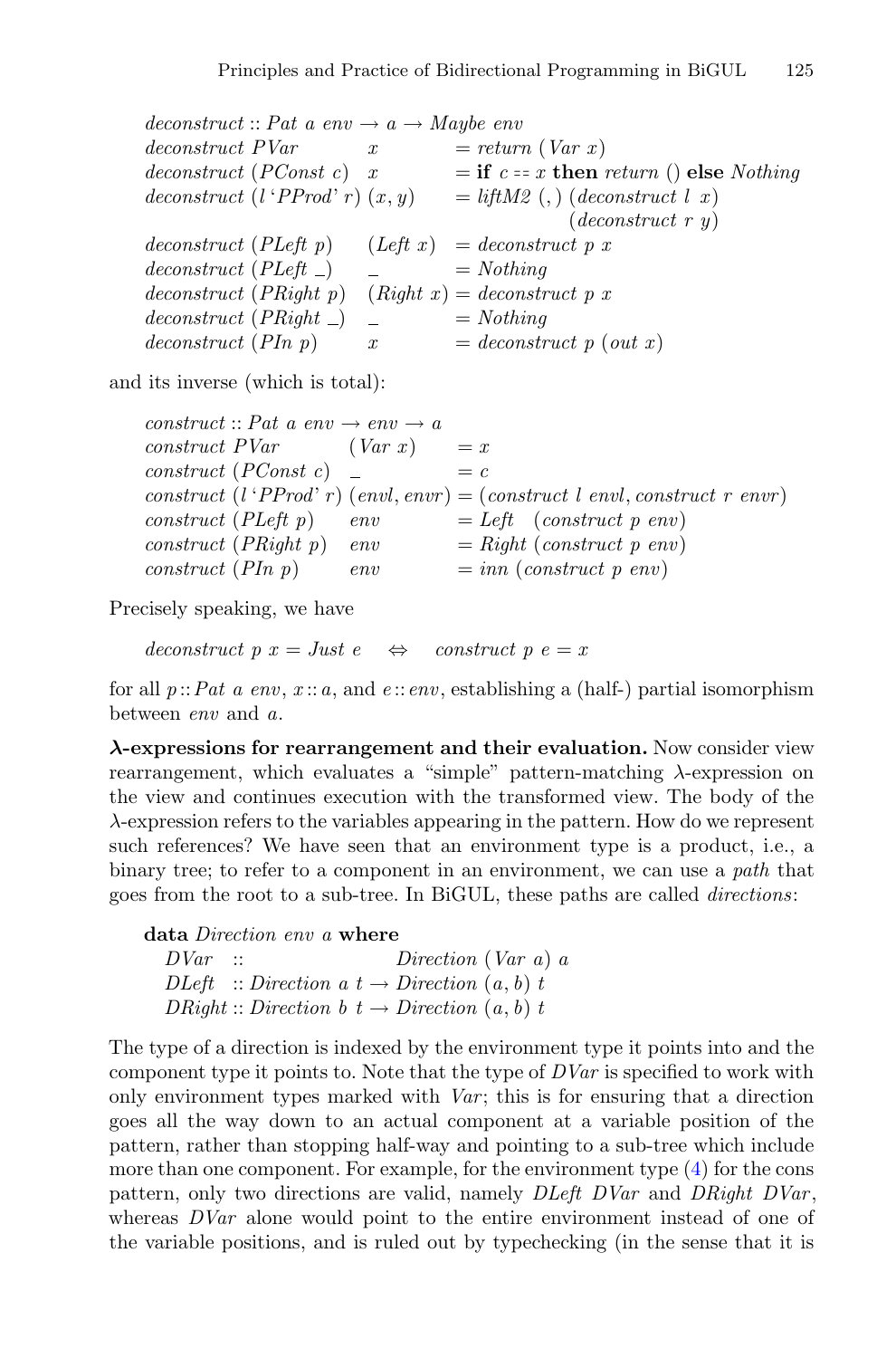impossible for *DVar* to have type *Direction* (*Var a*, *Var* [*a* ]) *b* for any *b*). It is easy to extract a component from an environment following a direction:

 $r$ *etrieve* :: *Direction env a*  $\rightarrow env \rightarrow a$ <br>*retrieve DVar* (Var x) = x *retrieve DVar* (*Var x* ) = *x retrieve* (*DLeft d*)  $(x, z) =$  *retrieve d x retrieve* (*DRight d*)  $($ , *y*) = *retrieve d y* 

Now we can define *expressions*, which are similar to patterns but include directions rather than variables, to represent the body of rearranging  $\lambda$ -expressions:

**data** *Expr env a* **where** *EDir* :: *Direction env a*  $\rightarrow$  *Expr env a EConst* ::  $(Eq \t a) \Rightarrow a \rightarrow Expr \t env \t a$ <br>*EProd* :: *Expr* env  $a \rightarrow Expr \t env \t b \rightarrow Expr \t env \t (a, b)$ *EProd* :: *Expr env a*  $\rightarrow$  *Expr env b*  $\rightarrow$  *Expr env* (*a*, *b*) *ELeft* :: *Expr env a*  $\rightarrow$  *Expr env* (*Either a b*) *ELeft* :: *Expr env a* → *Expr env* (*Either a b*)<br>*ERight* :: *Expr env b* → *Expr env* (*Either a b*) *ERight* :: *Expr env*  $b \rightarrow$  *EIn* ::  $(InOut a) \Rightarrow$  *i*  $E: (InOut a) \Rightarrow \text{Expr}$  env<sub>(Fa)</sub>  $\rightarrow \text{Expr}$  env a

For example, the rearranging  $\lambda$ -expression

<span id="page-26-0"></span>
$$
\lambda(x:xs) \to (x, xs) \tag{5}
$$

is represented by the cons pattern [\(3\)](#page-24-0) and the pair expression

<span id="page-26-1"></span>*EProd* (*EDir* (*DLeft DVar* )) (*EDir* (*DRight DVar* )) (6)

Evaluating an expression under an environment is similar to inverse pattern matching:

 $eval :: Expr$   $env$   $a \rightarrow env \rightarrow a$ <br>  $eval (EDir d)$   $env = retrieve$  $env = retrieve d$  *env*  $eval (EConst c)$   $env = c$  $eval (l 'EProd' r) env = (eval l env, eval r env)$  $eval(ELeft e)$  *env* = *Left* (*eval e env*)  $eval (ERight e)$  *env* = *Right* (*eval e env*)  $eval(EIn e)$  *env* = *inn* (*eval e env*)

The type of *RearrV* is then:

```
RearrV :: Pat\ v\ env \rightarrow Expr\ env\ v' \rightarrow BiGUL\ s\ v' \rightarrow BiGUL\ s\ v
```
Note that in the type of *RearrV* , the types of the pattern and expression share the same environment type index, ensuring that the directions in the expression can only refer to the variable positions in the pattern. And the *put* behaviour of *RearrV* is simply:

```
put (RearrV p e b) s v = do env ← deconstruct p v
                            put b s (eval e env)
```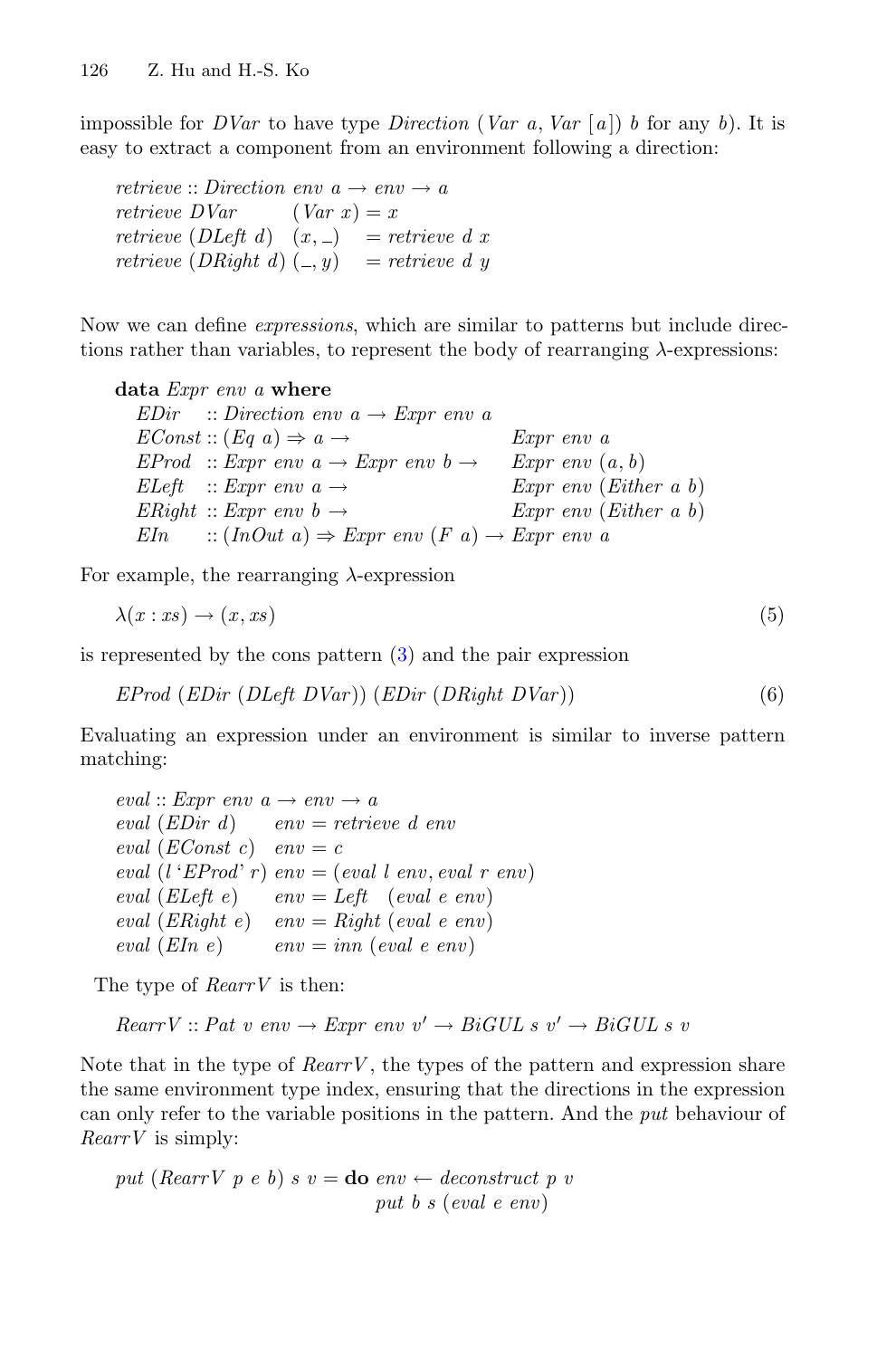**Inverse evaluation of rearranging** *λ*-**expressions.** For the *get* direction, after executing the inner BiGUL program to obtain an intermediate view, we should reverse the roles of the pattern and body in the rearranging  $\lambda$ -expression  $\lambda p \rightarrow e$ , using *e* as a (possibly non-linear) pattern to match the intermediate view, and computing the final view by evaluating *p*. For example, the *put* direction of view rearrangement with the  $\lambda$ -expression [\(5\)](#page-26-0) turns a view list into a pair, on which the inner program operates; in the *get* direction, the inner program will extract from the source an intermediate view pair, which should be converted back to a list by the inverse  $\lambda$ -expression  $\lambda(x, xs) \rightarrow (x:xs)$ . In more detail, given an intermediate view pair  $(x, xs)$ , we match it with the pair expression  $(6)$ , and see that x is associated with the direction *DLeft DVar* and *xs* with *DRight DVar* . From such associations we can reconstruct an environment of type [\(4\)](#page-24-1) with *x* and *xs* in the right places, and then we can evaluate the cons pattern [\(3\)](#page-24-0) in this reconstructed environment, arriving at the final view *x* : *xs*.

In general, the intermediate view will be decomposed according to the body expression, and eventually each of its components will be paired with a direction indicating which variable position the component should go into in the reconstructed environment. To do the reconstruction, we can prepare a "container" which is similar to an environment except that the variable positions are initially empty. For each pair of a component and a direction, we try to put that component into the place in the container pointed to by the direction; if two components are put into the same position (indicating that the  $\lambda$ -expression uses a variable more than once), then they must be equal. In the end, we check that all places in the container are filled, and then use it as an environment to evaluate the pattern. Again, to compute the type of containers from a pattern, we add a third index to *Pat*:

**data** *Pat a env con* **where**

*PVar* :: *Eq a*  $\Rightarrow$  *Pat a* (*Var a*) (*Maybe a*)<br>*PConst* :: *Eq a*  $\Rightarrow$  *a*  $\rightarrow$  *Pat a* () ()  $PConst :: Eq \ a \Rightarrow a \rightarrow$  $PProd :: Pat \ a \ a' \ a'' \rightarrow Pat \ b \ b' \ b'' \rightarrow Pat \ (a, b) \ (a', b') \ (a'', b'')$ *PLeft* :: *Pat a a' a''*  $Pat$  (*Either a b*)  $a' a''$  $PRight :: Pat \; b \; b' \; b''$  $P_{at}$  (*Either a b*) *b*<sup> $\prime}$ </sup> *b*<sup> $\prime\prime$ </sup> *PIn*  $:: InOut a \Rightarrow Pat (F a) b c \rightarrow Pat a b c$ 

A container type is just like an environment type except that the variable positions give rise to *Maybe* instead of *Var* . For the cons example, the computed container type is

<span id="page-27-0"></span>
$$
(Maybe \ a, Maybe \ [a]) \tag{7}
$$

The first step—matching a value with an expression—can then be implemented as:

*uneval* :: *Pat a env con*  $\rightarrow$  *Expr env b*  $\rightarrow$  *b*  $\rightarrow$  *con*  $\rightarrow$  *Maybe con uneval p* (*EDir d*) *x con* = *unevalD p d x con*  $con = unevalD$  *p d x con uneval*  $p$  (*EConst c*) *x con* = **if**  $c = x$  **then** *return con*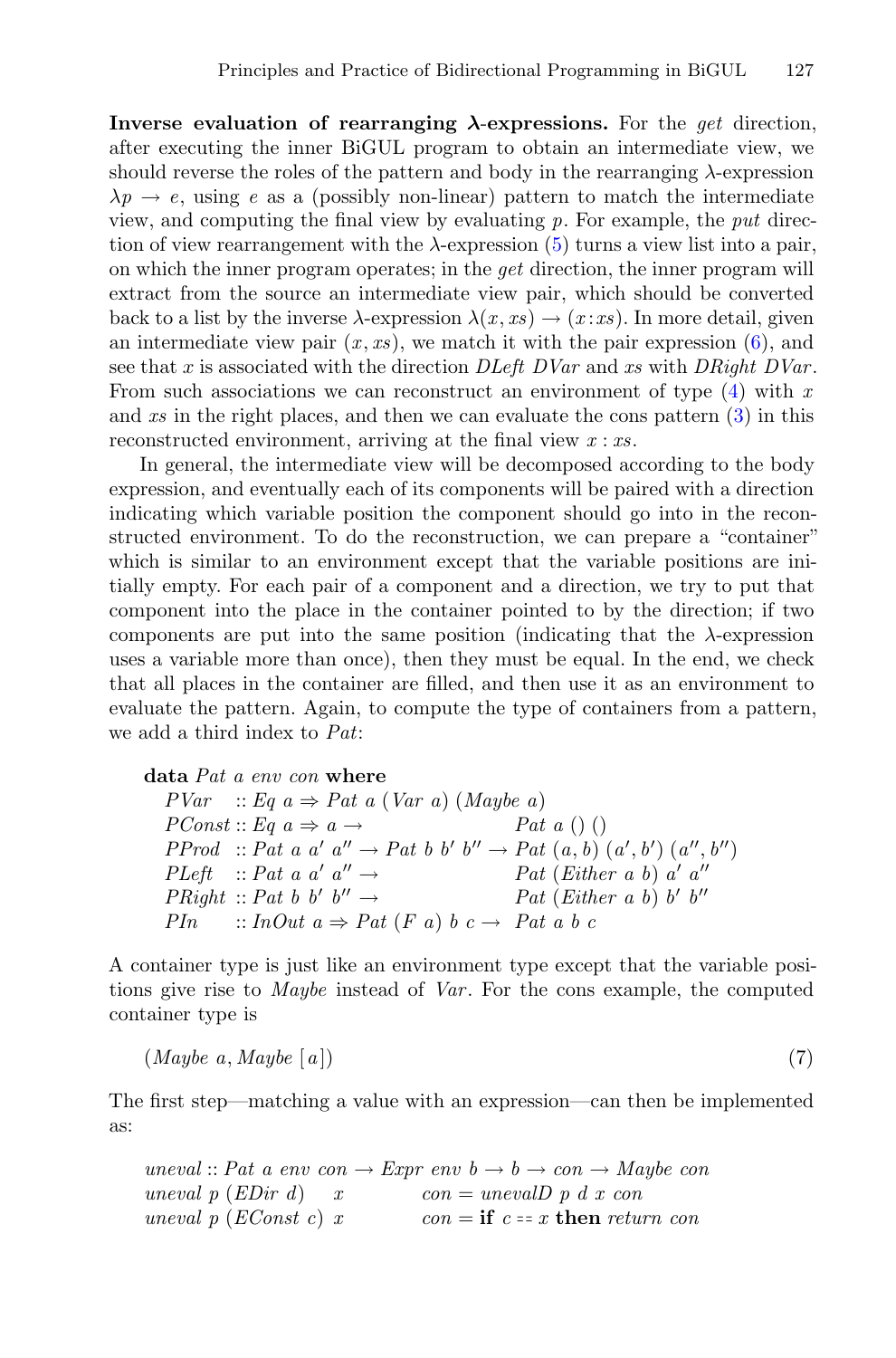**else** *Nothing uneval p* (*EProd l r*)  $(x, y)$  *con* = *uneval p l x con*  $\gg$  *uneval p r y uneval*  $p$  (*ELeft e*) (*Left x*) *con* = *uneval*  $p$  *e x con uneval*  $p$  (*ELeft*  $\Box$ ) *x*  $con = \text{Nothing}$ *uneval p* (*ERight e*) (*Right x* ) *con* = *uneval p e x con uneval*  $p$  (*ERight*  $\Box$ ) *x*  $con = \text{Nothing}$ *uneval*  $p(EIn e)$  *x con* = *uneval*  $p e(out x)$  *con*  $u$ neval $D$  :: *Pat a env con*  $\rightarrow$  *Direction env b*  $\rightarrow$  *b*  $\rightarrow$  *con*  $\rightarrow$  *Maybe con*  $x$  *(Just y)* = **if**  $x = y$ *unevalD PVar* **then** *return* (*Just x* ) **else** *Nothing*  $u$ nevalD PVar DVar x Nothing =  $return (Just x)$  $u$ nevalD<sup>( $PConst c$ )</sup>  $=$   $x con$  =  $return con$ *unevalD*  $(l'PProd' r)$   $(DLeft d) x (conl, conv) = liftM (conv)$ (*unevalD l d x conl*) *unevalD*  $(l \nvert Pprod' r)$   $(DRight d) x (conl, conv) = lift M (conl, )$ (*unevalD r d x conr* )  $u$ nevalD (*PLeft p*) *d*  $x$  *con* = *unevalD p d x con*  $u$ nevalD (*PRight p*) *d*  $x$  *con* = *unevalD p d x con*  $u$ nevalD (*PIn p*) *d*  $x$  *con* =  $u$ nevalD p d x *con* 

This function *uneval* initially takes an empty container, which is generated by:

 $emptyContainer :: Pat \ v \ env \ con \rightarrow con$ <br> $emptyContainer \ PVar = Nothing$ *emptyContainer PVar* = *Nothing*  $emptyContainer (PConst c) = ()$ *emptyContainer* (*l* '*PProd*' *r* )=(*emptyContainer l*, *emptyContainer r* )  $emptyContainer (PLeft p) = emptyContainer p$ *emptyContainer* (*PRight p*) = *emptyContainer p emptyContainer* (*PIn p*) = *emptyContainer p*

And then we can try to convert a container to an environment, checking whether the container is full in the process:

| $from ContainerV :: Pat \ v \ env \ con \rightarrow con \rightarrow Maybe \ env$ |         |                                |
|----------------------------------------------------------------------------------|---------|--------------------------------|
| $from Container V$ $PVar$                                                        | Nothing | $= \text{Nothing}$             |
| $from Container V$ $PVar$                                                        |         | $(Just\ v) = return\ (Var\ v)$ |
| from Container V (PConst c)                                                      | con     | $= return ()$                  |
| from Container V (l'PProd'r) $(\text{conl}, \text{conr}) = \text{liftM2}$ (,)    |         |                                |
|                                                                                  |         | (fromContainerV1conl)          |
|                                                                                  |         | $(fromContainerV\ r\ corr)$    |
| from Container V (PLeft p)                                                       | con     | $= from Container V$ pat con   |
| from Container V (PRight p)                                                      | con     | $= from Container V$ pat con   |
| from ContainerV (PIn p)                                                          | con     | $= from Container V$ pat con   |

We can let out a sigh of relief once we successfully get hold of an environment, since the last step—inverse pattern matching—is total. To sum up: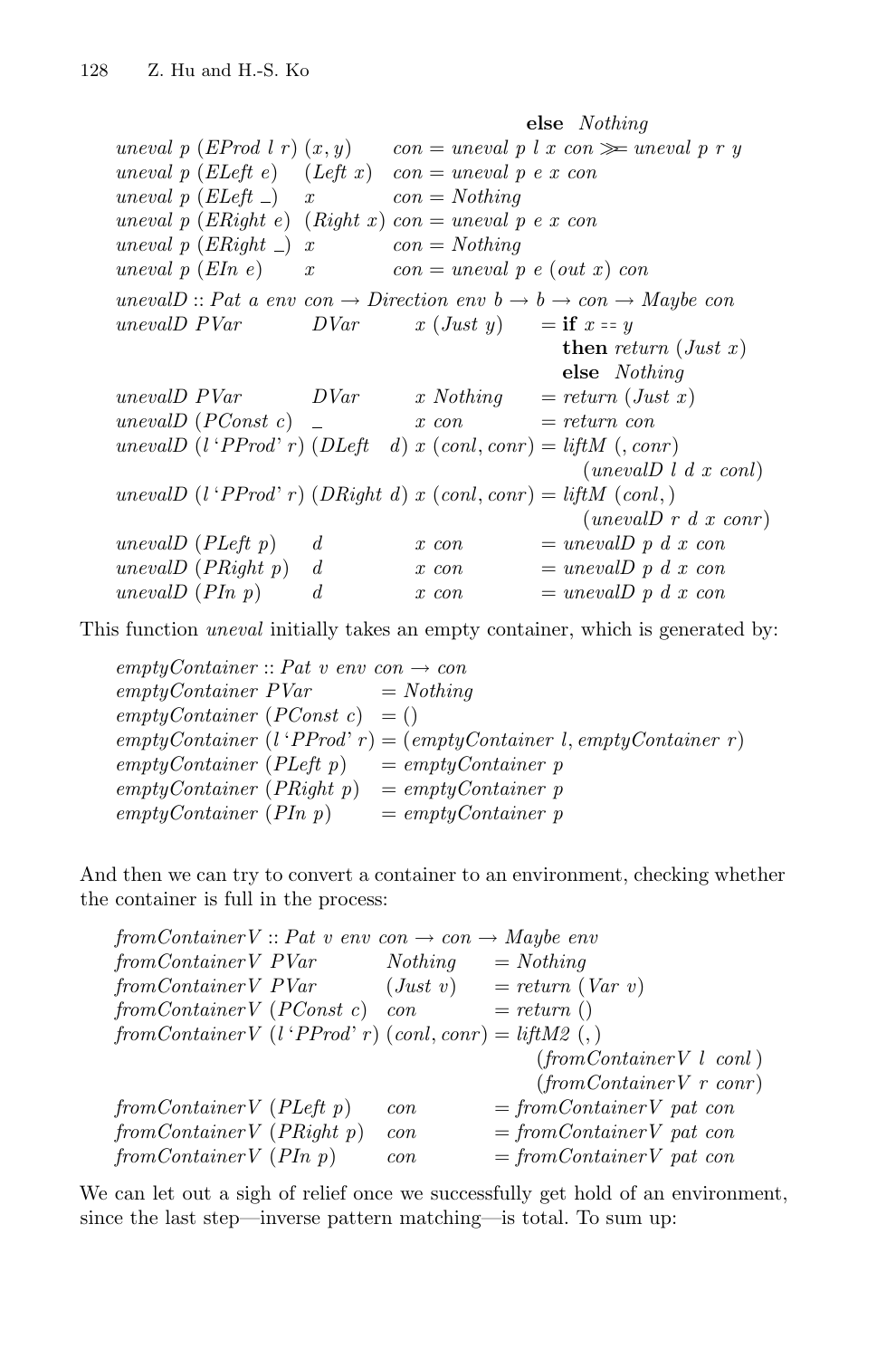$get (RearrV \ p \ e \ b) \ s = \mathbf{do} \ v' \ \leftarrow get \ b \ s$  $con \leftarrow$  *uneval*  $p \in v'$  (*emptyContainer p*)  $env \leftarrow fromContainerV$  *p* con *return* (*construct p env*)

To be concrete, let us go through the steps of inverse rearranging in the cons example. Starting with an intermediate view  $(x, xs)$  and an empty container (*Nothing*, *Nothing*) of type [\(7\)](#page-27-0), *uneval* will invoke *unevalD* twice, the first time updating the container to (*Just x* , *Nothing*) and the second time to (*Just x* , *Just xs*). The resulting container is full, and thus *fromContainerV* will successfully turn it into an environment (*Var x*, *Var xs*) of type  $(4)$ , in which we evaluate the cons pattern [\(3\)](#page-24-0) and obtain *x* : *xs*.

Conceptually, this is just reversing pattern matching and expression evaluation. To actually prove the well-behavedness, though, we need to reason about stateful computation (which is what *uneval* essentially is), which involves coming up with suitable invariants and proving that they are maintained throughout the computation.

It is interesting to mention that there would be a catch if we designed this combinator from the *get* direction: It is tempting to think that, since a rearranging  $\lambda$ -expression gives rise to a partial isomorphism, which can be lifted to a lens, we can simply compose the lens lifted from the isomorphism with the inner lens to give a lens semantics to *RearrV* . This would result in a redundant computation of an intermediate source which is immediately discarded, and now the success of the whole computation would unnecessarily depend on that of the intermediate source. To eliminate the redundant computation, we would need to use a special composition which composes a lens directly with an isomorphism on the right. Such a need would be hard to notice since the *get* behaviour of the two compositions are the same; that is, we really have to think in terms of *put* to see that the special composition is needed.

#### **5.7 Summary**

In one (long) section, we have examined the internals of BiGUL. After seeing the definition of (well-behaved) lenses that takes partiality explicitly into account, we have gone through the development of most of BiGUL's constructs and justified their well-behavedness—in the case of *Prod*, we have even seen a more formal and detailed well-behavedness proof. The *Case* construct is the most interesting one in terms of its design for achieving bidirectionality, while the rearrangement operations showcase more advanced datatype-generic programming techniques in Haskell for guaranteeing type safety. We will now shift our focus back to BiGUL programming, this time looking at some larger examples.

# <span id="page-29-0"></span>**6 Position-, Key-, and Delta-Based List Alignment**

In the next three sections, we will talk about some applications in BiGUL, starting with the list alignment problem. List alignment is one of the tasks that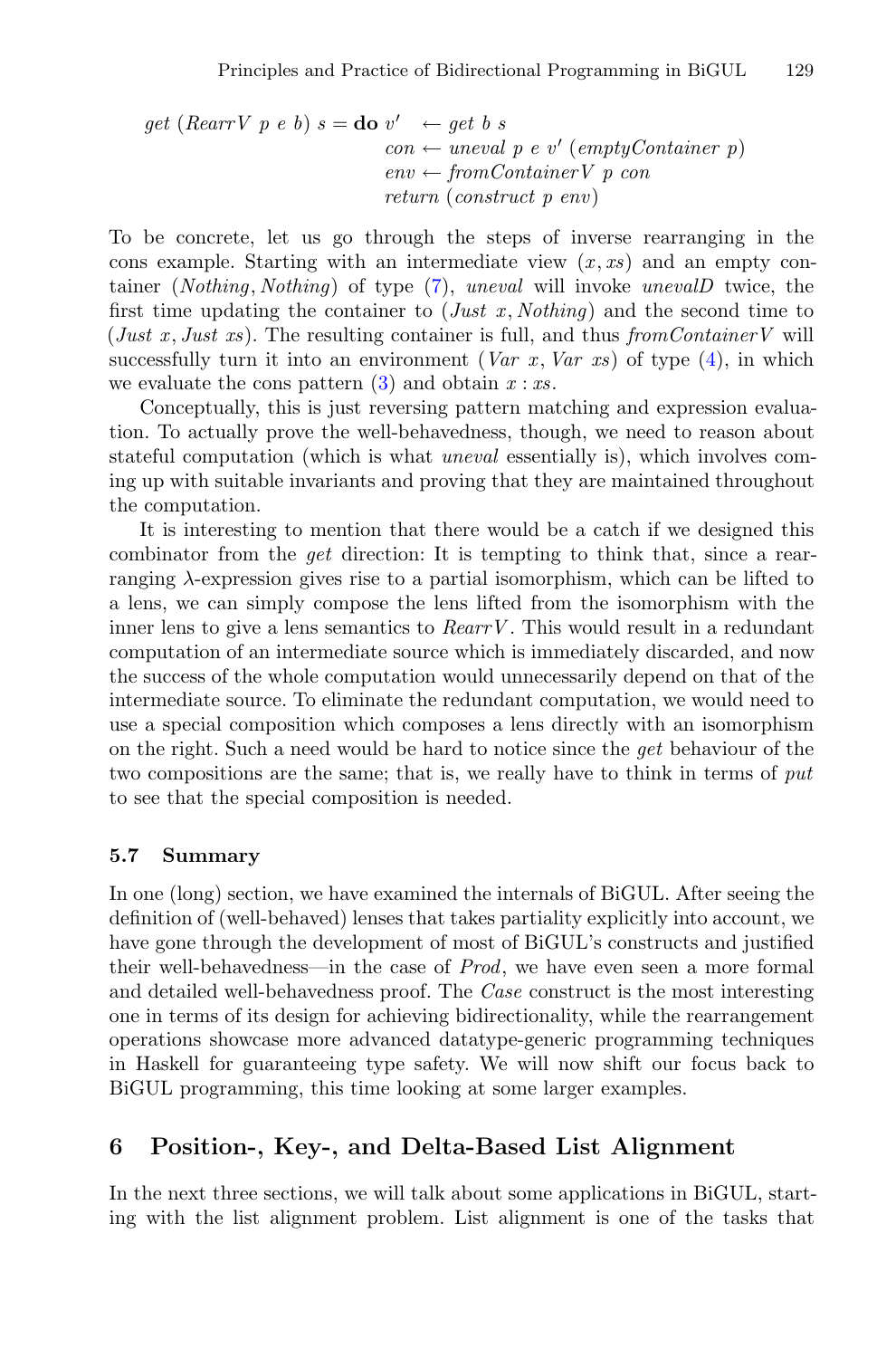frequently show up when developing bidirectional applications. When the source and view are both lists, and the *get* direction (i.e., the consistency relation) is a *map*, how do we put an updated view—the updates on which might involve insertions, deletions, in-place modifications, and reordering—into the source? This topic has be treated by Barbosa et al.'s matching lenses [\[1\]](#page-49-6), which are special-purpose lenses into which several fixed alignment strategies are hardcoded. Below we will see how a number of alignment strategies can be programmed with BiGUL's general-purpose constructs, instead of having to extend the language with special-purpose alignment constructs.

Throughout the section, we use a concrete example to introduce three variations of list alignment. Suppose that we represent a payroll database as a list. (This is a slightly inadequate setting for explaining list alignment, because entries in a database are usually unordered. But let us assume that order matters.) Each entry is a triple—more precisely, a pair whose second component is again a pair—consisting of an identification number ("id" henceforth), a name, and a salary number:

**type**  $Source = (Id, (Name, Salary))$  $\mathbf{type} \; Id \quad = Int$ **type** *Name* = *String* **type** *Salary* = *Int*

For example, here is a sample payroll database:

*employees* :: [*Source* ]  $\textit{employees} = [(0, ("Zhenjiang", 1000))]$  $, (1, ("Josh" , 400))$  $,(2,(\texttt{"Jeremy" \quad},2000))]$ 

Suppose that the human resource department is in charge of hiring or sacking employees but does not handle salary numbers, so the entries of the database are presented to them only as pairs of ids and names:

 $\tt type View = (Id, Name)$ 

For example, *employees* is presented to them as

 $[(0, "Zhenjiang"), (1, "Josh"), (2, "Jeremy"]$ 

on which they can make modifications. It is easy to write a BiGUL program to synchronize the source and view elements:

```
bx :: BiGUL Source View
bx =<sup>§</sup>(rearr V [\lambda(id, name) \rightarrow (id, (name,()))]<sup>§</sup>
          Replace 'Prod' (Replace 'Prod' Skip (const ()))
```
The problem is then how the correspondences between sources and views in the two lists can be determined, so that *bx* can be applied to the right pairs.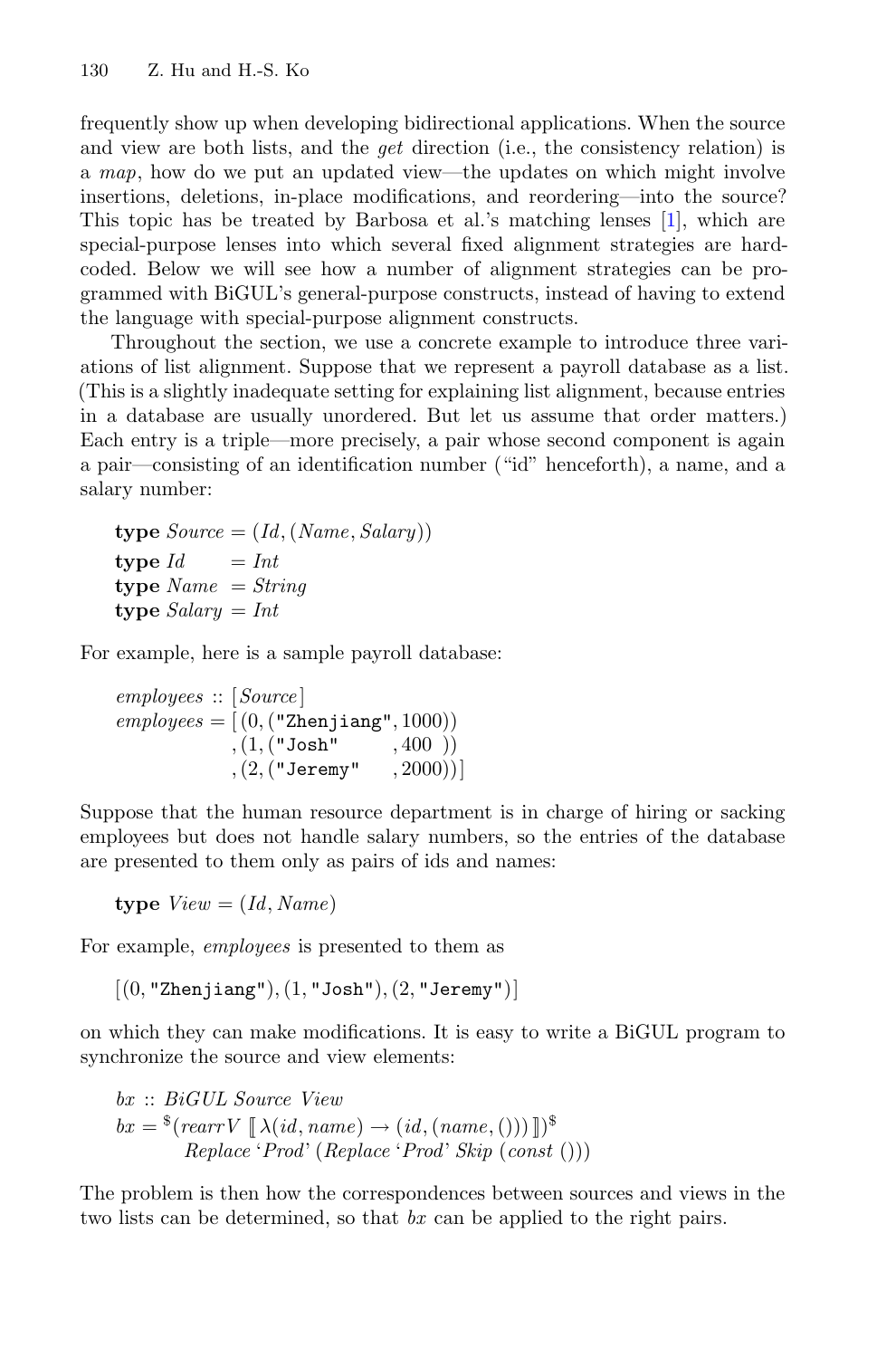#### **6.1 Position-Based Alignment**

As a first exercise, we consider the simplest strategy, which matches source and view elements by their positions in the lists. If the source list has more elements than the view list, the extra elements at the tail are simply dropped; if the source list has fewer elements, then new source elements have to be created, which we can specify as a function:

*cr* :: *View* → *Source*  $cr (i, n) = (i, (n, 0))$ 

The salary is set to zero, which could be taken care of by, say, the accounting department later. We will use *bx* and *cr* as the element synchronizer and creator respectively for our payroll database throughout this section, but our alignment programs will not be restricted to the payroll database setting—we will develop our alignment programs generically, setting the source and view types as polymorphic type parameters (*s* and *v* below) and also the element synchronizer and element creator as parameters (*b* and *c* below), so the alignment programs can be widely applicable. Here is how we implement position-based alignment, which is fairly standard:

$$
posAlign::(Show\ s, Show\ v) \Rightarrow BiGUL\ s\ v \rightarrow (v \rightarrow s) \rightarrow BiGUL\ [s]\ [v]
$$
\n
$$
posAlign\ b\ c = Case
$$
\n
$$
[^{s}(normalSV \mathbb{P}[[\ ]]\mathbb{P}[[\ ]]\mathbb{P}[[\ ]])
$$
\n
$$
\Rightarrow
$$
\n
$$
[^{s}(update \mathbb{P}[[\ ]]\mathbb{P}[[\ ]]\mathbb{P}[[\ ]])
$$
\n
$$
[^{s}(normalSV \mathbb{P}[[\ ]\mathbb{P}[[\ ]]\mathbb{P}[[\ ]])
$$
\n
$$
[^{s}(normalSV \mathbb{P}[[\ ]\mathbb{P}[[\ ]\mathbb{P}[[\ ]\ ]])
$$
\n
$$
\Rightarrow
$$
\n
$$
[^{s}(update \mathbb{P}[[x:xs] \mathbb{P}[[x:xs] \mathbb{P}[x=b;xs=posAlign\ b\ c]])
$$
\n
$$
[^{s}(adaptiveSV \mathbb{P}[[\ ]\ ]\mathbb{P}[[\ ]])
$$
\n
$$
\Rightarrow \lambda_{--} \rightarrow []
$$
\n
$$
[^{s}(adaptiveSV \mathbb{P}[[\ ]]\mathbb{P}[[\ ]\cdots]])
$$
\n
$$
\Rightarrow \lambda_{-}(v: \ ) \rightarrow [c\ v]
$$

The normal branches deal with the situations where both lists are empty or nonempty, and the adaptive branches remove or create elements when the lengths of the two lists differ.

The *get* direction of *posAlign* does exactly what we want it to do:

```
*Alignment> get (posAlign bx cr) employees
Just [(0,"Zhenjiang"),(1,"Josh"),(2,"Jeremy")]
```
It should be quite obvious, though, that the *put* direction is not so useful for our purpose. If we sack Josh:

```
updatedEmployees0 :: [View ]
updatedEmployes0 = [(0, "Zhenjiang"), (2, "Jeremy")]
```
then the database will be updated to: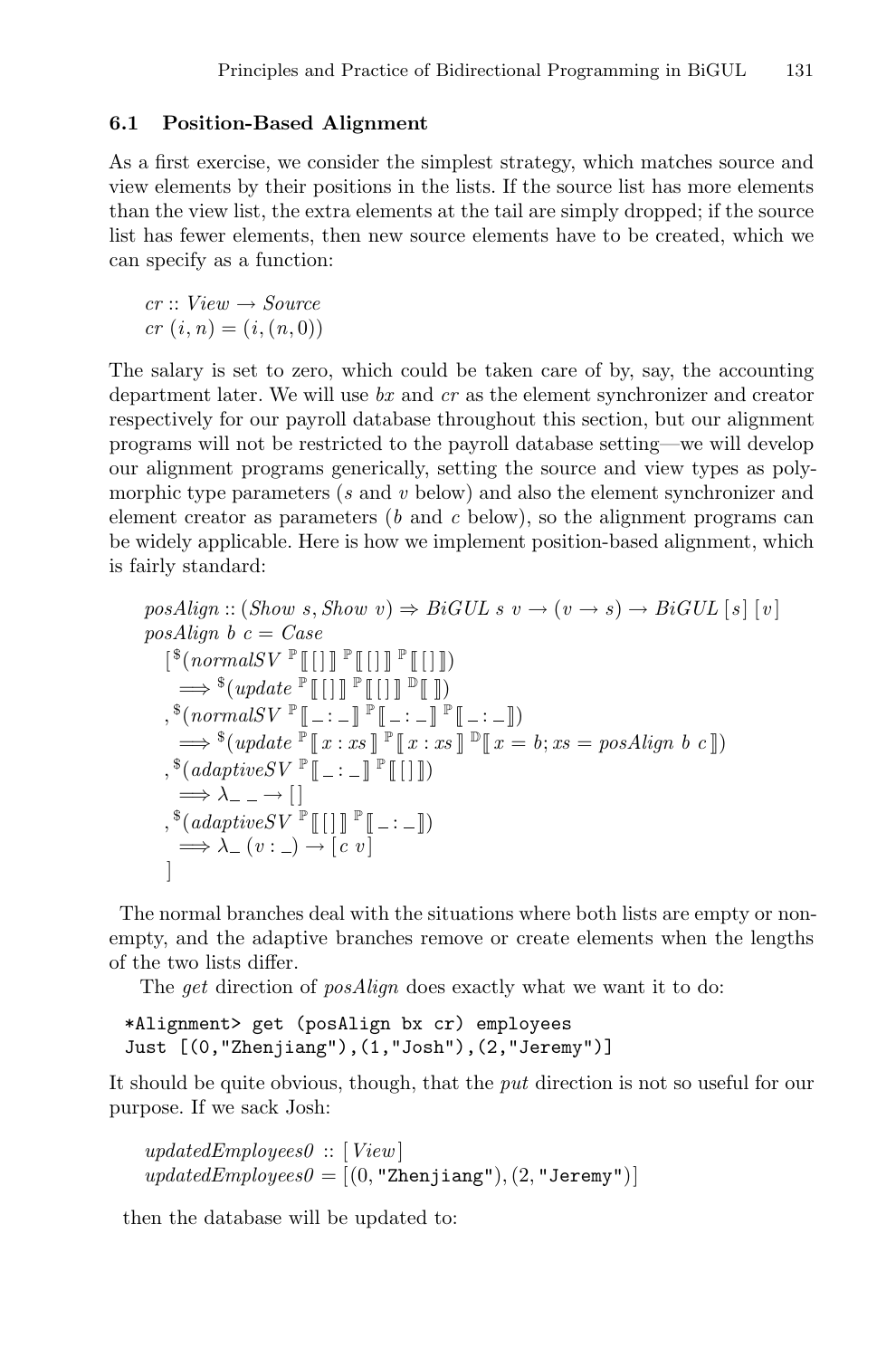\*Alignment> put (posAlign bx cr) employees updatedEmployees0 Just [(0,("Zhenjiang",1000)),(2,("Jeremy",400))]

where Jeremy inadvertently gets Josh's original salary. Even if we do not remove any employee, we may still want to reorder them:

*updatedEmployees1* :: [*View* ]  $updatedEmployes1 = [(2, "Jeremy"), (0, "Zhenjiang"), (1, "Josh")]$ 

and now everyone gets the wrong salary:

```
*Alignment> put (posAlign bx cr) employees updatedEmployees1
Just [(2,("Jeremy",1000)),(0,("Zhenjiang",400)),(1,("Josh",2000)
   )]
```
This first exercise shows that the alignment problem is inherently one that should be solved from the *put* direction. It is easy to implement the *get* direction correctly, but what matters is the *put* behavior.

# **6.2 Key-Based Alignment**

A more reasonable strategy is to match source and view elements by some *key* value. In our example, we can use the id as the key. Key-based alignment might seem much more complex than position-based alignment, but, in fact, we can just revise *posAlign* to get a BiGUL program for key-based alignment!

First of all, we need to somehow obtain the keys. In our example, on both the source and view we can use *fst* to extract the key value. In general, we can further parametrize the alignment program with key extraction functions  $ks :: s \rightarrow k$  and  $kv :: v \rightarrow k$  for some type *k* of key values:

$$
\begin{aligned} keyA lign &:: (Show\ s, Show\ v, Eq\ k) \\ &\Rightarrow (s \rightarrow k) \rightarrow (v \rightarrow k) \rightarrow BiGUL\ s\ v \rightarrow (v \rightarrow s) \rightarrow BiGUL\ [s]\ [v] \end{aligned}
$$

The first normal branch of *posAlign* still works perfectly. As for the second normal branch, we should revise the main condition to also require that the head elements of the two lists have the same key value:

$$
\lambda(s:ss) \ (v:vs) \to ks \ s = k v \ v
$$

The first adaptive branch, again, works well. The second adaptive branch, on the other hand, is no longer applicable: since the main condition of the second normal branch has been tightened, it is no longer the case that this adaptive branch will receive only empty source lists. In fact, whether the source list is empty or not is irrelevant here—what matters now is whether the key of the first view is in the source list. If it is, then we bring the (first) source element with the same key value to the head position, and the second normal branch can take over; otherwise, we create a new source element. This gives us key-based alignment: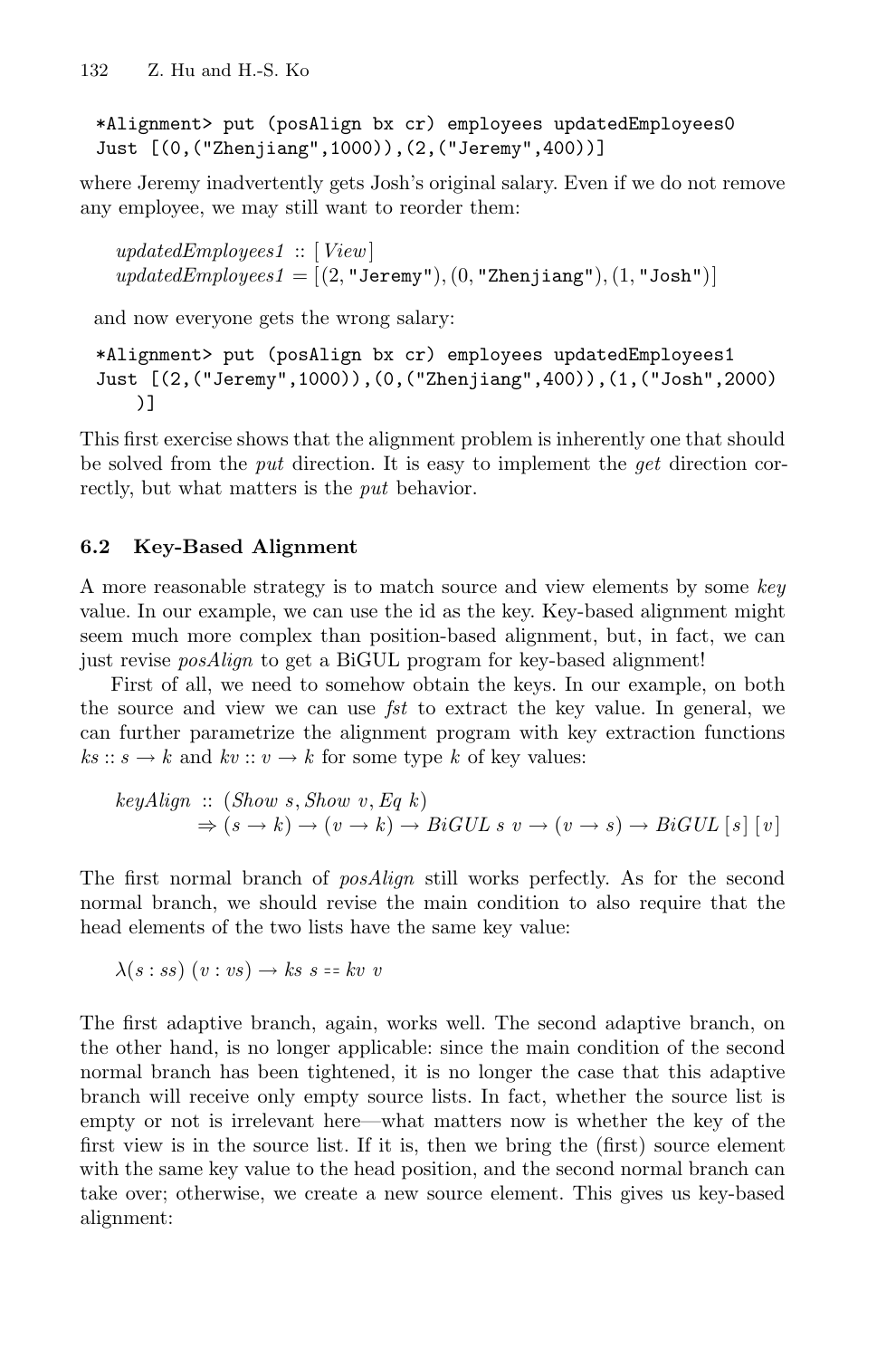$$
keyAlign :: for all s v k. (Show s, Show v, Eq k)
$$
\n
$$
\Rightarrow (s \rightarrow k) \rightarrow (v \rightarrow k) \rightarrow BiGUL s v \rightarrow (v \rightarrow s) \rightarrow BiGUL [s] [v]
$$
\n
$$
keyAlign ks kv b c = Case
$$
\n
$$
[^{8}(normalSV \mathbb{P}[[[]] \mathbb{P}[[[]] \mathbb{P}[[[]]) \mathbb{P}[[[]]) \rightarrow
$$
\n
$$
\Rightarrow
$$
 
$$
[^{8}(update \mathbb{P}[[[]] \mathbb{P}[[[]] \mathbb{P}[[[]]) \mathbb{P}[[[]]) \rightarrow
$$
\n
$$
[^{8}(normal [X(s:ss) (v:vs) \rightarrow ks s == kv v] \mathbb{P}[[...])
$$
\n
$$
\Rightarrow
$$
 
$$
[^{8}(update \mathbb{P}[[x:xs] \mathbb{P}[[x:xs] \mathbb{P}[[x=0;xs=keyAlign ks kv b c]])
$$
\n
$$
[^{8}(adaptiveSV \mathbb{P}[[...] \mathbb{P}[[]]])
$$
\n
$$
\Rightarrow \lambda_{--} \rightarrow []
$$
\n
$$
[^{8}(adaptive [Xs (v:vs) \rightarrow kv v \in map ks ss]])
$$
\n
$$
\Rightarrow \lambda ss (v: ...) \rightarrow uncurry (: (extract (kv v) ss)
$$
\n
$$
[^{8}(adaptiveSV \mathbb{P}[[...] \mathbb{P}[[...]])
$$
\n
$$
\Rightarrow \lambda ss (v: ...) \rightarrow c v : ss
$$
\n
$$
[^{8}(st, "s x = sk = (x, xs) \mathbb{P}[[...]) \rightarrow
$$
\n
$$
@stract :: k \rightarrow [s] \rightarrow (s, [s])
$$
\n
$$
@stract k (x: xs) | ks x == k = (x, xs)
$$
\n
$$
[otherwise = let (y, ys) = extract k xs
$$
\n
$$
in (y, xs)
$$

Note that the program does not assume that keys are unique—if there are  $n$  view elements having the same key, then the first  $n$  source elements with that key will be retained and synchronised with those view elements in order. This strategy is a somewhat arbitrary choice, but can be changed by, for example, using a different *extract*. (On the other hand, in practice it is probably wiser to enforce uniqueness of keys, so that we can be sure which source element will be used to match a view element, and do not need to rely on the choices made by the implementation.)

Back to our payroll database example. The *get* direction behaves the same:

```
*Alignment> get (keyAlign fst fst bx cr) employees
Just [(0,"Zhenjiang"),(1,"Josh"),(2,"Jeremy")]
```
Unlike position-based alignment, view element deletion can now be reflected correctly:

```
*Alignment> put (keyAlign fst fst bx cr) employees
   updatedEmployees0
Just [(0,("Zhenjiang",1000)),(2,("Jeremy",2000))]
```
And reordering as well:

```
*Alignment> put (keyAlign fst fst bx cr) employees
   updatedEmployees1
Just [(2,("Jeremy",2000)),(0,("Zhenjiang",1000)),(1,("Josh",400)
   )]
```
So it seems that key-based alignment is just what we need. Indeed, keybased alignment usually works well, but there is an important assumption: the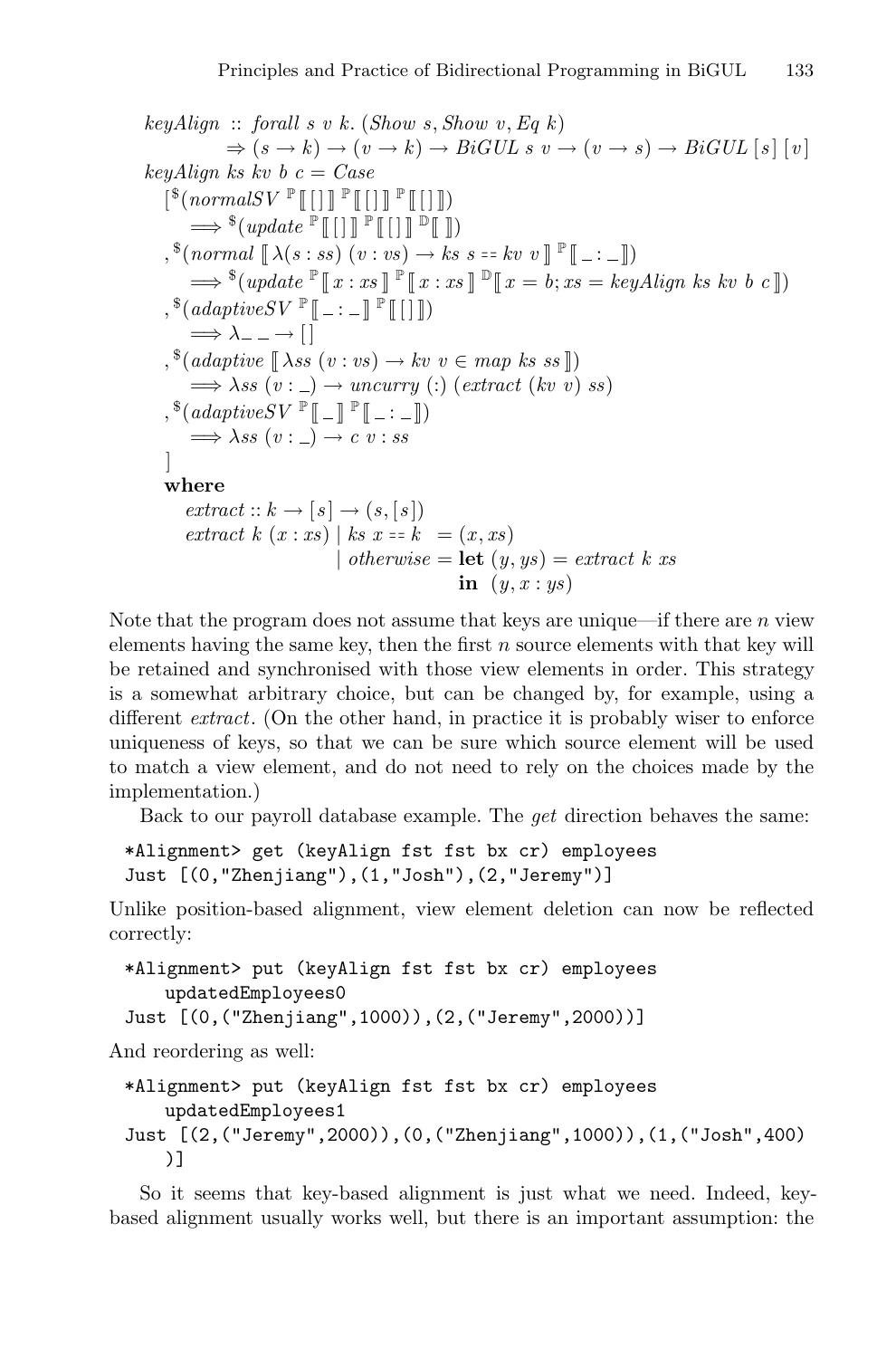key values should not be changed. If, for example, we decide to assign a different id to Josh:

```
updatedEmployees2 :: [View ]
updatedEmployes2 = [(0, "Zhenjiang"), (100, "Josh"), (1, "Jeremy"]
```
Then the effect is the same as sacking Josh and then hiring him again, and his salary is thus reset:

```
*Alignment> put (keyAlign fst fst bx cr) employees
   updatedEmployees2
Just [(0,("Zhenjiang",1000)),(100,("Josh",0)),(1,("Jeremy",400))
   ]
```
The problem is that we cannot distinguish modification from deletion and insertion pairs. To be able to have such distinction, we need the notion of *deltas* [\[4](#page-49-7)], which allows us to explicitly represent and keep track of the correspondences between source and view elements.

# **6.3 Delta-Based Alignment**

A (horizontal) *delta* between a source list and a view list is a list of pairs of corresponding positions:

**type**  $Delta = [(Int, Int)]$ 

For example, the delta we have in mind between the source list *employees* and the view list *updatedEmployees2* is  $[(0,0), (1,1), (2, 2)]$ , which, in particular, associates the source and view entries for Josh since  $(1, 1)$  is included, instead of  $[(0,0), (2, 2)]$ , which indicates that Josh's source entry does not correspond to any view entry and should be deleted, and that Josh's view entry does not correspond to any source entry and is thus new. Deltas can easily represent reordering as well. For example, we would supply the delta between *employees* and *updatedEmployees1* as  $[(0, 1), (1, 2), (2, 0)]$ , associating the 0th element in the source—namely the one for Zhenjiang—with the 1st element in the view, and so on. Comparing this treatment with the key-based one, we might say that keys are "poor man's correspondences", which are not as explicit and unambiguous as *Delta*. A *Delta* between source and view lists directly describes the accurate correspondences between them, whereas with keys the correspondences can only be inferred, sometimes inaccurately.

So the input now includes not only source and view lists but also a delta between them. Recall key-based alignment: what it does overall is to bring the first matching source element to the front for each view element, so the source list is updated throughout execution, with the links between the source and view elements gradually and implicitly restored. If we are doing something similar with delta-based alignment, then when the source list is updated, the delta should also be updated to reflect the restored consistency. This suggests that the delta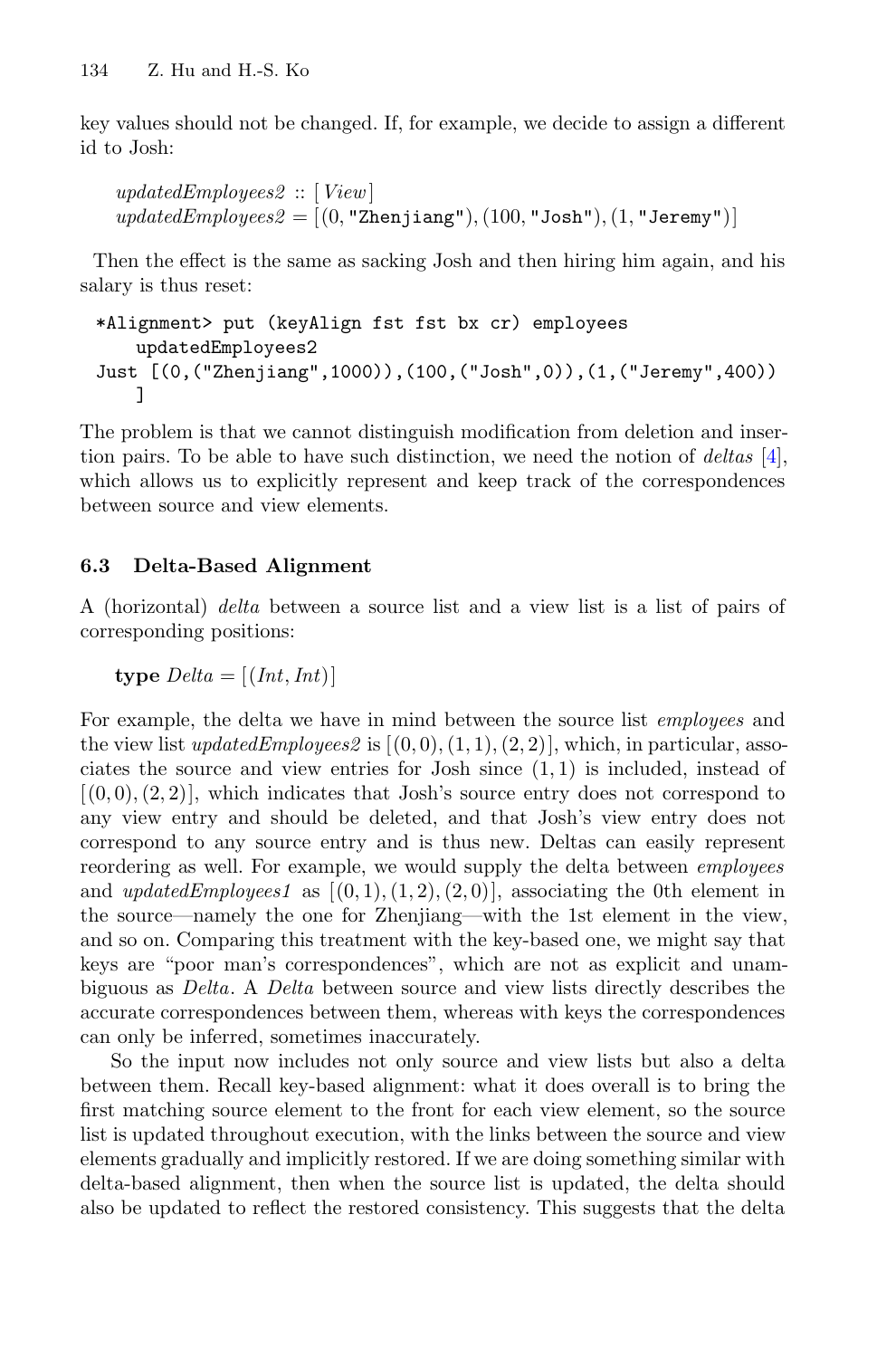should be paired with the source list, so that it can be updated. The type we use for the delta-based alignment program is thus:

$$
deltaalign::(Show s, Show v)\n\Rightarrow BiGUL s v \rightarrow (v \rightarrow s) \rightarrow BiGUL ([s], Delta) [v]
$$

Here we take a simpler approach to implementing *deltaAlign*, analyzing the problem into just two cases: The delta can tell us either that the source and view elements are all in correspondence, in which case a simple position-based alignment suffices, or that we need to do some rearrangement of the source elements, which can be done by adaptation. In BiGUL:

*idDelta* :: 
$$
[s] \rightarrow Delta
$$
  
\n*idDelta* is =  $[(i, i) | i \leftarrow [0..length ss]]$   
\n*delta* :: (*Show* s, *Show* v)  
\n $\Rightarrow BiGUL s v \rightarrow (v \rightarrow s) \rightarrow BiGUL ([s], Delta) [v]$   
\n*delta* is  $c = Case$   
\n $[\n\text{\$(normal  $[\lambda(s, d) vs \rightarrow length ss == length vs \land d == idDelta ss]]$   
\n $\mathbb{F}[\n\ ]$ .)  
\n $\Rightarrow \text{\$(rearrV  $[\lambda vs \rightarrow (vs, ())]\n)\text{\$}posAlign b c 'Prod' Skip (const ()\n)\n,\n\text{\$(adaptive  $[\lambda_-- \rightarrow otherwise]]\n\right)}$   
\n $\Rightarrow \lambda(ss, d) vs \rightarrow$   
\nlet  $d' = map swap d$   
\n $ss' = [maybe (c v) (ss!!) (lookup j d') | (v, j) \leftarrow zip vs [0..]]\n\]$   
\n $\text{in (ss', idDelta ss')}$$$$ 

The source and view lists are in full correspondence if and only if they have the same length and the delta associates all their elements positionally. This full positional delta can be computed by *idDelta*. When this is the case, it suffices to call *posAlign* to carry out element-wise synchronization, since no rearrangement is required. Otherwise, we enter the adaptive branch, which constructs a new source list in full correspondence with the view list, drawing elements from the original source list or creating new ones as the delta dictates. The new source list is in full correspondence with the view list, so the delta we pair with it is the one computed by *idDelta*.

Only when performing *put* does a delta make sense. When performing *get*, however, we still need to supply a delta since it is part of the source; but there is a natural choice, namely *idDelta*. So we define:

$$
putDelta A lign :: (Show \, s, Show \, v)
$$
  
\n
$$
\Rightarrow BiGUL \, s \, v \rightarrow (v \rightarrow s) \rightarrow [s] \rightarrow Delta \rightarrow [v] \rightarrow Maybe [s]
$$
  
\n
$$
putDelta A lign \, b \, c \, ss \, d \, vs = fmap \, fst \, (put \, (delta A lign \, b \, c) \, (ss, d) \, vs)
$$
  
\n
$$
getDelta A lign :: (Show \, s, Show \, v)
$$
  
\n
$$
\Rightarrow BiGUL \, s \, v \rightarrow (v \rightarrow s) \rightarrow [s] \rightarrow Maybe [v]
$$
  
\n
$$
getDelta A lign \, b \, c \, ss = get \, (delta A lign \, b \, c) \, (ss, idDelta \, ss)
$$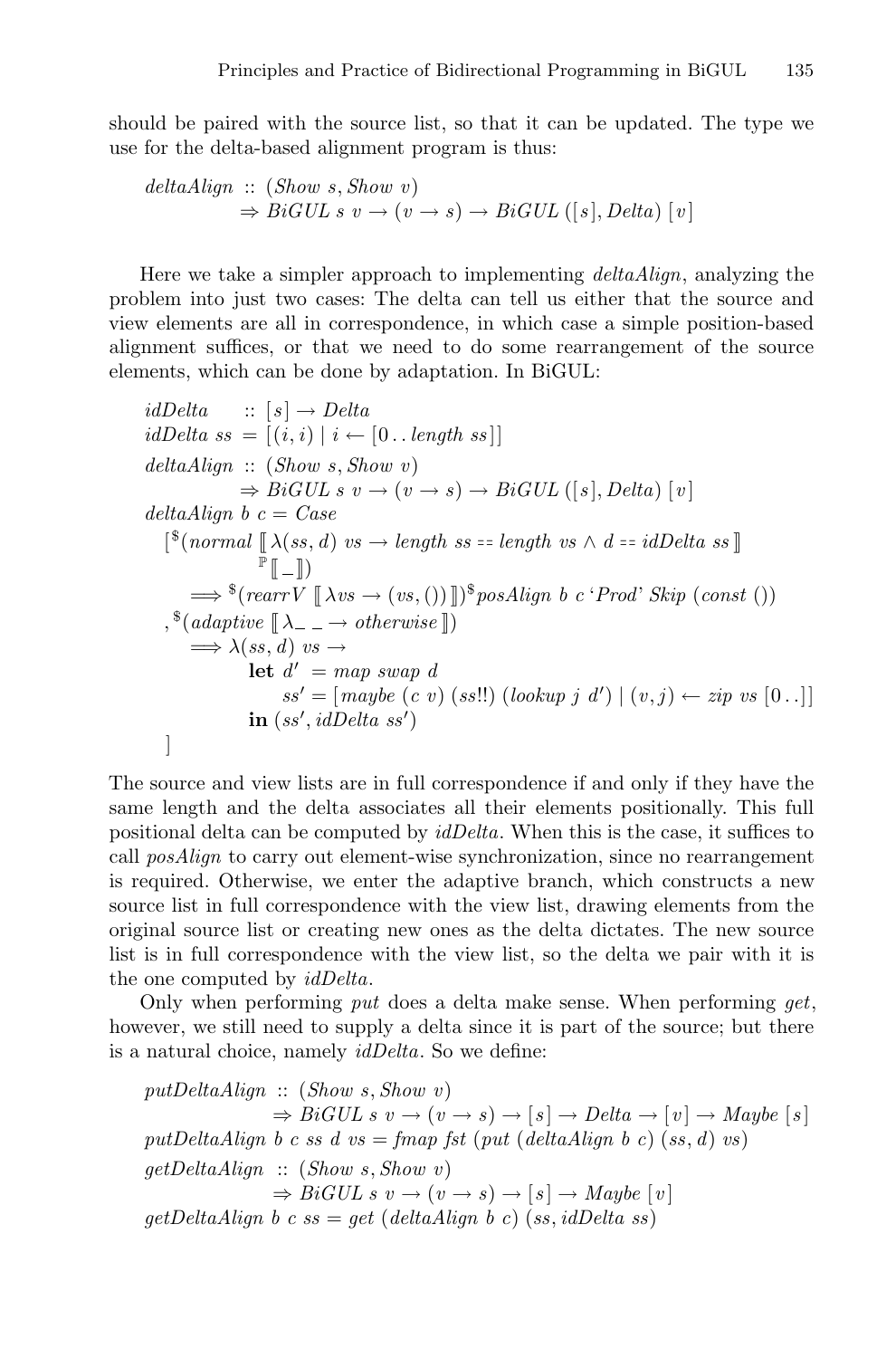It is easy to prove that, given the same *b* and *c*, these two functions do form a lens. The key observation is that the delta produced by *put* (*deltaAlign b c*) is necessarily the one computed by *idDelta*, so, for example, in PUTGET, throwing away the delta in the *put* direction is fine because it can be recomputed by *idDelta*, and the *get* direction can resume from exactly the same source pair.

Back to our example. We can now update Josh's id without resetting his salary by providing a full delta indicating that there are only in-place updates:

```
*Alignment> putDeltaAlign bx cr employees [(0,0), (1,1), (2,2)]updatedEmployees2
```

```
Just [(0,("Zhenjiang",1000)),(100,("Josh",400)),(1,("Jeremy
   ",2000))]
```
Besides obvious modifications like reordering, we can also do some fairly subtle modifications now: If we actually sack Josh and replace him with a new Josh (inheriting the original Josh's id) whose salary should be reset (to be reconsidered by the accounting department), we can say so by providing a partial delta:

```
*Alignment> putDeltaAlign bx cr employees [(0,0), (2,2)] =<<
   getDeltaAlign bx cr employees
Just [(0,("Zhenjiang",1000)),(1,("Josh",0)),(2,("Jeremy",2000))]
```
**One alignment to rule them all.** Where do deltas come from? In general, we may provide a special view editor which monitors how the view is modified and produces a suitable delta. But in more specialized scenarios, deltas can simply be computed by, for example, comparing the source and view. We can formalize this delta computation as:

**type**  $DeltaStrategy \ s \ v = [s] \rightarrow [v] \rightarrowDelta$ 

and further parametrize *putDeltaAlign*:

```
putDeltaAlignS :: (Show s, Show v) \Rightarrow DeltaStrategy s v
                     \rightarrow BiGUL s v \rightarrow (v \rightarrow s) \rightarrow [s] \rightarrow [v] \rightarrow Maybe [s]
putDeltaAlignS dst b c ss vs = putDeltaAlign b c ss (dst ss vs) vs
```
Position-based and key-based alignment can then be seen as special cases of delta-based alignment using specific delta-computing strategies. For positionbased alignment, we simply compute the identity delta:

*byPosition* :: *DeltaStrategy s v*  $byPosition$   $ss = idDelta$ *ss* 

And for key-based alignment, we compute a delta associating source and view elements with the same key:

 $byKey :: Eq \, k \Rightarrow (s \rightarrow k) \rightarrow (v \rightarrow k) \rightarrow DeltaStrategy \, s \, v$  $byKey$  ks kv ss  $vs =$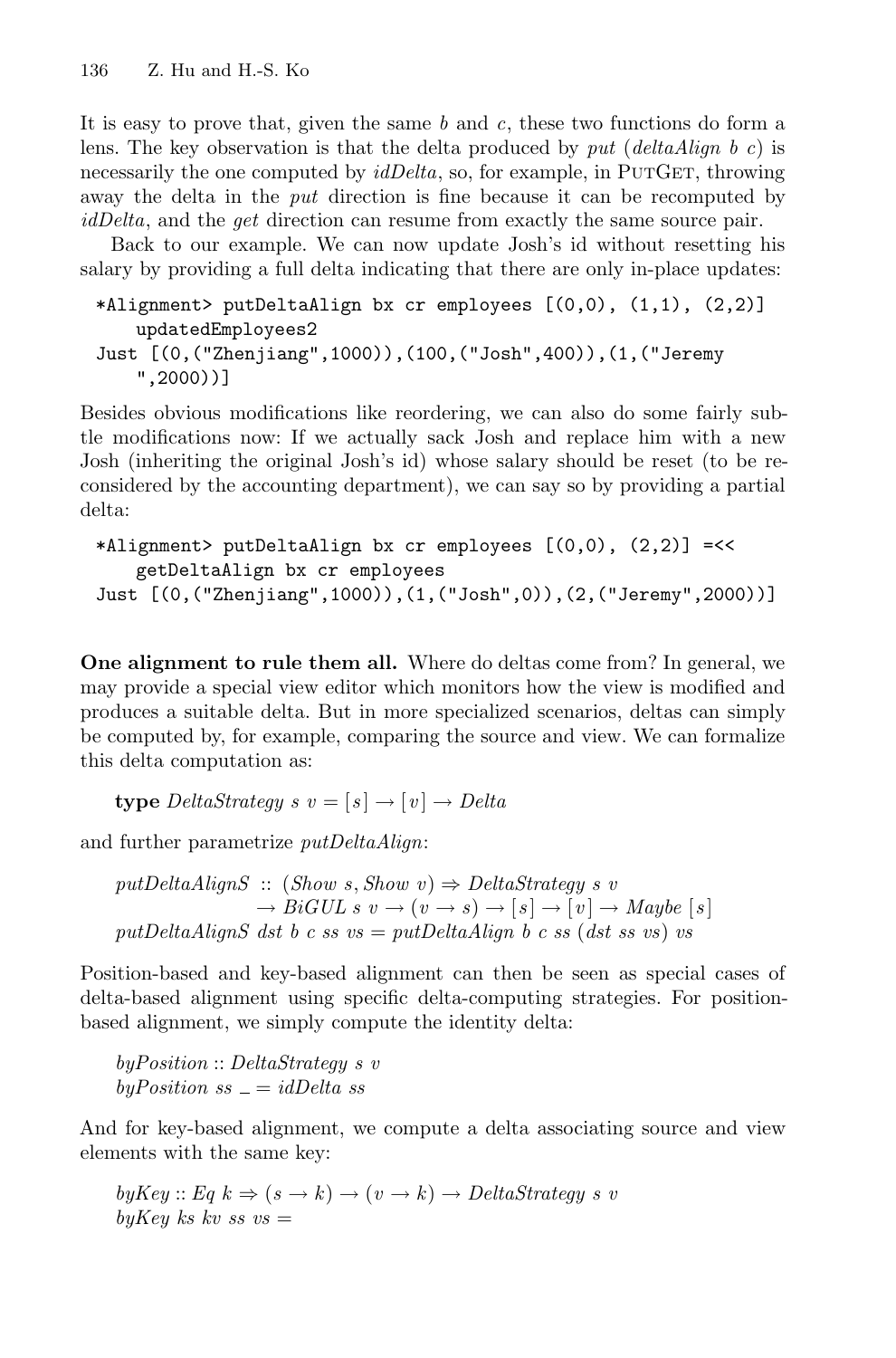**let**  $sis = zip$   $ss$   $[0..]$ **in** *catMaybes*  $\left[ \text{fmap}(\lambda(-,i) \rightarrow (i,j)) \right]$  (*find*  $(\lambda(s, \lambda)) \rightarrow (s, s)$  = *kv v*) *sis*)  $|(v, j) \leftarrow zip \ vs \ [0..]|$ 

We can check that these strategies indeed give us position-based and key-based alignment:

```
*Alignment> putDeltaAlignS byPosition bx cr employees
   updatedEmployees0
Just [(0,("Zhenjiang",1000)),(2,("Jeremy",400))]
*Alignment> putDeltaAlignS (byKey fst fst) bx cr employees
   updatedEmployees1
Just [(2,("Jeremy",2000)),(0,("Zhenjiang",1000)),(1,("Josh",400)
   )]
```
# <span id="page-37-0"></span>**7 Bidirectionalizing Relational Queries with BiGUL**

In work on relational databases, the view-update problem is about how to translate update operations on the view table to corresponding update operations on the source table properly<sup>[2](#page-37-1)</sup>. Relational lenses  $[3]$  try to solve this problem by providing a list of combinators that let the user write get functions (queries) with specified updated policies for put functions (updates); however this can only provide limited control of update policies. To resolve this problem, we define a new library Brul [\[17\]](#page-50-7), where two *putback*-based combinators (operators) are designed to specify update policies, from which forward queries (selection, projection, join) can be automatically derived.

- *align* is to update a source list with a view list by aligning part of source elements filtered by a predicate with view elements according to a matching criteria between source element and view element;
- *unjoin* is to decompose a join view to update two sources.

In this section, we will focus on *align*. As will be seen in Sect. [7.3,](#page-40-0) it can describe more flexible update strategies (related to selection/projection queries) than relational lenses, while the well-behavedness is guaranteed for free.

#### <span id="page-37-2"></span>**7.1 Relational Database Representation**

A relational table (*RT*) is denoted by a list of records (where the order does not really matter), and each record (*Record*) is denoted by a list of attributes of type *RType*, which could be an integer, a string, a floating point number, or a double-precision floating point number.

**type**  $RT = [Record]$ **type** *Record* = [*RType* ]

<span id="page-37-1"></span> $\frac{2}{17}$  The text of this section is adapted from our BX 2016 paper [\[17](#page-50-7)].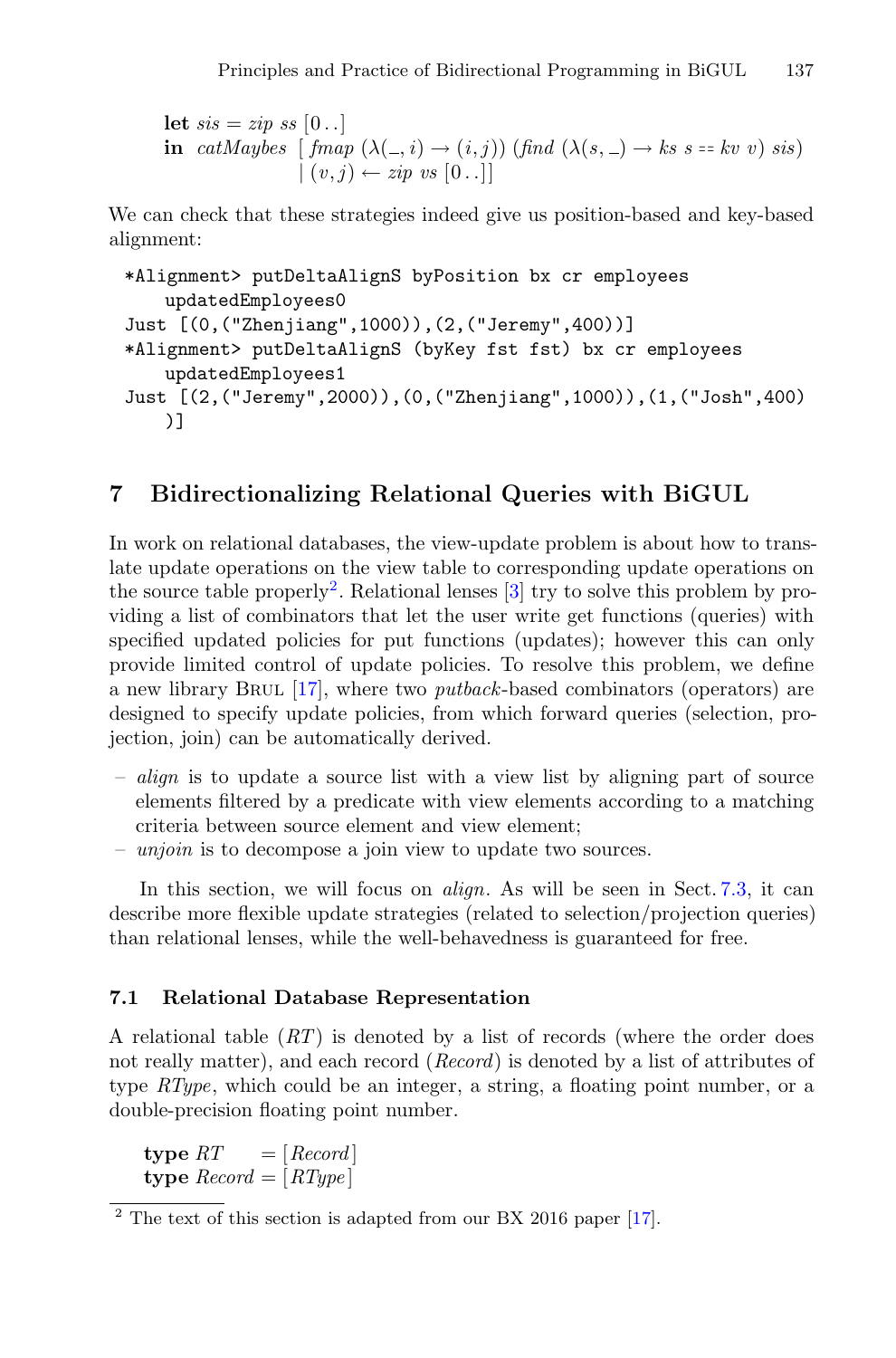|               |    |        | Track Date Rating Album Quantity |
|---------------|----|--------|----------------------------------|
| Lullaby 1989  | З  | Galore |                                  |
| Lullaby 1989  | З  | Show   | 3                                |
| Lovesong 1989 | 5. | Galore | 2                                |
| Lovesong 1989 | 5  | Paris  | 4                                |
| Trust 1992    | Δ  | Wish   | 5                                |

<span id="page-38-0"></span>**Fig. 1.** Source table

**data** *RType* = *RInt Int* | *RString String* | *RFloat Float* | *RDouble Double* **deriving** (*Show*,*Eq*, *Ord*)

To allow pattern matching on the newly defined algebraic data type *RType* in BiGUL, we need to add the following declaration.

*deriveBiGULGeneric* ''*RType*

Consider the table in Fig. [1](#page-38-0) that stores five music track records, and each record contains its Track name, release Date, Rating, Album, and the Quantity of this Album. We can represent it as follows, where all the records have the same structure.

```
s = \left[ \left[ RString \text{ "Lullaby" }, RInt \text{ 1989}, RInt \text{ 3}, RString \text{ "Galone", } RInt \text{ 1} \right] \right], [RString "Lullaby" , RInt 1989, RInt 3, RString "Show" , RInt 3]
    , [RString "Lovesong", RInt 1989, RInt 5, RString "Galore", RInt 1]
     , [RString "Lovesong", RInt 1989, RInt 5, RString "Paris" , RInt 4]
     , [RString "Trust" , RInt 1992, RInt 4, RString "Wish" , RInt 5]
     ]
```
# **7.2 Relation Alignment**

The alignment of two relational tables, which is related by a selection/projection query, is similar to the key-based list alignment in Sect. [6.](#page-29-0) The difference is that we need to consider filtering on (i.e., selection of) the source records based on a condition.

Let us see how to extend  $keyAliqn$  (in Sect. [6\)](#page-29-0) to implement the new align *pAlign* that can deal with filtering of source elements. We extend *keyAlign* with two new arguments; one is the predicate *p* for filtering source elements, and the other is the function *h* for hiding/concealing source elements if their corresponding elements are removed from the view. As seen below, *pAlign* has a similar case structure as that of *keyAlign*, except that we refine the third case of *keyAlign* into two cases (the third and the fourth cases of *pAlign*): the third case says that if the view  $v$  is empty but the first record in the source satisfies  $p$ , we should hide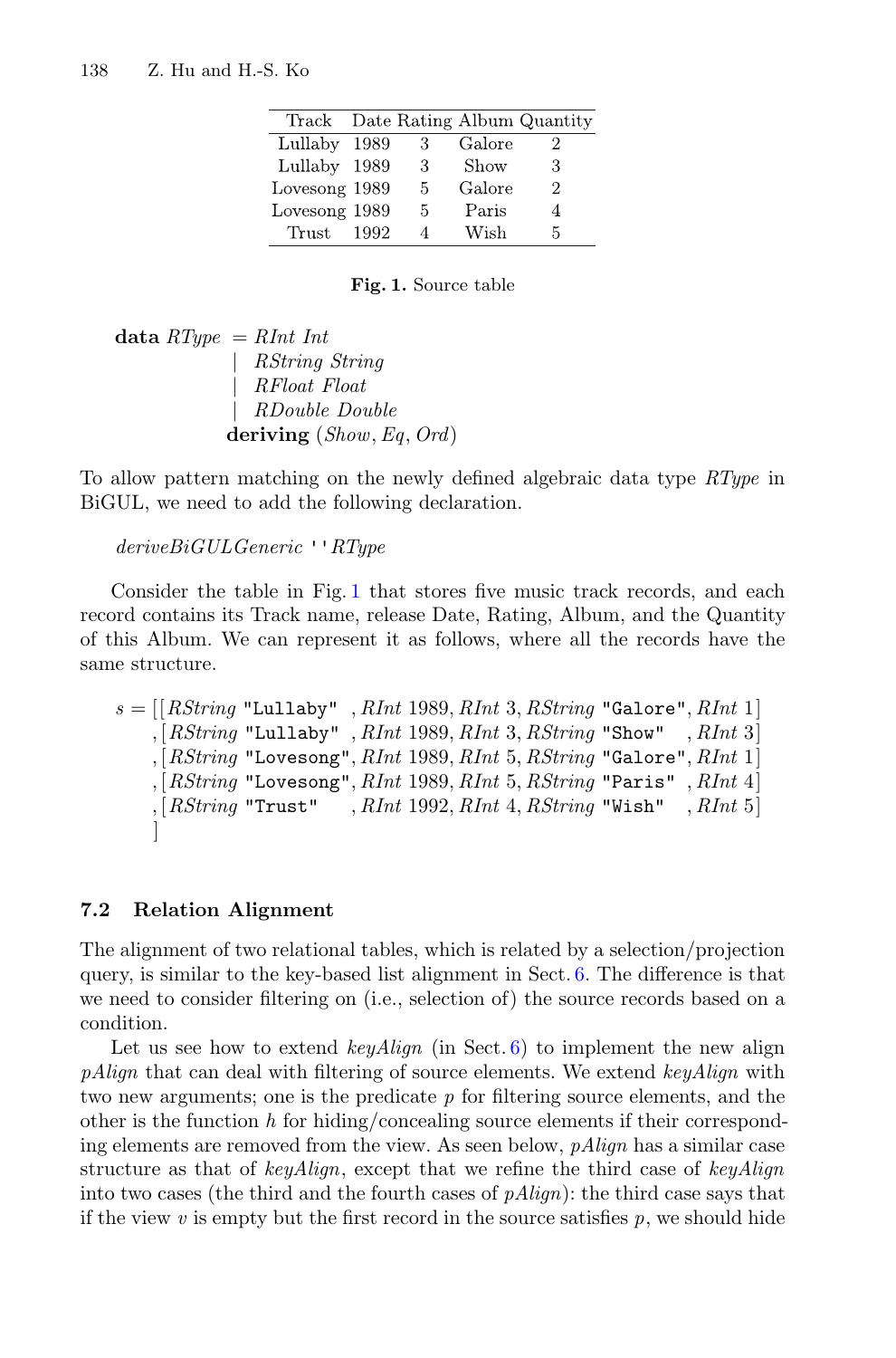this record using *h*, and the fourth case says that if the first record of the source does not satisfy *p*, we simply ignore it and continue with the remaining records.

*pAlign* :: *forall s v k*. (*Show s*, *Show v*,*Eq k*) ⇒ (*s* → *Bool*) -- predicate → (*s* → *k*) → (*v* → *k*) → *BiGUL s v* → (*v* → *s*) → (*s* → *Maybe s*) -- conceal function → *BiGUL* [*s* ] [*v* ] *pAlign p ks kv b c h* = *Case* [ \$(*normalSV* <sup>P</sup> [[ [ ] ]] <sup>P</sup> [[ [ ] ]] <sup>P</sup> [[ [ ] ]]) <sup>=</sup><sup>⇒</sup> \$(*update* <sup>P</sup> [[ [ ] ]] <sup>P</sup> [[ [ ] ]] <sup>D</sup>[[ ]]) , \$(*normal* [[ <sup>λ</sup>(*<sup>s</sup>* : *ss*) (*<sup>v</sup>* : *vs*) <sup>→</sup> *p s* <sup>∧</sup> *ks s* = = *kv v* ]] [[ <sup>λ</sup>(*<sup>s</sup>* : *ss*) <sup>→</sup> *p s* ]]) <sup>=</sup><sup>⇒</sup> \$(*update* <sup>P</sup> [[ *<sup>x</sup>* : *xs* ]] <sup>P</sup> [[ *<sup>x</sup>* : *xs* ]] <sup>D</sup>[[ *<sup>x</sup>* <sup>=</sup> *<sup>b</sup>*; *xs* <sup>=</sup> *pAlign p ks kv b c h* ]]) , \$(*adaptive* [[ <sup>λ</sup>(*<sup>s</sup>* : *ss*) *<sup>v</sup>* <sup>→</sup> *p s* <sup>∧</sup> *null v* ]]) =⇒ λ(*s* : *ss*) *v* → *maybe* [ ] (:[ ]) (*h s*) ++ *ss* , \$(*normal* [[ <sup>λ</sup>(*<sup>s</sup>* : *ss*) *<sup>v</sup>* <sup>→</sup> not (*p s*) ]] [[ <sup>λ</sup>(*<sup>s</sup>* : *ss*) <sup>→</sup> not (*p s*) ]]) <sup>=</sup><sup>⇒</sup> \$(*update* <sup>P</sup> [[ : *xs* ]] <sup>P</sup> [[ *xs* ]] <sup>D</sup>[[ *xs* <sup>=</sup> *pAlign p ks kv b c h* ]]) , \$(*adaptive* [[ <sup>λ</sup>*ss* (*<sup>v</sup>* : *vs*) <sup>→</sup> *kv v* <sup>∈</sup> *map ks* (*filter p ss*) ]]) =⇒ λ*ss* (*v*: ) → *uncurry* (:) (*extract* (*kv v*) *ss*) , \$(*adaptiveSV* <sup>P</sup> [[ ]] <sup>P</sup> [[ : ]]) =⇒ λ*ss* (*v*: ) → *filterCheck p* (*c v*) : *ss* ] **where** *extract* :: *k* → [*s* ] → (*s*, [*s* ]) *extract k* (*x* : *xs*) | *p x* ∧ *ks x* = = *k* = (*x* , *xs*) | *otherwise* = **let** (*y*, *ys*) = *extract k xs* **in** (*y*, *x* : *ys*) *filterCheck p v* | *p v* = *v* | *otherwise* = *error* "error in filter checking"

To test, recall the example in Sect. [6.](#page-29-0) Consider the following use of *pAlign*, denoting that the view is selected from those records from the source whose salary is greater than 1000, and that if a view record is removed, the corresponding record in the source will be removed (and thus hidden).

$$
pSelProj = pAlign\ (\lambda(k, (n, s)) \rightarrow s > 1000)
$$
 *fst fst bx cr' (const Nothing)* **where** *cr' (k, n)* = *(k, (n, 2000))*

We have:

```
*Brul> get pSelProj employees
Just [(2,"Jeremy")]
*Brul> put pSelProj employees updatedEmployees0
Just [(0,("Zhenjiang",1000)),(1,("Josh",400)),(0,("Zhenjiang
   ",2000)),(2,("Jeremy",2000))]
```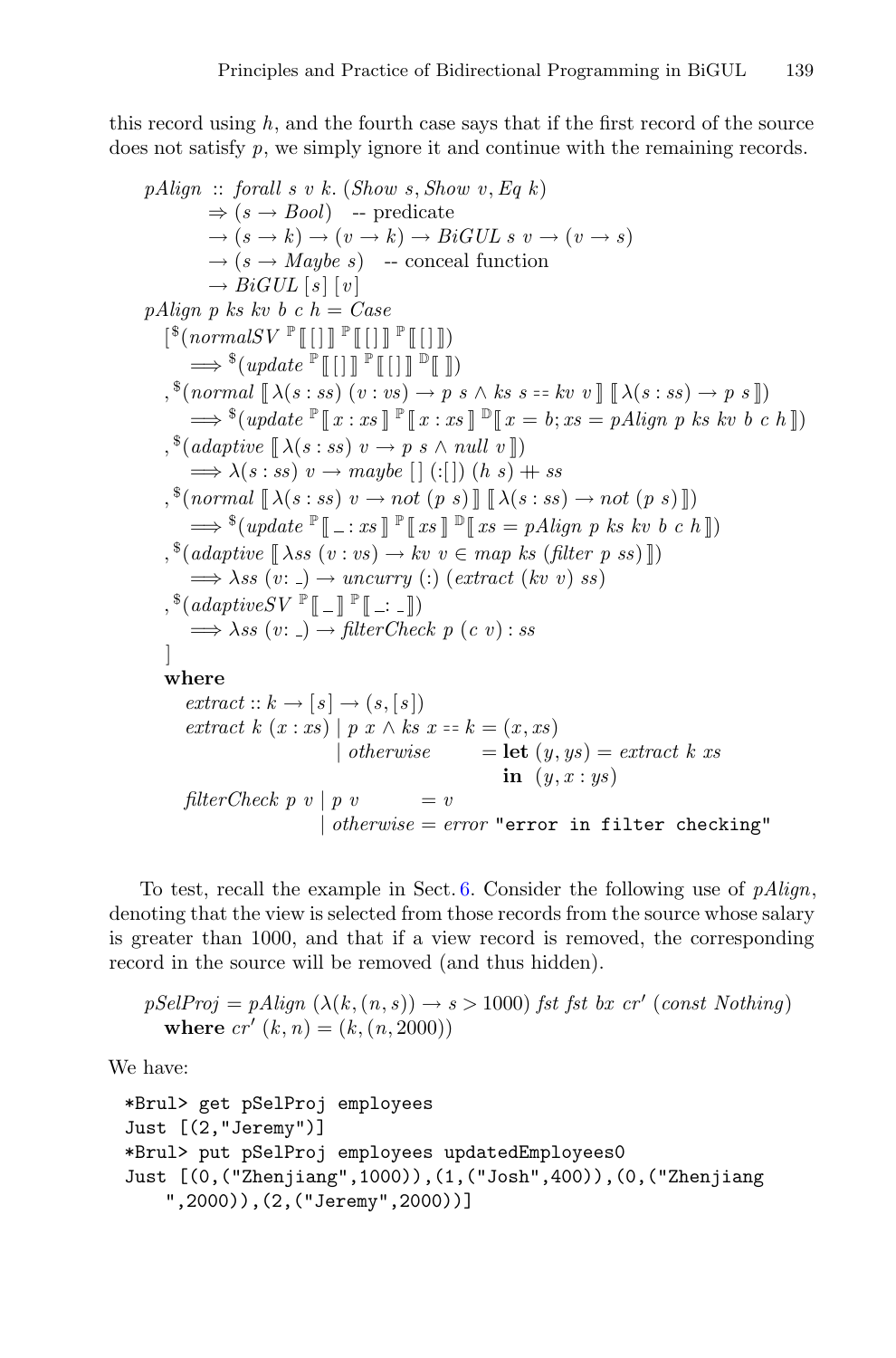# <span id="page-40-0"></span>**7.3 Describing Update Policies in Selection/Projection**

With *pAlign*, we can describe various update policies for the selection/projection queries. To be concrete, consider the following selection/projection query:

**select** *Track*, *Rating*, *Album*, *Quantity* **as** v **from** s **where**  $Quantity > 2$ 

which extracts the track, rating, album and quality information from those music tracks in the source *s* whose quantity is greater than 2. Let us see how to write a single BiGUL program so that its *get* does the above query and its *put* describes a specific update policy.

The first BiGUL program is *u0* below.

$$
u0 :: RType \rightarrow BiGUL [Record] [Record]
$$
  
\n
$$
u0 d = pAlign
$$
  
\n
$$
(\lambda r \rightarrow (r!! 4) > RInt 2)
$$
  
\n
$$
(\lambda s \rightarrow (s!! 0, s!! 3))
$$
  
\n
$$
(\lambda v \rightarrow (v!! 0, v!! 2))
$$
  
\n
$$
^{\$} (update \mathbb{F}[[t:-:r:a:q:[])]]
$$
  
\n
$$
\mathbb{F}[[t:r:a:q:[])]]
$$
  
\n
$$
\mathbb{F}[t = Replace; r = Replace; a = Replace; q = Replace[])
$$
  
\n
$$
(\lambda(t:r:a:q:[]) \rightarrow (t:d:r:a:q:[]))
$$
  
\n
$$
(const \ Nothing)
$$

It tries to match the source records whose *Quantity* is greater than 2 with the view records by the key (*Track*, *Album*). There are three cases:

- A source record is matched with a view record: we first use a rearrangement function to rearrange the view from a four-element list  $[t, r, a, q]$  to a fiveelement list  $[t, ..., r, a, q]$  with the second element matched against a widecard. This rearrangement function reshapes the view to match the shape of the source. Then, the element in the source is *Replace*d by the corresponding element in the view.
- A view record that has no matching source record: a new source record is created with a default value d filled into the Date.
- A source record that has no matching view record: we simply delete this record by returning *Nothing*.

Now if we wish to hide the source record by setting its *Quantity* to 0 rather than deleting it if it has no matching view record, we could simply change the last line of *u0* and get *u1* as follows.

$$
u1 :: RType \rightarrow BiGUL [Record] [Record]
$$
  

$$
u1 d = pAlign
$$
  

$$
(\lambda r \rightarrow (r!! 4) > RInt 2)
$$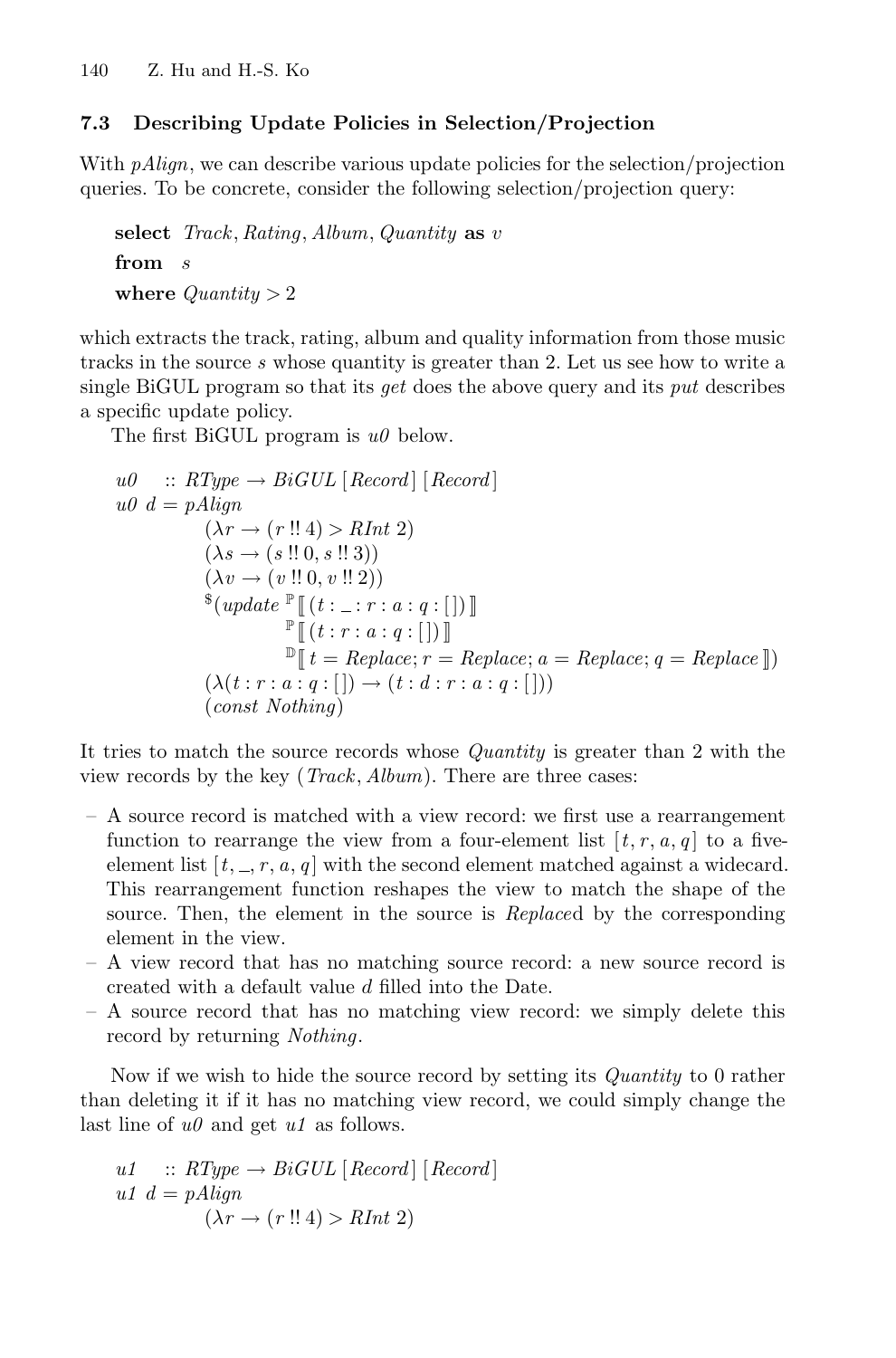$$
(\lambda s \rightarrow (s \, \text{!! } 0, s \, \text{!! } 3))
$$
  
\n
$$
(\lambda v \rightarrow (v \, \text{!! } 0, v \, \text{!! } 2))
$$
  
\n
$$
^{\$}(\text{update }^{\mathbb{P}} \left[ (t : -: r : a : q : [\,]) \right]
$$
  
\n
$$
^{\mathbb{P}} \left[ (t : r : a : q : [\,]) \right]
$$
  
\n
$$
^{\mathbb{D}} \left[ t = Replace; r = Replace; a = Replace; q = Replace \right]
$$
  
\n
$$
(\lambda(t : r : a : q : [\,]) \rightarrow (t : d : r : a : q : [\,]))
$$
  
\n
$$
(\lambda(t : d : r : a : -: [\,]) \rightarrow \text{Just } (t : d : r : a : RInt 0 : [\,]))
$$

To test, let us see some concrete running examples of using *u0* . Recall *s* defined in Sect. [7.1.](#page-37-2) We can confirm that *get* performs the query given at the start of this subsection.

```
*Brul> get (u0 (RInt 2000)) s
Just [[RString "Lullaby", RInt 3, RString "Show", RInt 3], [RString "
    Lovesong", RInt 5, RString "Paris", RInt 4], [RString "Trust", RInt 4,
    RString "Wish",RInt 5]]
    \mathcal{L} wish \mathcal{L}
```
Now suppose that we change the above result (view) to the following by raising the rating of *Lullaby* from 3 to 4, raising the quality of *lovesong* from 4 to 7, and deleting *Trust*:

```
v = \left[ \left( RString \text{ "Lullaby", } RInt \text{ 4}, RString \text{ "Show", } RInt \text{ 3} \right] \right], [RString "Lovesong", RInt 5, RString "Paris", RInt 7]
       ]
```
We can reflect these changes to the source by performing *put* with  $u\theta$ .

```
*Brul> put (u0 (RInt 2000)) s v
   RString "Lullaby", RInt 1989, RInt 4, RString "Show", RInt 3], [RString
   "Lovesong", RInt 1989, RInt 5, RString "Galore", RInt 1], [RString "
   Lovesong", RInt 1989, RInt 5, RString "Paris", RInt 7]]
   \mathcal{L}
```
In the updated source, the changes of rating and quality are correctly reflected, and the music track *Trust* is removed. Note that we may reflect the changes to the source by performing *put* with *u1* , another update strategy, and we will keep the music track *Trust* while setting its quality to be 0.

```
*Brul> put (u1 (RInt 2000)) s v
   RString "Lullaby", RInt 1989, RInt 4, RString "Show", RInt 3], [RString
   "Lovesong", RInt 1989, RInt 5, RString "Galore", RInt 1], [RString "
   Lovesong", RInt 1989, RInt 5, RString "Paris", RInt 7], [RString "Trust
   ",RInt 1992,RInt 4,RString "Wish",RInt 0]]
   \mathcal{L}
```
# <span id="page-41-0"></span>**8 Parsing and Reflective Printing**

When we mention the *front-end* of a compiler, we usually think of a *parser* that turns *concrete syntax*, which is designed to be programmer-friendly and provides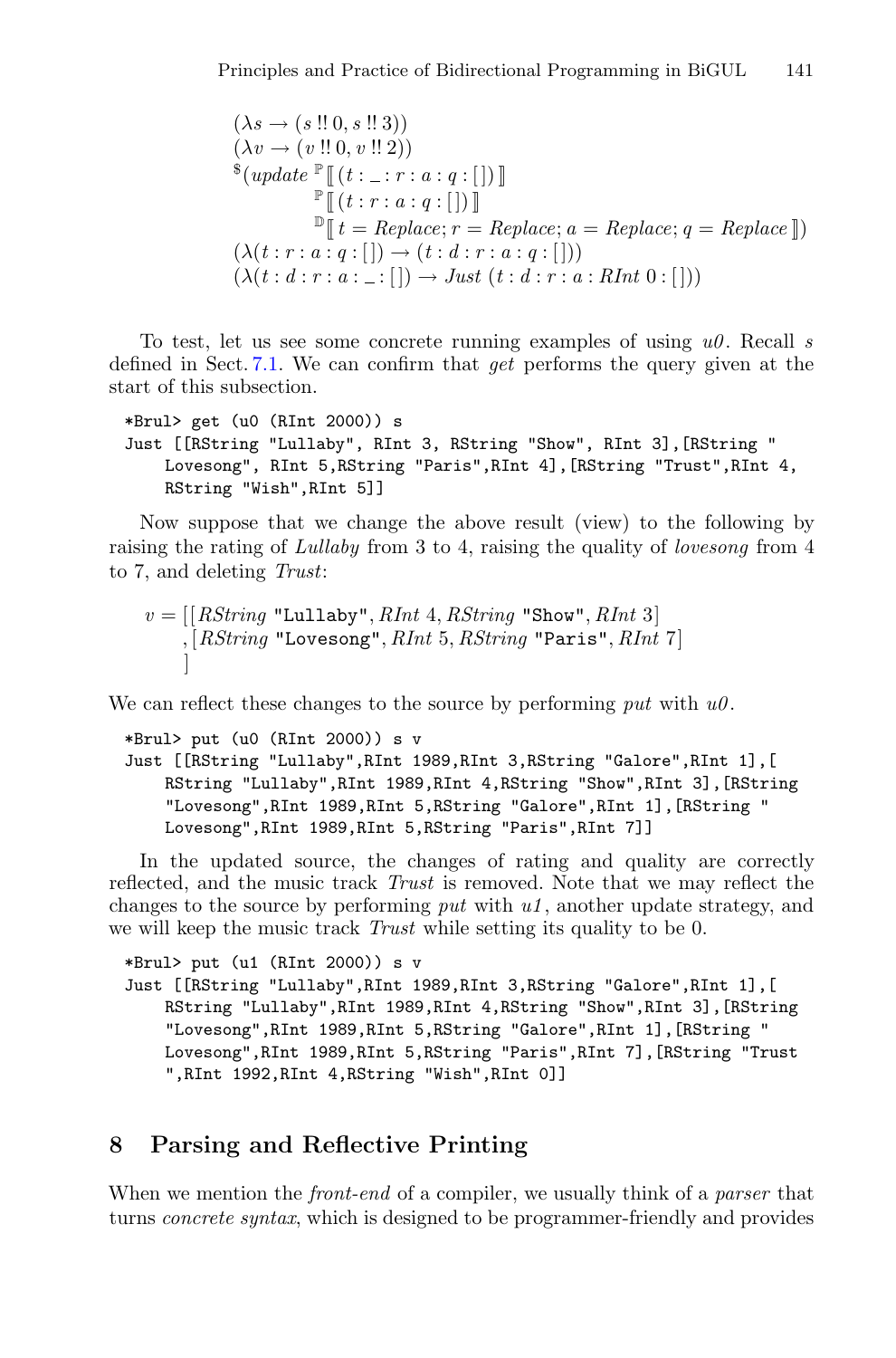convenient syntactic sugar, into *abstract syntax*, which is concise, structured, and easily manipulable by the compiler back-end. There is another direction, though, in which a *printer* turns abstract syntax back into concrete syntax. This is useful, for example, for reporting the result of compiler optimizations done on abstract syntax to the programmer, who knows only concrete syntax. In this case, though, we would want to print the optimized program in a form that is as close to the original program as possible, so the programmer can spot what has changed—and not changed—correctly and more easily. This is where the notion of *reflective printing* comes in: By taking both the original concrete program and the optimized abstract program as input, we can try to retain the look of the original program as much as possible. Below we will use a simplified arithmetic expression language to explain how reflective printing can be implemented in BiGUL.

# **8.1 Well-Behavedness**

It is probably obvious that the idea of reflective printing comes from *put* transformations; parsing, then, is the *get* direction. Before we proceed to implement parsing and reflective printing in BiGUL, a natural question to ask is: is wellbehavedness meaningful in the context of parsing of reflective printing? The answer is yes, especially for PUTGET: An abstract syntax tree (AST) may be thought of as a concise and canonical representation of a concrete program, so it would be strange if a concrete program printed from an AST could not be parsed back to the same AST. GETPUT, on the other hand, is in fact not strong enough for our purpose, as it only says that, when an AST is unmodified, printing it reflectively to the original program does not change anything, whereas we would have liked to also say that "small" changes to the AST lead to only "small" changes to the concrete program. That is, we would like reflective printing to conform to some sort of least-change principle, a topic which is still unsettled and actively investigated by the BX community. It is at least a good start to have GETPUT, though. We thus conclude that BiGUL is indeed a suitable language for implementing reflective printers and corresponding parsers.

# **8.2 Additive Expressions**

Here we use a minimal example which is simple and yet can demonstrate what reflective printing is capable of. Consider the following abstract syntax of arithmetic expressions consisting of integer constants, addition, and subtraction:

**data** *Arith* = *Num Int* | *Add Arith Arith* | *Sub Arith Arith* **deriving** *Show*

This is a nice representation for the compiler, but we cannot expect the programmer to write something like "*Sub* (*Num* 1) (*Add* (*Num* 2) (*Num* 3))", and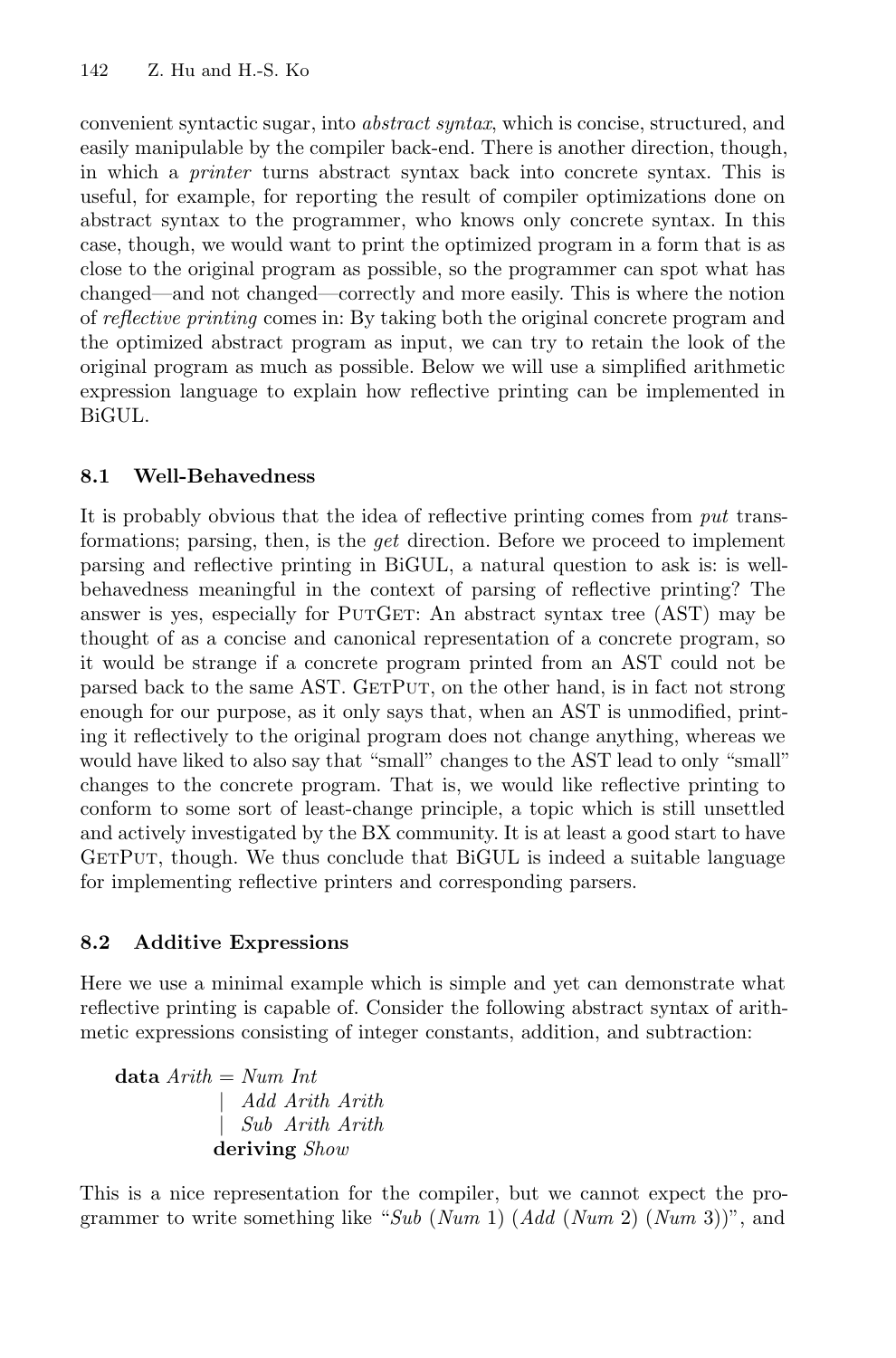should provide a concrete syntax so that they can write " $1 - (2 + 3)$ ". Such a concrete syntax is usually defined in terms of a BNF grammar:

$$
Exp \rightarrow Exp \rightarrow ' +' Factor
$$
\n
$$
\mid Exp \rightarrow ' -' Factor
$$
\n
$$
Factor \rightarrow Int
$$
\n
$$
\mid \rightarrow ' Factor
$$
\n
$$
\mid \cdot \mid ' -' Factor
$$
\n
$$
\mid \cdot \mid ' Exp \rightarrow )
$$

The two-level structure of *Exp* and *Factor* ensures that plus and minus associate to the left by default; to change association, we should use parentheses. And, to spice up the problem a little, we allow minus to be used also as a negative sign, as specified by the second production rule for *Factor* . BiGUL deals with structured data only, so we should represent a string generated using this grammar as a concrete syntax tree of the following type:

**data** *Exp* = *Plus Exp Factor* | *Minus Exp Factor* | *EF Factor* | *ENull* **data** *Factor* = *Lit Int* | *Neg Factor* | *Paren Exp* | *FNull*

Again, we need to provide one *deriveBiGULGeneric* statement for each of the above datatypes to allow BiGUL to operate on them:

*deriveBiGULGeneric* ''*Arith deriveBiGULGeneric* ''*Exp deriveBiGULGeneric* ''*Factor*

Apart from the *Null* constructors, which are inserted to represent incomplete trees that can occur during reflective printing, these two datatypes are in direct correspondence with the grammar, so it is easy to recover the string from a concrete syntax tree:

**instance** *Show Exp* **where**  $show$  ( $Plus$  e  $f$ ) =  $show$  e + "+" ++  $show$  f  $show (Minus e f) = show e + "-" + show f$  $show(EF \t f) = show f$  $show$   $ENull$  = "." **instance** *Show Factor* **where**

*show*  $(Lit \t n) =$  *show n*  $show(Neq \ f) =$ "-" +  $show f$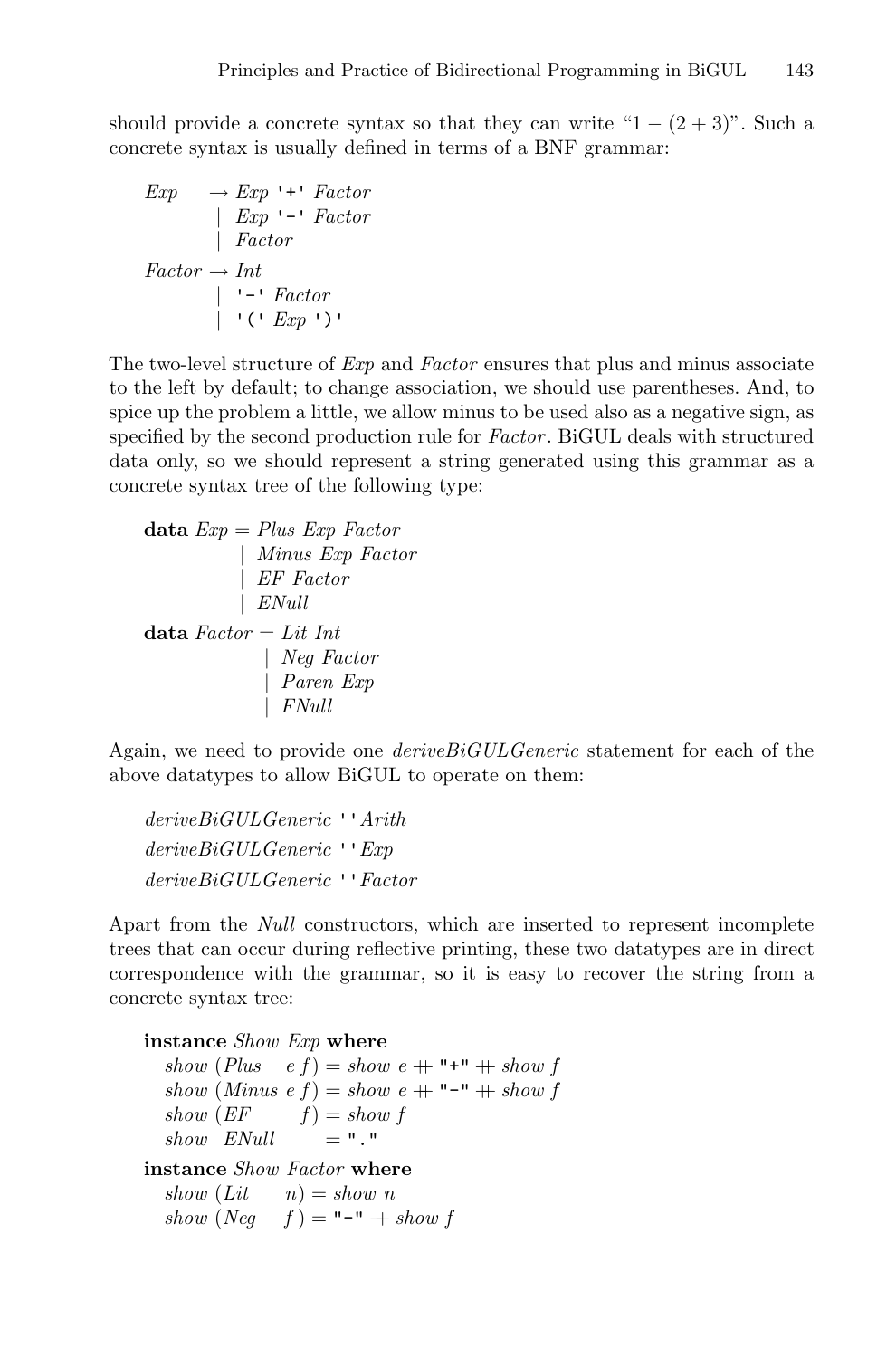*show*  $(Paren e) = "(" + show e +")"$  $show$   $FNull$  = "."

Conversely, using modern parser technologies like Haskell's parsec parser combinator library, we can easily implement a "concrete parser" that turns a string into a concrete syntax tree:

 $parseExp :: String \rightarrow Exp$ 

The rest of the job is then to write a BiGUL program between *Exp* and *Arith*.

### **8.3 Reflective Printing in BiGUL**

The program is basically a case analysis: For example, when the concrete side is a plus and the abstract side is an addition, they match, and we can go into their sub-trees recursively. For the concrete side, the right sub-tree is of type *Factor* instead of *Exp*, so in fact we will write two (mutually recursive) programs:

*pExpArith* :: *BiGUL Exp Arith*  $pExpArith = Case \perp$ *pFactorArith* :: *BiGUL Factor Arith pFactorArith* = *Case* ⊥

The branch for plus and addition can then be written as:

 $\{(update \mathbb{P} \mid \text{Plus } l \text{ } r \mid \mathbb{P} \mid \text{Add } l \text{ } r \mid \mathbb{D} \mid l = p \text{ExpArith}; r = p \text{FactorArith} \mid \text{)}\}$ 

Following the same line of thought, we can fill in other branches to relate all abstract constructors with concrete production rules:

```
pExpArith :: BiGUL Exp Arith
pExpArith = Case
      \left[ \begin{array}{c} \n\sqrt[8]{\text{normalS}} \text{V} \ \mathbb{P} \llbracket \text{Plus} \ \text{I} \ \text{I} \end{array} \right] \mathbb{P} \llbracket \text{Add} \ \text{I} \ \text{I} \parallel \mathbb{P} \llbracket \text{Plus} \ \text{I} \ \text{I} \rrbracket\implies <sup>$</sup>(update \mathbb{P} [[Plus l r]] \mathbb{P} [[Add l r]]
                                                   \mathbb{D}[\mathbf{I} = pExpArith; r = pFactorArith\,\mathbb{P}\left[\left\lceil \frac{m}{m} \right\rceil \left\lceil \frac{m}{m} \right\rceil - \left\lceil \frac{m}{m} \right\rceil \left\lceil \frac{m}{m} \right\rceil - \left\lceil \frac{m}{m} \right\rceil \left\lceil \frac{m}{m} \right\rceil - \left\lceil \frac{m}{m} \right\rceil\implies <sup>$</sup>(update \mathbb{P} [\![ Minus l r]\!] \mathbb{P} [\![ Sub l r]\!]\mathbb{D}[\![l = pExpA\text{rith}; r = pFactorA\text{rith}]\!]\mathbb{P} \left[ \left( \left\| \mathbf{F} \mathbf{F} \right\| \mathbf{F} \mathbf{F} \right] \right] \mathbb{P} \left[ \left\| \mathbf{F} \mathbf{F} \right\| \mathbf{F} \right]\Longrightarrow *(update \mathbb{P}[[EF t]] \mathbb{P}[[t]]\mathbb{D}[t = pFactorArith ])]
pFactorArith :: BiGUL Factor Arith
pFactorArith = Case
      \left[ \begin{array}{c} \n\sqrt[8]{\text{normal }} \text{S}V \end{array} \right] \left[ \begin{array}{c} \text{Lit} \end{array} \right] \left[ \begin{array}{c} \text{P} \end{array} \right] \left[ \text{Num } \right] \left[ \begin{array}{c} \text{P} \end{array} \right]\Rightarrow \mathcal{L}(update \mathbb{P}[[List i]] \mathbb{P}[[Num i]] \mathbb{D}[[i = Replace]])
```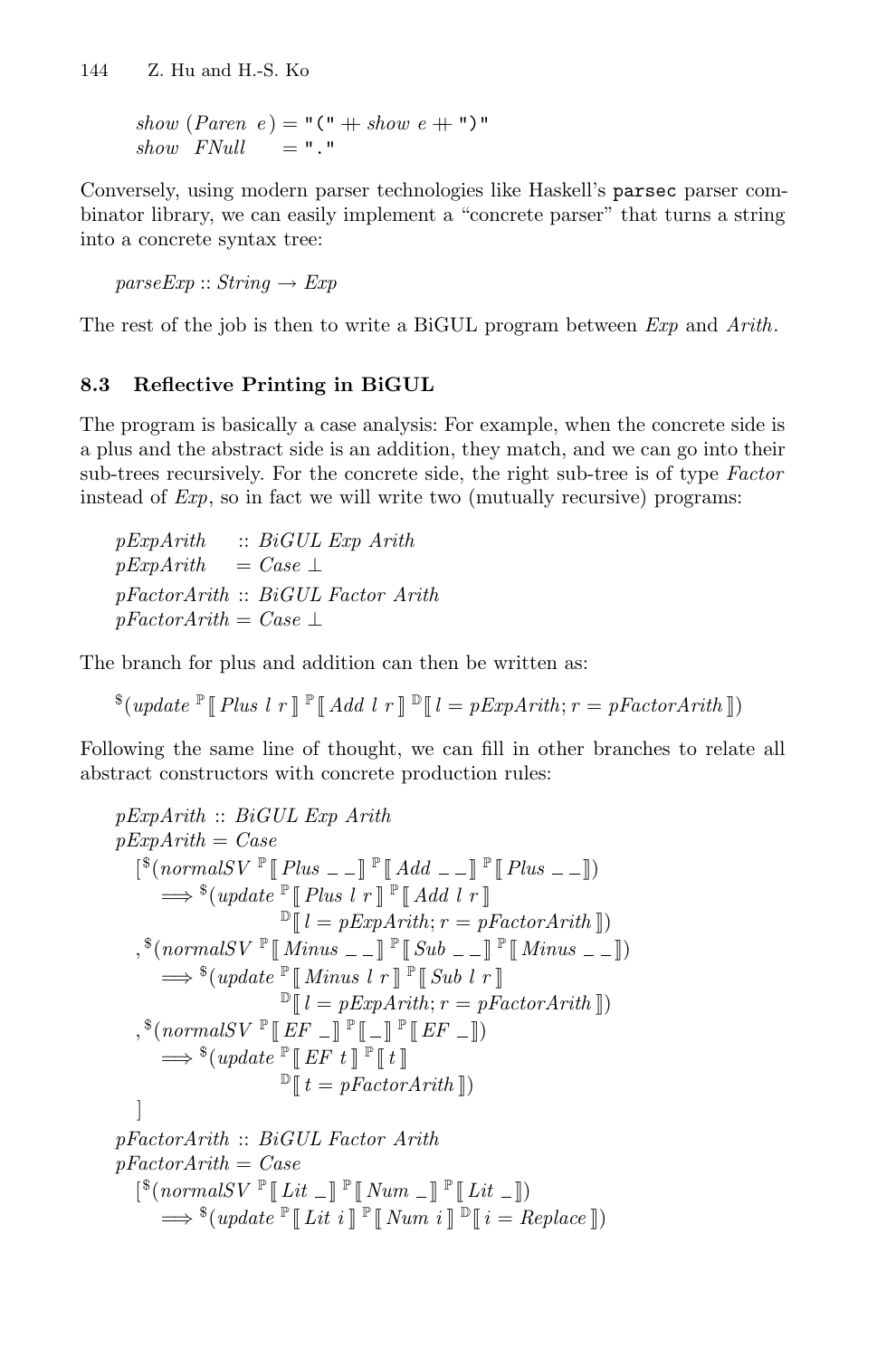$$
\begin{aligned}\n, \n\ ^{\$}(normalSV \ ^{\mathbb{P}} \llbracket Neg \ _{\bot} \rrbracket \ ^{\mathbb{P}} \llbracket Sub \ (Num \ 0) \ _{\bot} \rrbracket \ ^{\mathbb{P}} \llbracket Neg \ _{\bot} \rrbracket) \\
\implies \ ^{\$}(update \ ^{\mathbb{P}} \llbracket Neg \ _{\bot} \rrbracket \ ^{\mathbb{P}} \llbracket Sub \ (Num \ 0) \ _{\bot} \rrbracket \ ^{\mathbb{P}} \llbracket \ _{\bot} \ = \ pFactorArith \rrbracket) \\
, \ ^{\$}(normalSV \ ^{\mathbb{P}} \llbracket Paren \ _{\bot} \rrbracket \ ^{\mathbb{P}} \llbracket - \rrbracket \ ^{\mathbb{P}} \llbracket - \rrbracket \ ^{\mathbb{P}} \llbracket \ \text{Paren} \ _{\bot} \rrbracket) \\
\implies \ ^{\$}(update \ ^{\mathbb{P}} \llbracket \ \text{Paren} \ _{\bot} \rrbracket \ ^{\mathbb{P}} \llbracket \ _{\bot} \rrbracket \ ^{\mathbb{P}} \llbracket \ _{\bot} \ \text{P} \llbracket \ \text{PzpA} \ \text{with} \ \rrbracket)\n\end{aligned}
$$

This covers only "normal" cases though, namely when the source and view are "the same" except for parentheses and literals. What about the cases where the source and view have mismatched shapes? For these cases, we need adaptation. Corresponding to each branch we have already written, we add an adaptive branch which looks at the shape of the view only, throws away a mismatched source, and creates an incomplete one whose shape matches that of the view; the source will be completely created through recursive processing. For example, corresponding to the plus/addition branch, we write:

$$
\{adaptive SV \mathbb{P}[\![\;]\!] \mathbb{P}[\![\;Add \; \bot \;]\!])
$$
  

$$
\implies \lambda_- \longrightarrow Plus \;ENull \;FNull
$$

The full programs are:

$$
pExpArith :: BiGUL Exp Arith
$$
  
\n
$$
pExpArith = Case
$$
  
\n
$$
[^{8}(normalSV \mathbb{P}[[Plus \ -]] \mathbb{P}[[Add \ -]] \mathbb{P}[[Plus \ -]]
$$
  
\n
$$
\implies [update \mathbb{P}[[Plus \ I \ r]] \mathbb{P}[[Add \ I \ r]]
$$
  
\n
$$
"] \mathbb{P}[[add \ r]]
$$
  
\n
$$
[^{8}(normalSV \mathbb{P}[[Minus \ -]] \mathbb{P}[[Sub \ -]] \mathbb{P}[[Minus \ -]] )
$$
  
\n
$$
\implies [index \mathbb{P}[[Minus \ I \ r]] \mathbb{P}[[Sub \ I \ r]]
$$
  
\n
$$
"] \mathbb{P}[[add \mathbb{P}[[Exp \] \cdot \mathbb{P}[[Exp \ -]] \mathbb{P}[[Exp \ -]] )
$$
  
\n
$$
"] \mathbb{P}[[exp[Exp \cdot \mathbb{P}[[Exp \ -]] \mathbb{P}[[Exp \ -]] )
$$
  
\n
$$
"] \mathbb{P}[[exp[Exp \cdot \mathbb{P}[[Exp \ -]] \mathbb{P}[[Exp \ -]] )
$$
  
\n
$$
"] \mathbb{P}[[exp[Exp \cdot \mathbb{P}[[Exp \ -]] \mathbb{P}[[Exp \ -]] )
$$
  
\n
$$
"] \mathbb{P}[[exp[Exp \cdot \mathbb{P}[[Exp \ -]] \mathbb{P}[[Exp \ -]] )
$$
  
\n
$$
"] \mathbb{P}[-] \mathbb{P}[[Sub \ -]]
$$
  
\n
$$
"] \mathbb{P}[-] \mathbb{P}[[Exp \cdot \mathbb{P}[[Exp \ -]] ]
$$
  
\n
$$
"] \mathbb{P}[-] \mathbb{P}[[Exp \cdot \mathbb{P}[[Exp \ -]] ] ]
$$
  
\n
$$
[log[exp[Exp \cdot \mathbb{P}[[Exp \ -]] \mathbb{P}[[Exp \ -]] ] ]
$$
  
\n
$$
[log[exp[Exp \cdot \mathbb{P}[[Exp \ -]] \mathbb{P}[[Exp \ -]] ] ]
$$
  
\n
$$
[log[exp[Exp \cdot \mathbb{P}[[Exp \ -]] ] \mathbb{P}[[Exp \ -]] ]
$$
  
\n
$$
[log[exp[
$$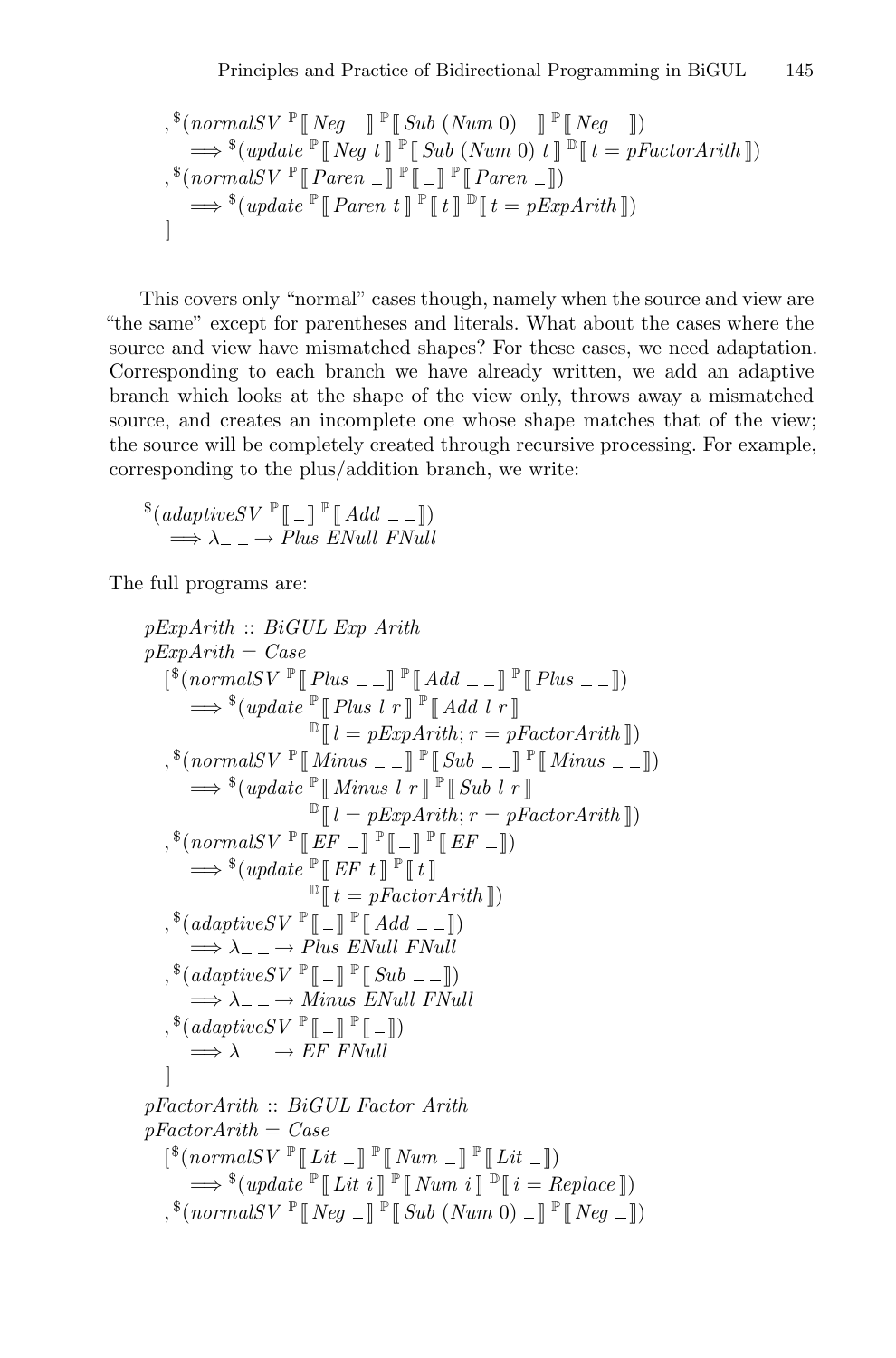$$
\Rightarrow^{\$}(\text{update} \mathbb{P} [\text{Neg } t] \mathbb{P} [\text{Sub } (\text{Num } 0) t] \mathbb{P} [t = \text{pFactorArith}])
$$
\n
$$
,\n^{\$}(\text{normalSV} \mathbb{P} [\text{Paren } -] \mathbb{P} [\text{L} \mathbb{P} [\text{Paren } -])
$$
\n
$$
\Rightarrow^{\$}(\text{update} \mathbb{P} [\text{Paren } t] \mathbb{P} [\text{L} \mathbb{P} [\text{L} \text{D} \text{D}])
$$
\n
$$
,\n^{\$}(\text{adaptiveSV} \mathbb{P} [\text{L} \mathbb{P} [\text{Num } -])
$$
\n
$$
\Rightarrow \lambda_{-} \rightarrow \text{Lit } 0
$$
\n
$$
,\n^{\$}(\text{adaptiveSV} \mathbb{P} [\text{L} \mathbb{P} [\text{Sub } (\text{Num } 0) -])
$$
\n
$$
\Rightarrow \lambda_{-} \rightarrow \text{Neg } \text{FNull}
$$
\n
$$
,\n^{\$}(\text{adaptiveSV} \mathbb{P} [\text{L} \mathbb{P} [\text{L}])
$$
\n
$$
\Rightarrow \lambda_{-} \rightarrow \text{Year } \text{ENull}
$$
\n
$$
]
$$

# **8.4 Reflecting Optimizations and Evaluation Sequences**

The BiGUL programs, being bidirectional, can be executed in the *put* direction as a reflective printer, or in the *get* direction as a parser. Let us look at parsing first. For example:

\*BiYacc> get pExpArith (parseExp "(-(3+0))") Just (Sub (Num 0) (Add (Num 3) (Num 0)))

Note that a unary minus is regarded as syntactic sugar, and is desugared into a subtraction whose left operand is zero. Also note that parentheses are turned into correct structure of the abstract syntax tree, and nothing more—excessive parentheses are cleanly discarded.

For reflective printing, as we mentioned, one application is reporting what compiler optimizations do. We can optimize the sub-expression  $3+0$  by getting rid of the superfluous  $+0$ , for example, and the reflective printer will be able to retain the excessive parentheses:

```
*BiYacc> put pExpArith (parseExp "(-(3+0))") (Sub (Num 0) (Num
   3))
Just (- (3))
```
Notice also that the unary minus is preserved. If the original concrete expression uses a binary minus instead, it will be preserved as well:

```
*BiYacc> put pExpArith (parseExp "(0-(3+0))") (Sub (Num 0) (Num
   3))
Just (0-(3))
```
In the above example, the pair of parentheses around 3 is also preserved. This is more a coincidence, though—if we change *Sub* to *Add*, for example, the pair of parentheses will not be preserved:

```
*BiYacc> put pExpArith (parseExp "(0-(3+0))") (Add (Num 0) (Num
   3))
Just (0+3)
```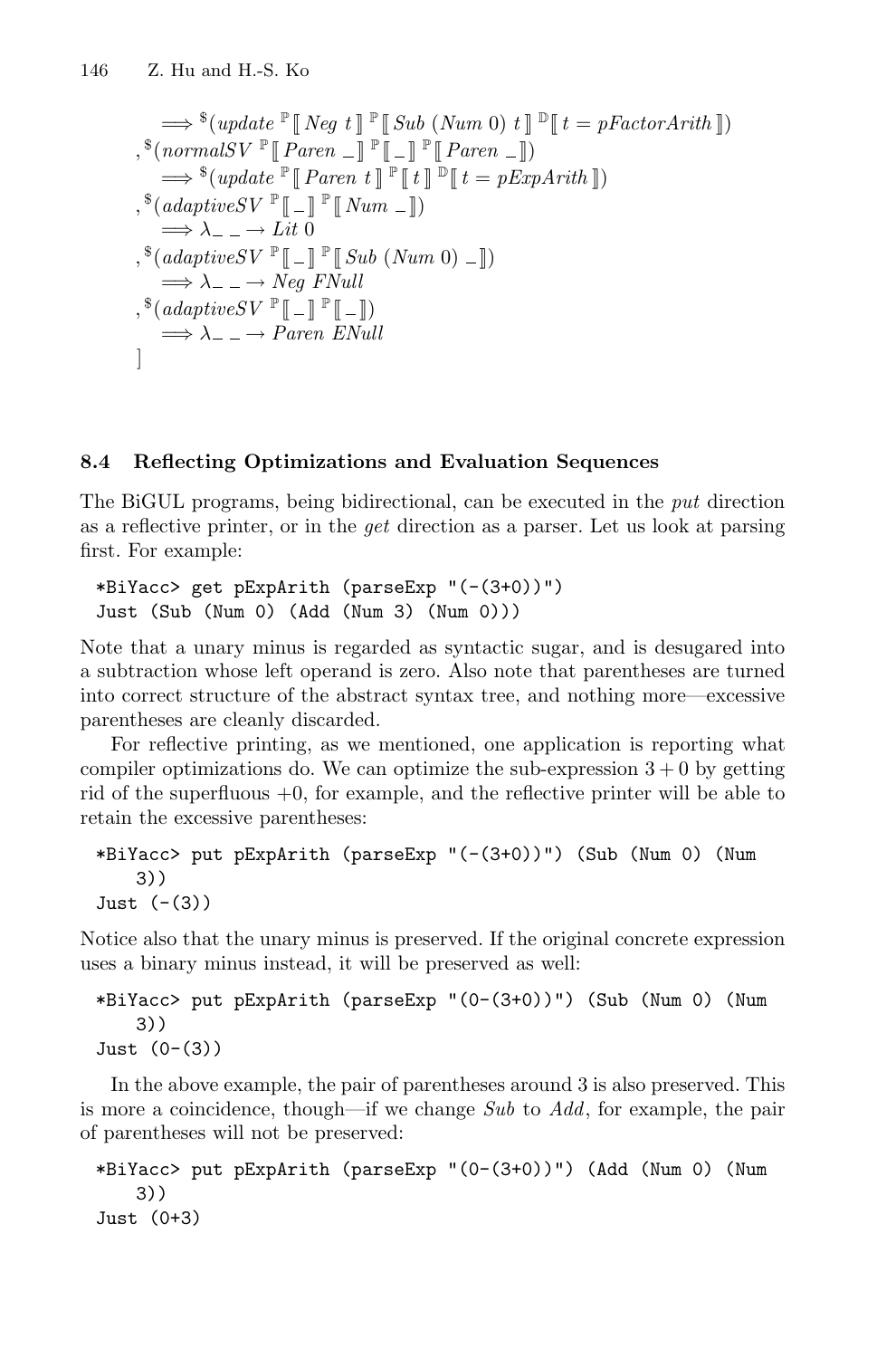This behavior is indeed what we described with our BiGUL program: the concrete binary minus does not match the abstract *Add*, so the whole concrete expression 0-(3+0) inside the outermost pair of parentheses is discarded, and a new concrete expression 0+3 is generated by adaptation. This behavior does not give us "least change", however: the pair of parentheses around 3 could have been kept. This is one example showing that, while GETPUT (no view change implies no source change) is guaranteed by BiGUL, least-change behavior (small view change implies small source change) is another matter completely, and requires extra care and effort to achieve.

Another thing we can do is reflecting the steps in an evaluation sequence of an abstract syntax tree to concrete syntax. For example, starting from:

```
*BiYacc> get pExpArith (parseExp "1+(2+3)")
Just (Add (Num 1) (Add (Num 2) (Num 3)))
```
it takes two steps to evaluate this expression:

```
*BiYacc> put pExpArith (parseExp "1+(2+3)") (Add (Num 1) (Num 5)
   \lambdaJust 1+(5)
*BiYacc> put pExpArith (parseExp "1+(5)") (Num 6)
Just 6
```
This means that if we have an evaluator on the abstract syntax, we will automatically get an evaluator on the concrete syntax!

A reflective printer can also be used as an ordinary printer by setting the original source to an empty one. For example:

```
*BiYacc> put pExpArith ENull (Sub (Num 0) (Add (Num 1) (Num 1)))
Just 0-(1+1)
```
Note that the subtraction is reflected as a binary minus instead of a unary one, despite that the left operand is zero. This behavior is easily customizable: By adding an adaptive branch before the one dealing generically with *Sub* in *pExpArith*:

$$
*(adaptiveSV \mathbb{P}[\mathbb{I}]\mathbb{P}[Sub (Num 0) \_])
$$
  

$$
\Longrightarrow \lambda_{--} \rightarrow EF \text{ FNull}
$$

the above abstract syntax tree can be printed as:

\*BiYacc> put pExpArith ENull (Sub (Num 0) (Add (Num 1) (Num 1))) Just  $0-(1+1)$ 

#### **8.5 A Domain-Specific Language**

As a final remark, the above programs may look long, but at the core of them are merely the correspondences between concrete production rules and abstract constructors. We can design a domain-specific language (DSL) that expresses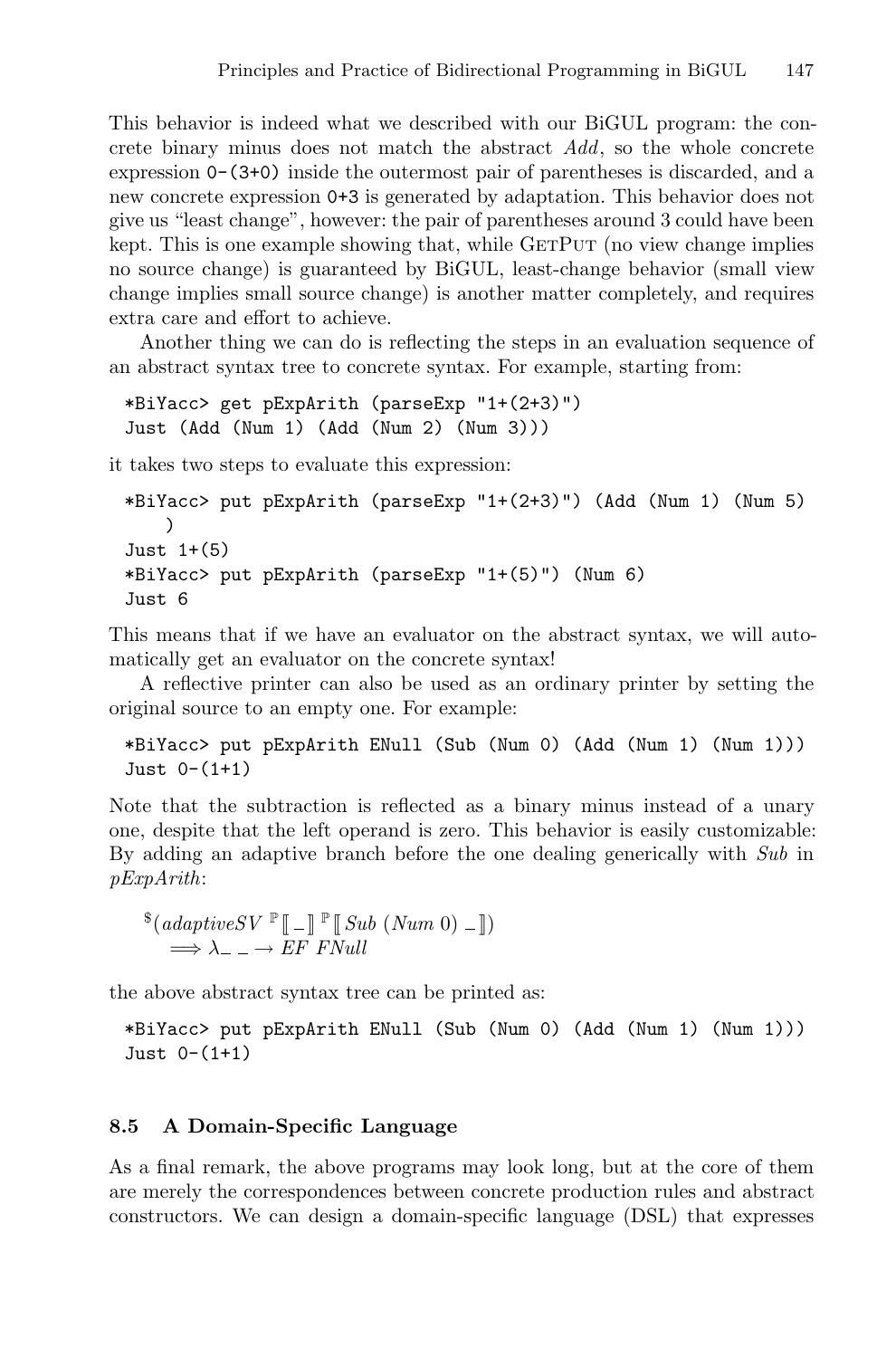such correspondences concisely, and then expand programs in this DSL into BiGUL. In fact, we have already done so, and the DSL is called *BiYacc*. For example, all the programs we have written can be generated from the following eight-line BiYacc program:

```
Arith +> Exp
Add 1 r +> (1 + \sum Exp) '+' (r + \sum Factor);
Sub 1 r \leftrightarrow (1 \leftrightarrow Exp) '-' (r \leftrightarrow Factor);
f \rightarrow (f +> Factor);
Arith +> Factor
Num n \rightarrow (n +> Int);
Sub (Num 0) r \leftrightarrow '-' (r \leftrightarrow Factor);
f +> '(' (f +> Exp) ')';
```
See our SLE 2016 paper [\[18](#page-50-8)] for more interesting experiments about reflective printing, done on a more realistic imperative language.

# **9 Conclusion**

We have given an introduction to BiGUL programming, explained the underlying design of its putback-based language constructs, and presented a number of applications. BiGUL in its current form is merely one step toward a versatile bidirectional programming language, though. We conclude this chapter by laying out some future directions.

While BiGUL is designed to ensure that programmers can freely describe whatever consistency restoration strategies they have in mind and guarantees that the described strategies are well-behaved, well-behavedness guarantees may be trivial if a described strategy is not actually well-behaved and consequently fails some dynamic checks at runtime. Working with the current BiGUL can thus involve a lot of tedious testing to see if those dynamic checks can go through; also, since we must keep the dynamic checks in place to ensure well-behavedness, at runtime they can incur serious performance overheads. We need ways to precisely characterize the behavior of the dynamic checks, so that it is possible to know that they are redundant and can be safely skipped during execution.

Also we have observed that, as consistency relations or consistency restoration strategies become more complex, BiGUL programs can quickly become awkward to write and hard to read. It is also not that easy to develop reusable libraries because BiGUL programs are not easily composable. (The only general composition operator, namely the classical lens composition, behaves obscurely in the putback direction and is difficult to understand in practice. A discussion of this problem is offered by, e.g., Diskin et al. [\[4](#page-49-7), Sect. 2.2].) We need to design new language constructs that improve composability of BiGUL programs, discover programming patterns and architectures, and eventually build reusable libraries to facilitate program development.

Apart from language-specific issues, there are also challenges faced by the functional programming approach to BXs in general. For one, graphs have always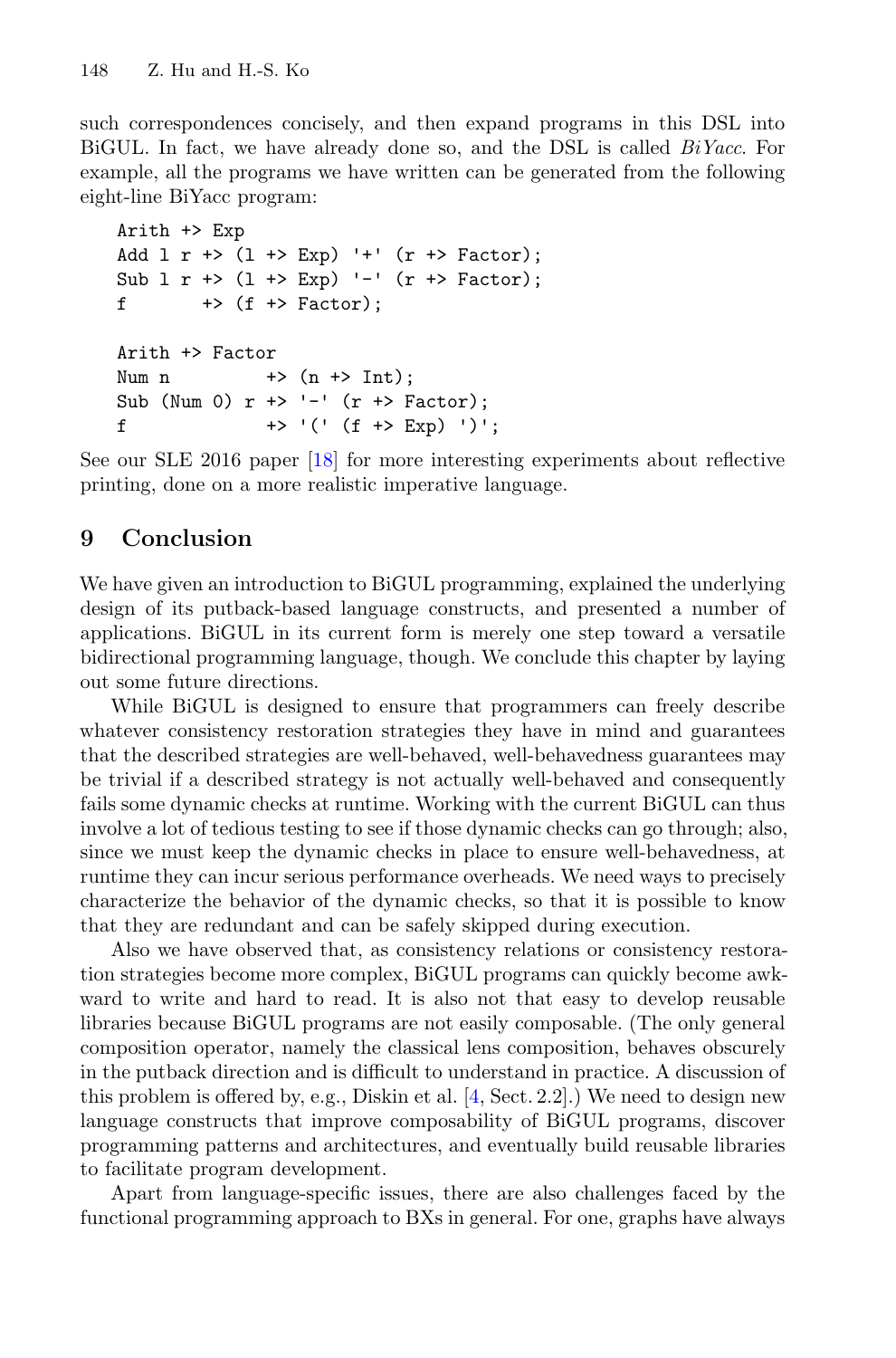been a kind of data structure that is hard to deal with in functional programming, but the application domains of other BX sub-communities usually require the ability to work with graphs; this is an area where BiGUL and other functional programming–based languages/tools need to catch up. More fundamentally, while programmable from one single direction, asymmetric lenses are a less expressive BX formalism, and we probably should not restrict the future version of BiGUL and new bidirectional languages to the framework of asymmetric lenses. We should recognize that the essence of BiGUL is its full programmability of bidirectional behavior, not the framework of asymmetric lenses which it currently supports, and we should strive to bring this programmability into other existing BX formalisms, or, if that is difficult, come up with new formalisms that are designed with such programmability in mind.

**Acknowledgements.** We would like to thank James Cheney, Jeremy Gibbons, and, in particular, Anthony Anjorin for their meticulous and helpful comments on this paper. This work is supported by JSPS Grant-in-Aid for Scientific Research (A) No. 25240009 of Japan, the Nation Basic Research Program (973 Program) of China under Grant No. 2015CB352201, and the National Natural Science Foundation of China under Grant No. 61620106007.

# **References**

- <span id="page-49-6"></span>1. Barbosa, D.M.J., Cretin, J., Foster, J.N., Greenberg, M., Pierce, B.C.: Matching lenses: alignment and view update. In: International Conference on Functional Programming, pp. 193–204. ACM (2010). <https://doi.org/10.1145/1863543.1863572>
- <span id="page-49-1"></span>2. Bohannon, A., Foster, J.N., Pierce, B.C., Pilkiewicz, A., Schmitt, A.: Boomerang: resourceful lenses for string data. In: Symposium on Principles of Programming Languages, pp. 407–419. ACM (2008). <https://doi.org/10.1145/1328438.1328487>
- <span id="page-49-2"></span>3. Bohannon, A., Pierce, B.C., Vaughan, J.A.: Relational lenses: a language for updatable views. In: Symposium on Principles of Database Systems, pp. 338–347. ACM (2006). <https://doi.org/10.1145/1142351.1142399>
- <span id="page-49-7"></span>4. Diskin, Z., Xiong, Y., Czarnecki, K.: From state- to delta-based bidirectional model transformations: the asymmetric case. J. Object Technol. **10**(6), 6:1–6:25 (2011). <https://doi.org/10.5381/jot.2011.10.1.a6>
- <span id="page-49-4"></span>5. Fischer, S., Hu, Z., Pacheco, H.: A clear picture of lens laws. In: Hinze, R., Voigtländer, J. (eds.) MPC 2015. LNCS, vol. 9129, pp. 215–223. Springer, Cham (2015). [https://doi.org/10.1007/978-3-319-19797-5](https://doi.org/10.1007/978-3-319-19797-5_10) 10
- 6. Fischer, S., Hu, Z., Pacheco, H.: The essence of bidirectional programming. Sci. China Inf. Sci. **58**(5), 1–21 (2015). <https://doi.org/10.1007/s11432-015-5316-8>
- <span id="page-49-5"></span>7. Foster, J.: Bidirectional programming languages. Ph.D. thesis, University of Pennsylvania, December 2009
- <span id="page-49-0"></span>8. Foster, J.N., Greenwald, M.B., Moore, J.T., Pierce, B.C., Schmitt, A.: Combinators for bidirectional tree transformations: a linguistic approach to the view-update problem. ACM Trans. Program. Lang. Syst. **29**(3), 17 (2007). [https://doi.org/10.](https://doi.org/10.1145/1232420.1232424) [1145/1232420.1232424](https://doi.org/10.1145/1232420.1232424)
- <span id="page-49-3"></span>9. Hidaka, S., Hu, Z., Inaba, K., Kato, H., Matsuda, K., Nakano, K.: Bidirectionalizing graph transformations. In: International Conference on Functional Programming, pp. 205–216. ACM (2010). <https://doi.org/10.1145/1932681.1863573>